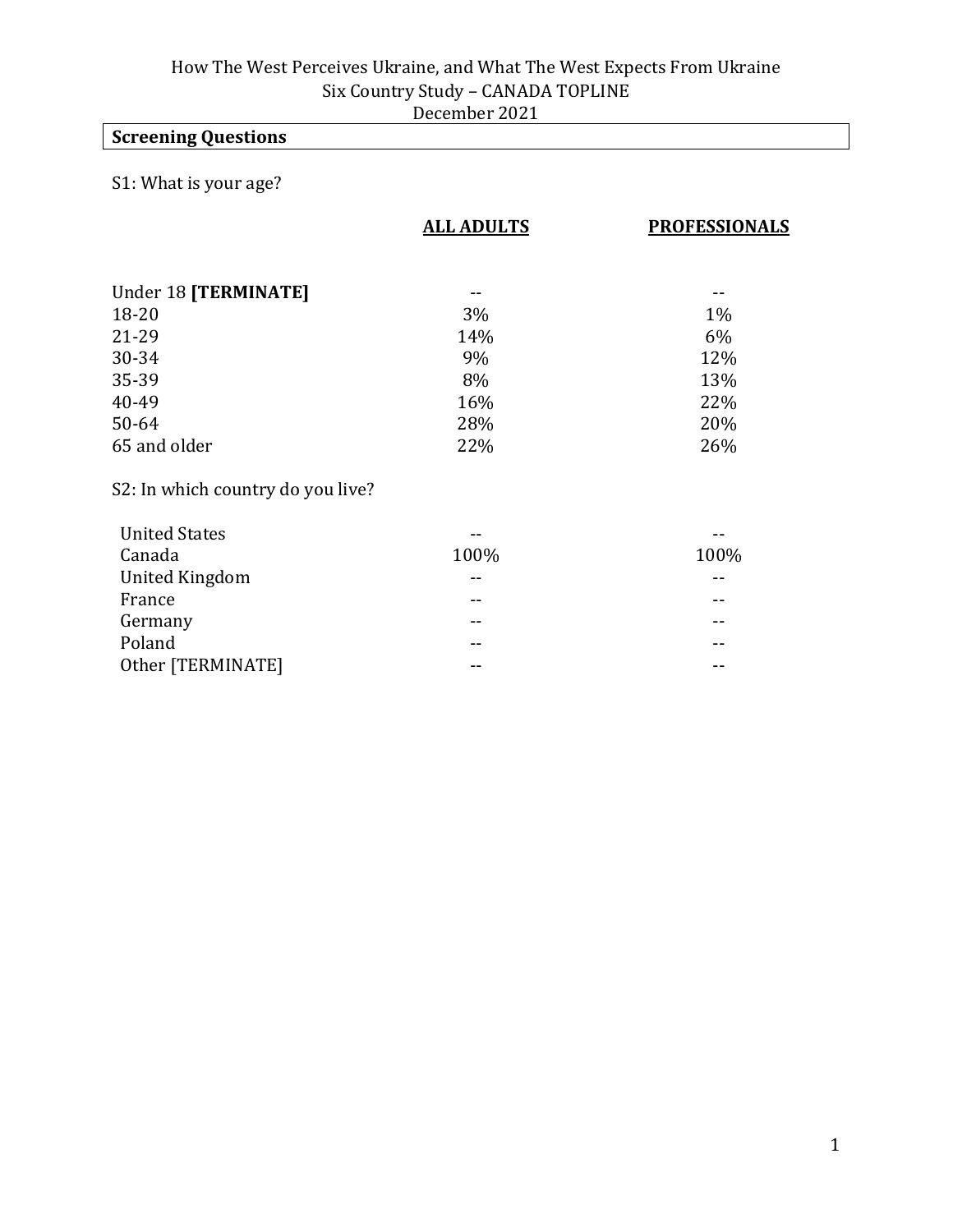#### **Perceptions of the EU and NATO**

**INTRO**: Thank you for participating in this survey. We will begin by asking you a few general questions about the political, social, and economic situation around the world today.

The first set of questions will be about the European Union and NATO.

The European Union (EU) is a political and economic union of 27 member states that are located in Europe. The EU aims to ensure the free movement of people, goods, services, and capital within the internal single market of its member states.

NATO (the North Atlantic Treaty Organization) is a military alliance of 30 countries in Europe and North America. NATO members are committed to a system of collective security, whereby its member agree to defend each other in response to an attack on any one member.

|                              | <b>ALL ADULTS</b> | <b>PROFESSIONALS</b>                                                                  |
|------------------------------|-------------------|---------------------------------------------------------------------------------------|
| force for good in the world? |                   | 1) From what you know, do you agree or disagree that the European Union is an overall |
| <b>TOTAL AGREE</b>           | 69%               | 84%                                                                                   |
| <b>TOTAL DISAGREE</b>        | 13%               | 11%                                                                                   |
| Strongly agree               | 23%               | 35%                                                                                   |
| Somewhat agree               | 46%               | 49%                                                                                   |
| Somewhat disagree            | 9%                | 8%                                                                                    |
| Strongly disagree            | 4%                | 3%                                                                                    |
| Not sure                     | 18%               | 5%                                                                                    |

2) From what you know, do you agree or disagree that NATO is an overall force for good in the world?

| <b>TOTAL AGREE</b><br><b>TOTAL DISAGREE</b> | 68%<br>14% | 84%<br>10% |
|---------------------------------------------|------------|------------|
| Strongly agree                              | 28%        | 33%        |
| Somewhat agree                              | 40%        | 51%        |
| Somewhat disagree                           | 10%        | 8%         |
| Strongly disagree                           | 4%         | 2%         |
| Not sure                                    | 18%        | 6%         |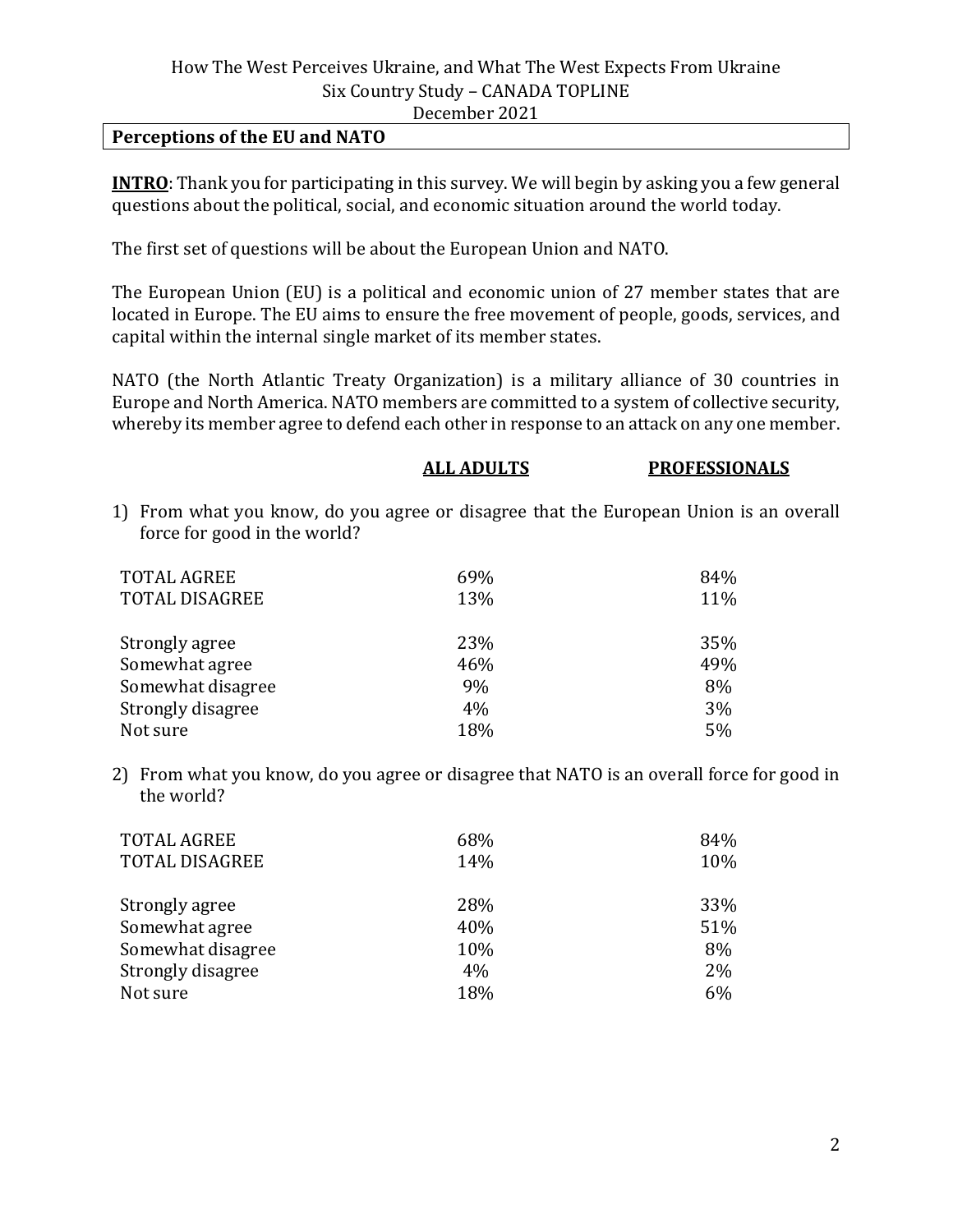3) Between 2004 and 2013, eight Central and Eastern European countries, two Mediterranean countries, and one country in the Balkans joined the European Union. Generally speaking, do you think that enlarging the EU to its current number of 27 members was a good thing or a bad thing?

| TOTAL GOOD                           | 65%   | 73% |
|--------------------------------------|-------|-----|
| <b>TOTAL BAD</b>                     | 9%    | 16% |
|                                      |       |     |
| Very good and should be<br>continued | 32%   | 46% |
| Somewhat good, but now it            | 33%   | 27% |
| is enough and we need a              |       |     |
| break                                |       |     |
| Somewhat bad                         | $5\%$ | 10% |
| Very bad, it was wrong and           | $2\%$ |     |
| the EU should be smaller             |       |     |
| Very bad, the EU should be           | $2\%$ | 6%  |
| dismantled                           |       |     |
| Not sure                             | 26%   | 11% |

4) Between 1999 and 2020, ten Central and Eastern European countries and four countries in the Balkans joined NATO. Generally speaking, do you think that enlarging NATO to its current number of 30 members was a good thing or a bad thing?

| 69%<br>8% | 89%<br>4% |
|-----------|-----------|
| 27%       | 33%       |
| 26%       | 33%       |
| 16%       | 23%       |
|           |           |
| 3%        | $2\%$     |
| 2%        |           |
| 3%        | 2%        |
|           |           |
| 23%       | 7%        |
|           |           |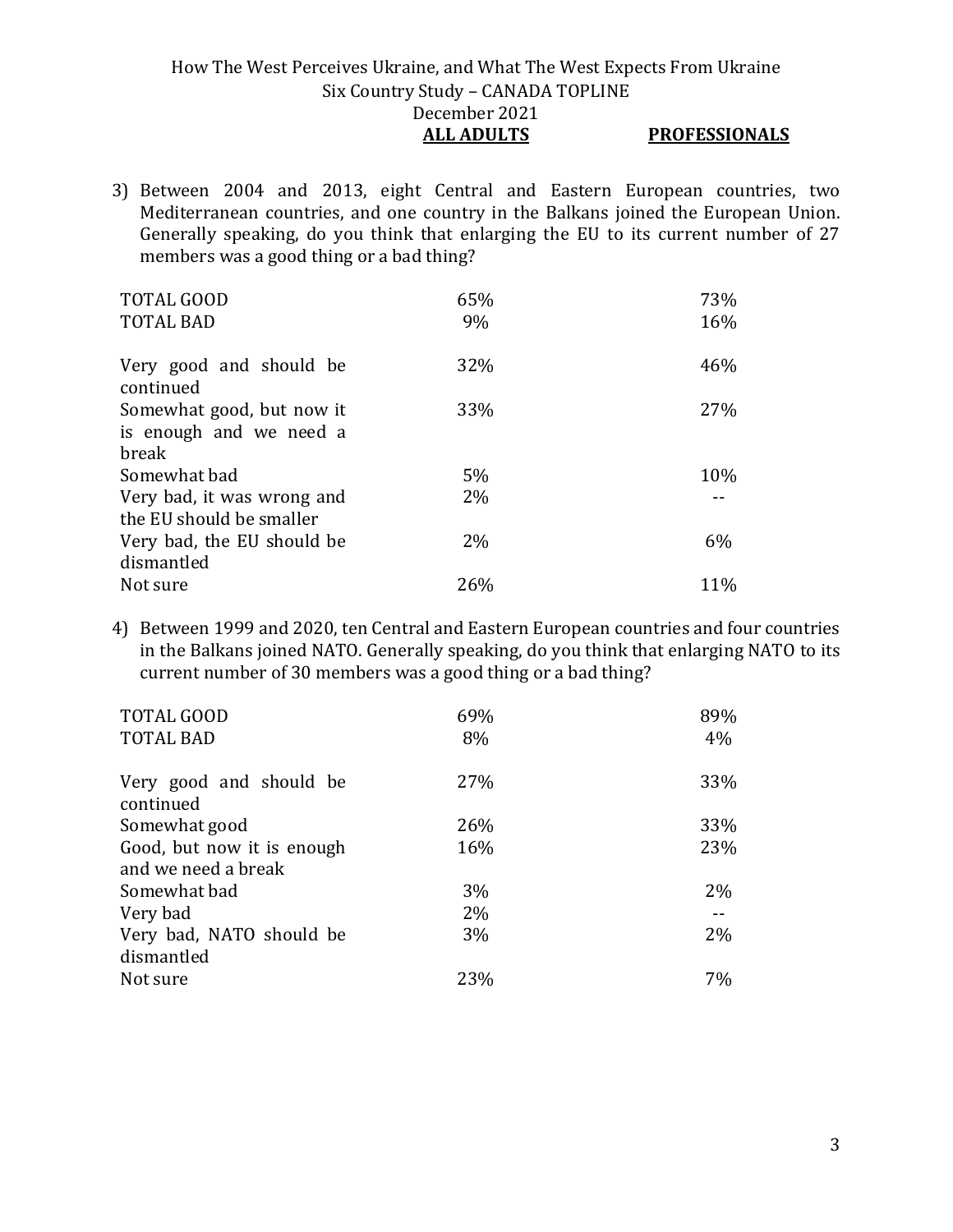#### **ALL ADULTS PROFESSIONALS**

5) Some say that when Western leaders expanded the European Union and NATO in the early 2000s, they broke promises to Russia and violated legitimate Russian interests.

Others say that it was appropriate for Western leaders to expand the European Union and NATO to promote peace, democracy, and security.

Which is closer to your view?

| When Western leaders expanded the European    | 18%             | 13%        |
|-----------------------------------------------|-----------------|------------|
| Union and NATO, they broke promises to Russia |                 |            |
| and violated legitimate Russian interests     |                 |            |
| It was appropriate for Western leaders to     | 45%             | 75%        |
| expand the European Union and NATO to         |                 |            |
| promote peace, democracy, and security        |                 |            |
| Not sure                                      | 37 <sub>%</sub> | <b>12%</b> |

6) Generally speaking, do you believe that the European Union should accept new members in the future?

| <b>TOTAL YES</b>                                                                     | 64 <sub>%</sub> | 78% |
|--------------------------------------------------------------------------------------|-----------------|-----|
| Yes, the EU should accept new members in the<br>near future (in the next 5-10 years) | 44%             | 54% |
| Yes, but only in the later future (possibly after                                    | 20%             | 24% |
| 2030), when conditions are right                                                     |                 |     |
| No, the EU should not accept new members                                             | 3%              |     |
| Not sure                                                                             | 33%             | 22% |

7) If another country were to join the European Union in the next 5-10 years, which do you believe should be admitted? (Select up to 2)

| United Kingdom     | 33%   | 46% |
|--------------------|-------|-----|
| Ukraine            | 22%   | 13% |
| Morocco            | 8%    | 6%  |
| Russia             | 7%    | 14% |
| Moldova            | 6%    | 3%  |
| Turkey             | 6%    | 5%  |
| Georgia            | 4%    | 5%  |
| Albania            | 3%    |     |
| Armenia            | 3%    | 6%  |
| Tunisia            | 3%    | 2%  |
| Northern Macedonia | $2\%$ | 4%  |
| Serbia             | 2%    | 3%  |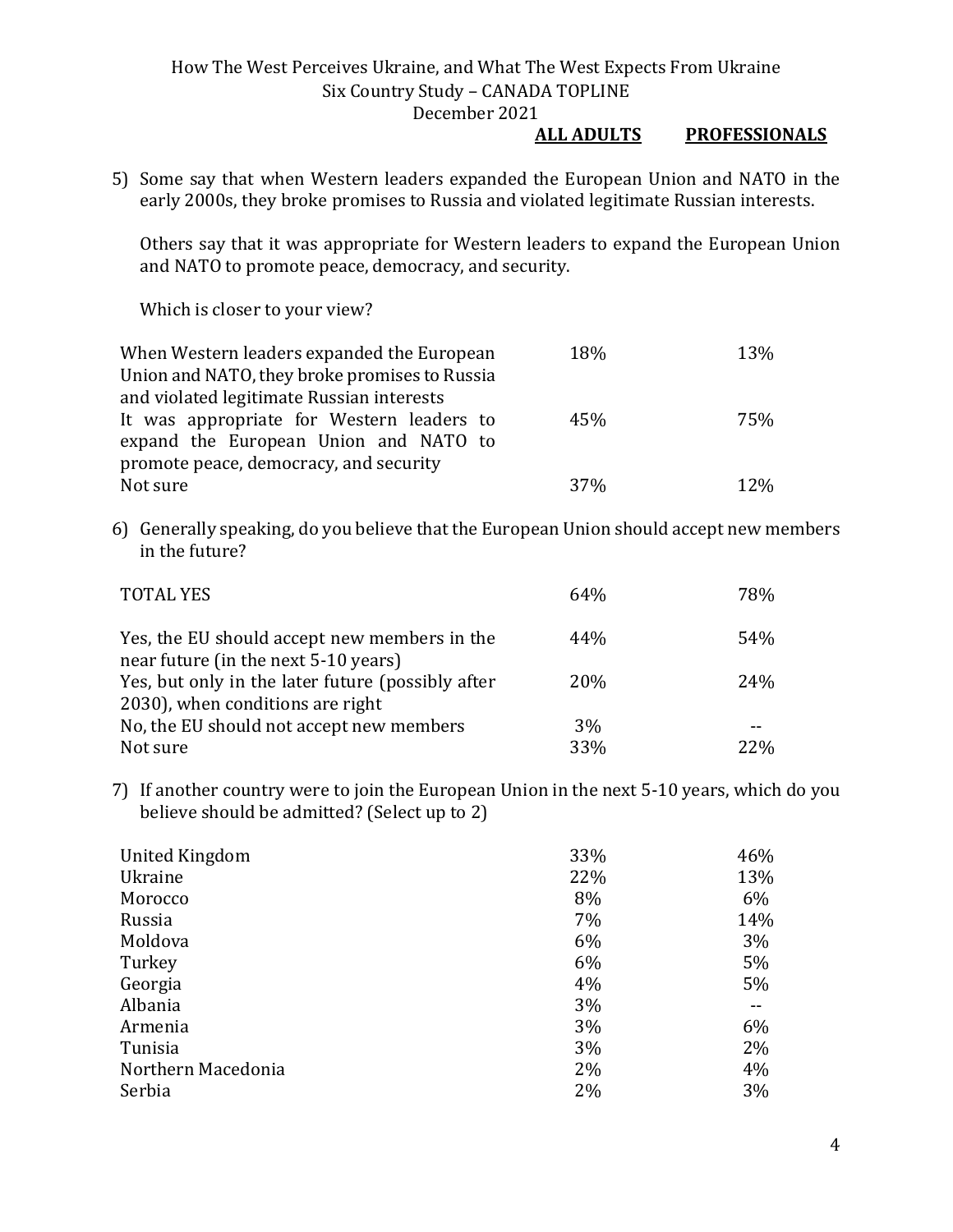|                        | ------------- |     |
|------------------------|---------------|-----|
| Other (Please specify) | $- -$         | 4%  |
| Not sure               | 35%           | 34% |

## **ALL ADULTS PROFESSIONALS**

8) Generally speaking, do you believe that NATO should accept new members in the future?

| <b>TOTAL YES</b>                                                                   | 65% | 86%  |
|------------------------------------------------------------------------------------|-----|------|
| Yes, NATO should accept new members in the<br>near future (in the next 5-10 years) | 41% | 64%  |
| Yes, but only in the later future (possibly after                                  | 24% | 22\% |
| 2030), when conditions are right                                                   |     |      |
| No, NATO should not accept new members                                             | 7%  | 9%   |
| Not sure                                                                           | 28% | 5%   |

9) If another country were to join NATO in the next 5-10 years, which do you believe should be admitted? (Select up to 2)

| Australia              | 25%   | 46% |
|------------------------|-------|-----|
| Ukraine                | 21%   | 34% |
| Mexico                 | 15%   | 21% |
| Russia                 | 9%    | 4%  |
| Moldova                | 5%    |     |
| Armenia                | 4%    | 2%  |
| Georgia                | 4%    | 7%  |
| Serbia                 | 3%    | 5%  |
| Morocco                | 2%    | 3%  |
| Tunisia                | $1\%$ | 3%  |
| Azerbaijan             |       | 6%  |
| Other (Please specify) | $1\%$ | 2%  |
| Not sure               | 36%   | 10% |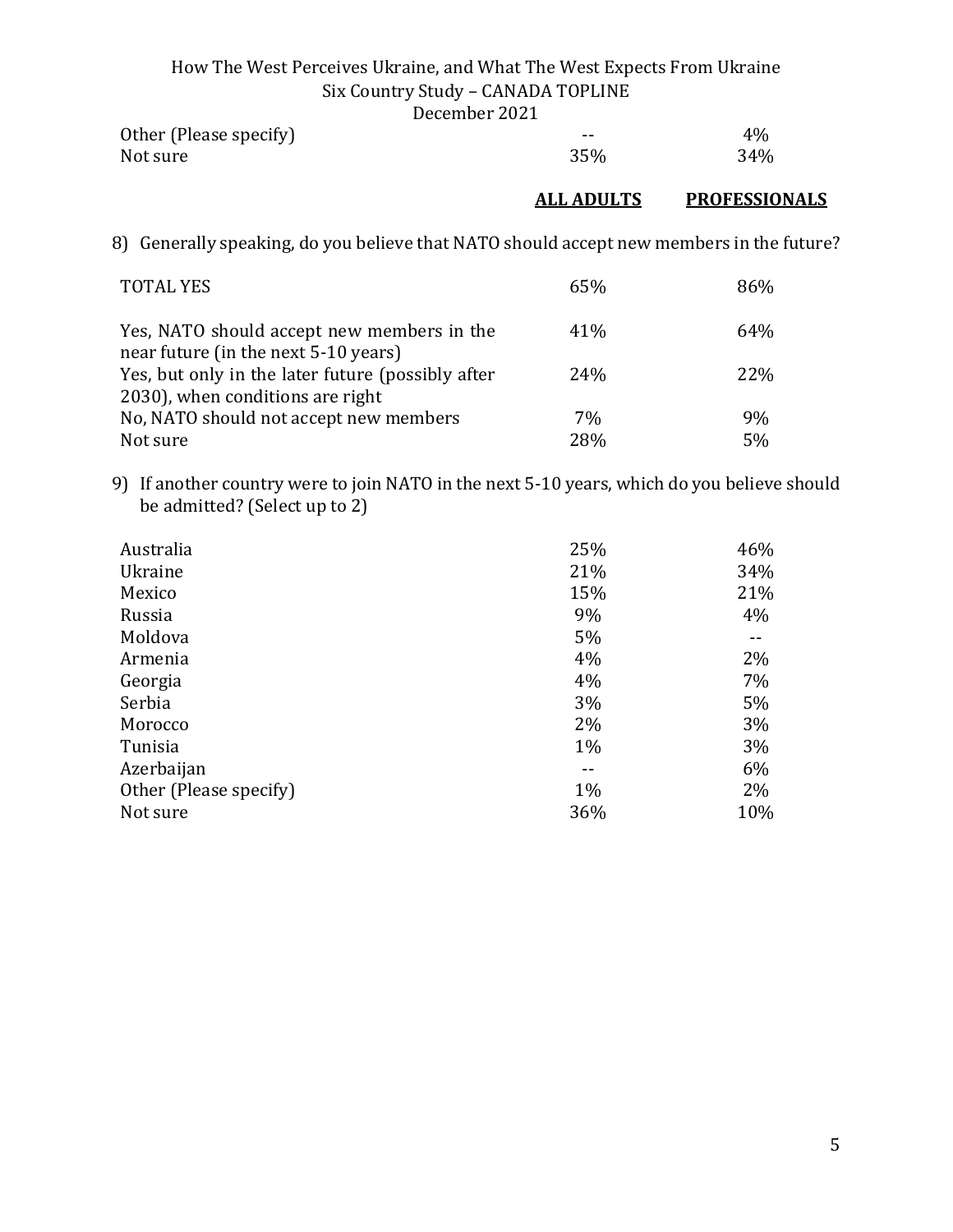December 2021

#### **General Perceptions of the West**

#### **ALL ADULTS PROFESSIONALS**

10)Thinking generally about countries around the world, which of the following comes closest to your view on what constitutes the West?

| US, Canada, European Union, and the UK, plus        | 39%        | 58% |
|-----------------------------------------------------|------------|-----|
| Australia and New Zealand                           |            |     |
| The US, Canada, European Union, and the UK          | <b>29%</b> | 29% |
| The West is a concept that has lost its meaning, or | 10%        | 8%  |
| never had a meaning for me                          |            |     |
| Not sure                                            | $22\%$     | 5%  |

11)**[IF CHOICES 1 OR 2 IN ABOVE Q]** Okay, and in terms of the West's relations with Russia and China, which of the following approaches do you believe that the West should take?

| Strengthen relations with Russia to contain China  | 19% | 11% |
|----------------------------------------------------|-----|-----|
| Strengthen relations with China to contain Russia  | 10% | 5%  |
| Do not strengthen relations with Russia or China   | 32% | 31% |
| because both violate Western principles and the    |     |     |
| West must contain and confront them both           |     |     |
| It is best to have good relations with every major | 33% | 51% |
| country around the world                           |     |     |
| Not sure                                           | 6%  | 2%  |

12) In your view, which of the following countries, if any, are part of the West? [SELECT ALL THAT APPLY]

| Ukraine           | 17% | 24% |
|-------------------|-----|-----|
| Georgia           | 15% | 10% |
| Russia            | 14% | 17% |
| Serbia            | 10% | 20% |
| Moldova           | 8%  | 11% |
| None of the above | 32% | 53% |
| Not sure          | 34% | 8%  |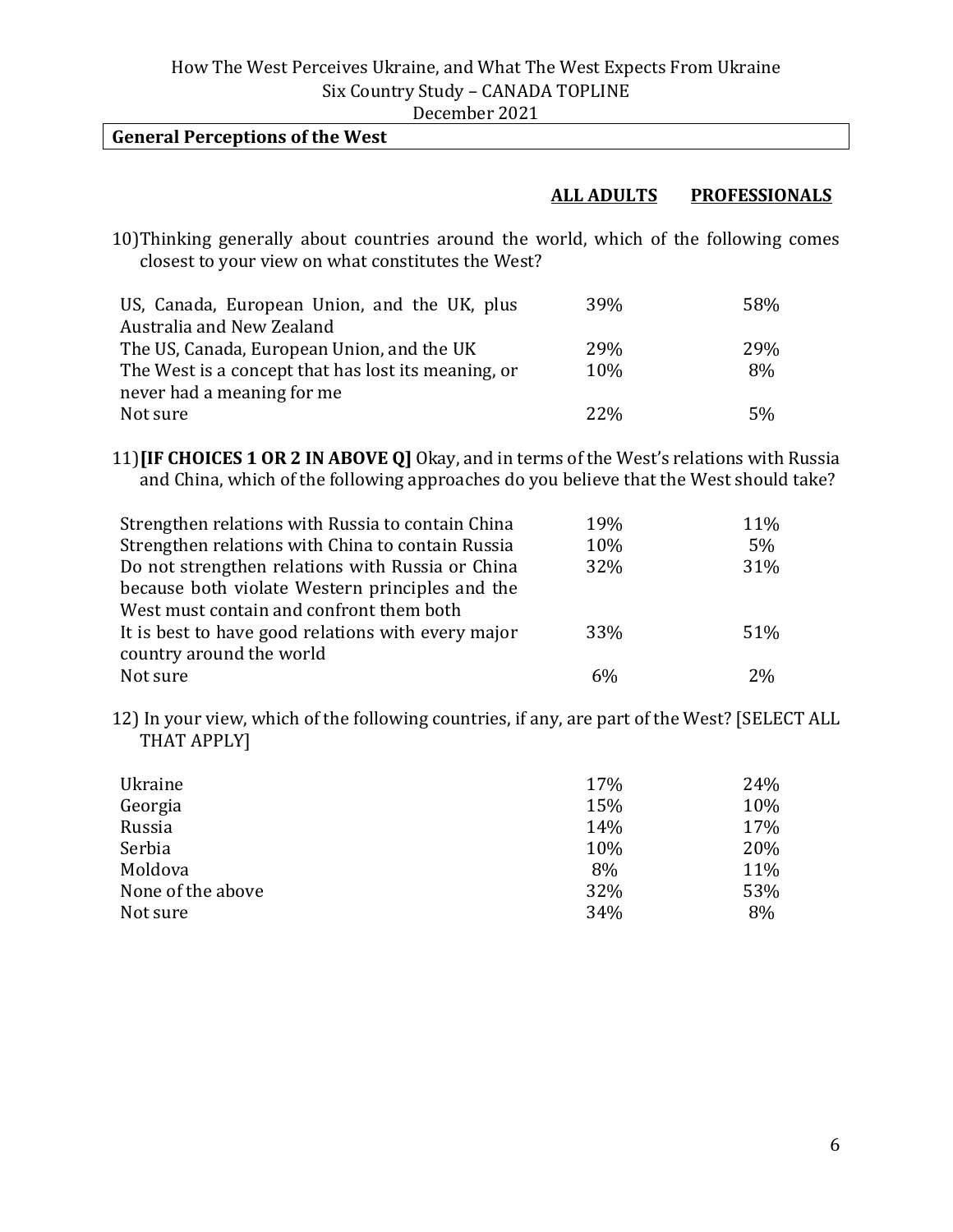#### **ALL ADULTS PROFESSIONALS**

13)If you had to choose one country or group, who do you believe that the future belongs to?

| China                   | 20% | 27% |
|-------------------------|-----|-----|
| The West                | 13% | 5%  |
| Europe                  | 6%  | 5%  |
| Asia                    | 5%  | 7%  |
| The US                  | 5%  | 2%  |
| The Muslim world        | 2%  | 2%  |
| The Slavic world        | 1%  |     |
| No one country or group | 32% | 41% |
| Not sure                | 16% | 11% |

14) Thinking about whether some countries or groups of countries are more truthful and more closely follow moral principles than others, which of the following is closest to your view?

| Western countries like the US, Canada, the UK or<br>the countries of the EU, are in general more truthful | 44% | 50% |
|-----------------------------------------------------------------------------------------------------------|-----|-----|
| and moral than countries like China or Russia                                                             |     |     |
| All governments are hypocrites and principles                                                             | 15% | 15% |
| mean nothing to them                                                                                      |     |     |
| My country is more truthful and moral than all                                                            | 14% | 15% |
| others                                                                                                    |     |     |
| All are equally truthful and moral to me, everyone                                                        | 7%  | 9%  |
| has a point                                                                                               |     |     |
| At least Russia is honest about its interests and                                                         | 2%  | 5%  |
| does hide its interests behind supposed truth and                                                         |     |     |
| morals like the United States                                                                             |     |     |
| China is more peaceful than other big countries                                                           |     | 2%  |
| Not sure                                                                                                  | 18% | 4%  |

15)Thinking about Canada's current relations with the following countries around the world, which do you believe it is most important to improve relations with? (Select up to 3)

| The United States  | 50% | 73% |
|--------------------|-----|-----|
| The United Kingdom | 30% | 36% |
| Germany and France | 26% | 46% |
| Russia             | 18% | 22% |
| China              | 18% | 26% |
| Ukraine            | 8%  | 6%  |
| Poland             | 4%  | 2%  |
| Not sure           | 22% | 8%  |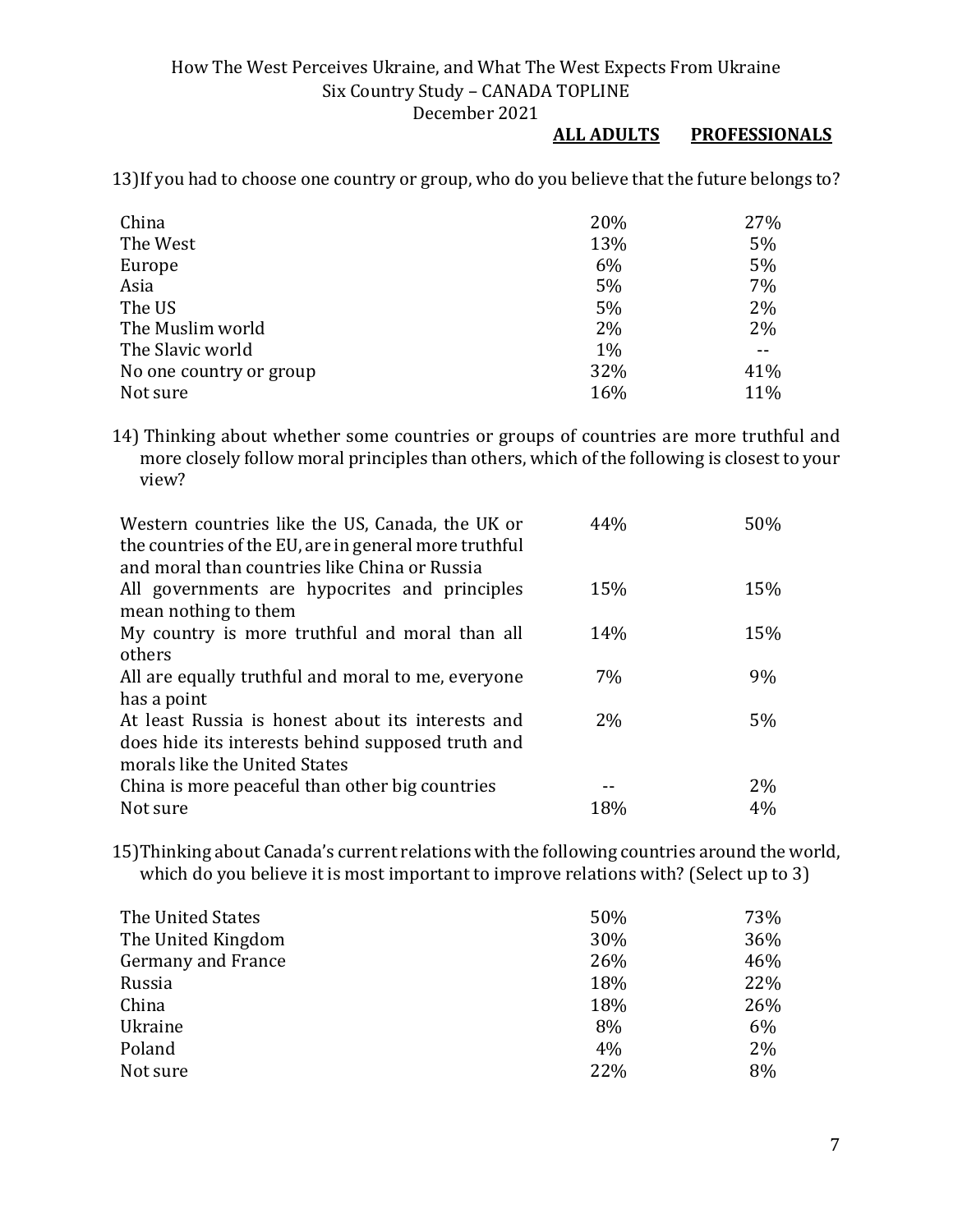### **Perceptions of Russia**

**INTRO**: Next, we will ask you some questions about Russia and its role in the world today.

|                                                                                                                | <b>ALL ADULTS</b> | <b>PROFESSIONALS</b> |
|----------------------------------------------------------------------------------------------------------------|-------------------|----------------------|
| 16) Generally speaking, do you have a positive, negative, or neutral view of Russia?                           |                   |                      |
| <b>TOTAL POSITIVE</b>                                                                                          | 24%               | 22%                  |
| <b>TOTAL NEGATIVE</b>                                                                                          | 52%               | 64%                  |
| Very positive                                                                                                  | 8%                | 3%                   |
| Somewhat positive                                                                                              | 16%               | 19%                  |
| Somewhat negative                                                                                              | 28%               | 36%                  |
| Very negative                                                                                                  | 24%               | 28%                  |
| Neutral                                                                                                        | 15%               | 12%                  |
| Not sure                                                                                                       | 9%                | 2%                   |
| 17)Please indicate how much you associate each of the following attributes and<br>characteristics with Russia. |                   |                      |
| Strength                                                                                                       |                   |                      |
| TOTAL VERY MUCH/SOMEWHAT                                                                                       | 76%               | 93%                  |
| TOTAL NOT VERY MUCH/NOT AT ALL                                                                                 | 17%               | 7%                   |
| Very much                                                                                                      | 40%               | 30%                  |
|                                                                                                                | 2001              | $\sim$               |

| Somewhat                       | 36% | 63%   |
|--------------------------------|-----|-------|
| Not very much                  | 12% | $4\%$ |
| Not at all                     | 5%  | $3\%$ |
| Not sure                       | 7%  |       |
| Freedom                        |     |       |
| TOTAL VERY MUCH/SOMEWHAT       | 26% | 21%   |
| TOTAL NOT VERY MUCH/NOT AT ALL | 63% | 70%   |

| Very much     | 9%  | 9%  |
|---------------|-----|-----|
| Somewhat      | 17% | 12% |
| Not very much | 32% | 36% |
| Not at all    | 31% | 34% |
| Not sure      | 11% | 9%  |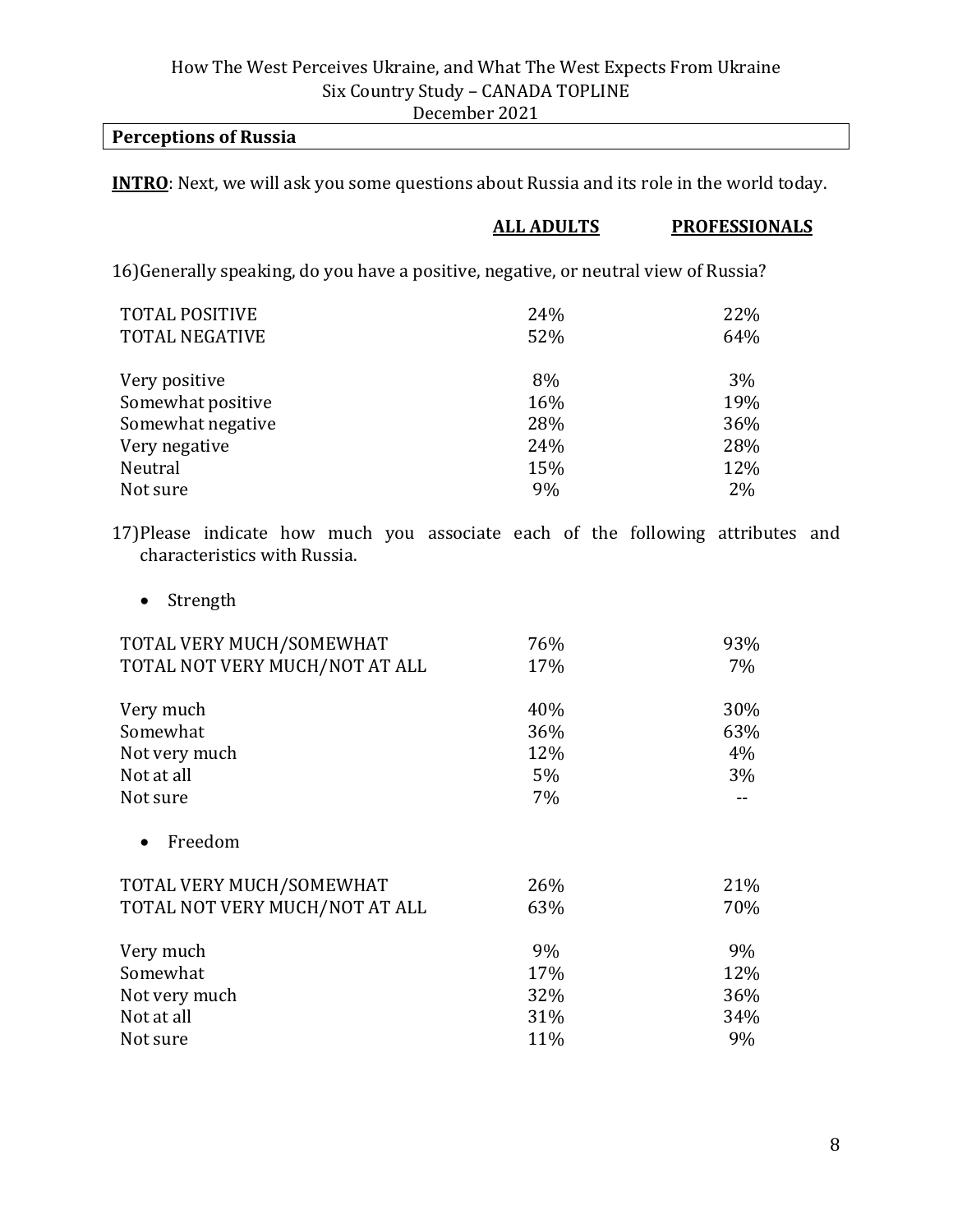|                                       | <b>ALL ADULTS</b> | <b>PROFESSIONALS</b> |
|---------------------------------------|-------------------|----------------------|
| Authoritarian leadership<br>$\bullet$ |                   |                      |
| TOTAL VERY MUCH/SOMEWHAT              | 82%               | 96%                  |
| TOTAL NOT VERY MUCH/NOT AT ALL        | 9%                | 2%                   |
| Very much                             | 62%               | 73%                  |
| Somewhat                              | 20%               | 23%                  |
| Not very much                         | 5%                | $\mathbf{u}$         |
| Not at all                            | 4%                | 2%                   |
| Not sure                              | 9%                | 2%                   |
| Neo-Nazism                            |                   |                      |
| TOTAL VERY MUCH/SOMEWHAT              | 36%               | 23%                  |
| TOTAL NOT VERY MUCH/NOT AT ALL        | 38%               | 57%                  |
| Very much                             | 15%               | 6%                   |
| Somewhat                              | 21%               | 17%                  |
| Not very much                         | 18%               | 39%                  |
| Not at all                            | 20%               | 18%                  |
| Not sure                              | 26%               | 20%                  |
| Nice people                           |                   |                      |
| TOTAL VERY MUCH/SOMEWHAT              | 54%               | 58%                  |
| TOTAL NOT VERY MUCH/NOT AT ALL        | 30%               | 37%                  |
| Very much                             | 13%               | 23%                  |
| Somewhat                              | 41%               | 35%                  |
| Not very much                         | 25%               | 28%                  |
| Not at all                            | 5%                | 9%                   |
| Not sure                              | 16%               | 5%                   |
| Beautiful nature                      |                   |                      |
| TOTAL VERY MUCH/SOMEWHAT              | 69%               | 77%                  |
| TOTAL NOT VERY MUCH/NOT AT ALL        | 14%               | 12%                  |
| Very much                             | 30%               | 32%                  |
| Somewhat                              | 39%               | 45%                  |
| Not very much                         | 13%               | 12%                  |
| Not at all                            | 1%                | $-$                  |
| Not sure                              | 17%               | 11%                  |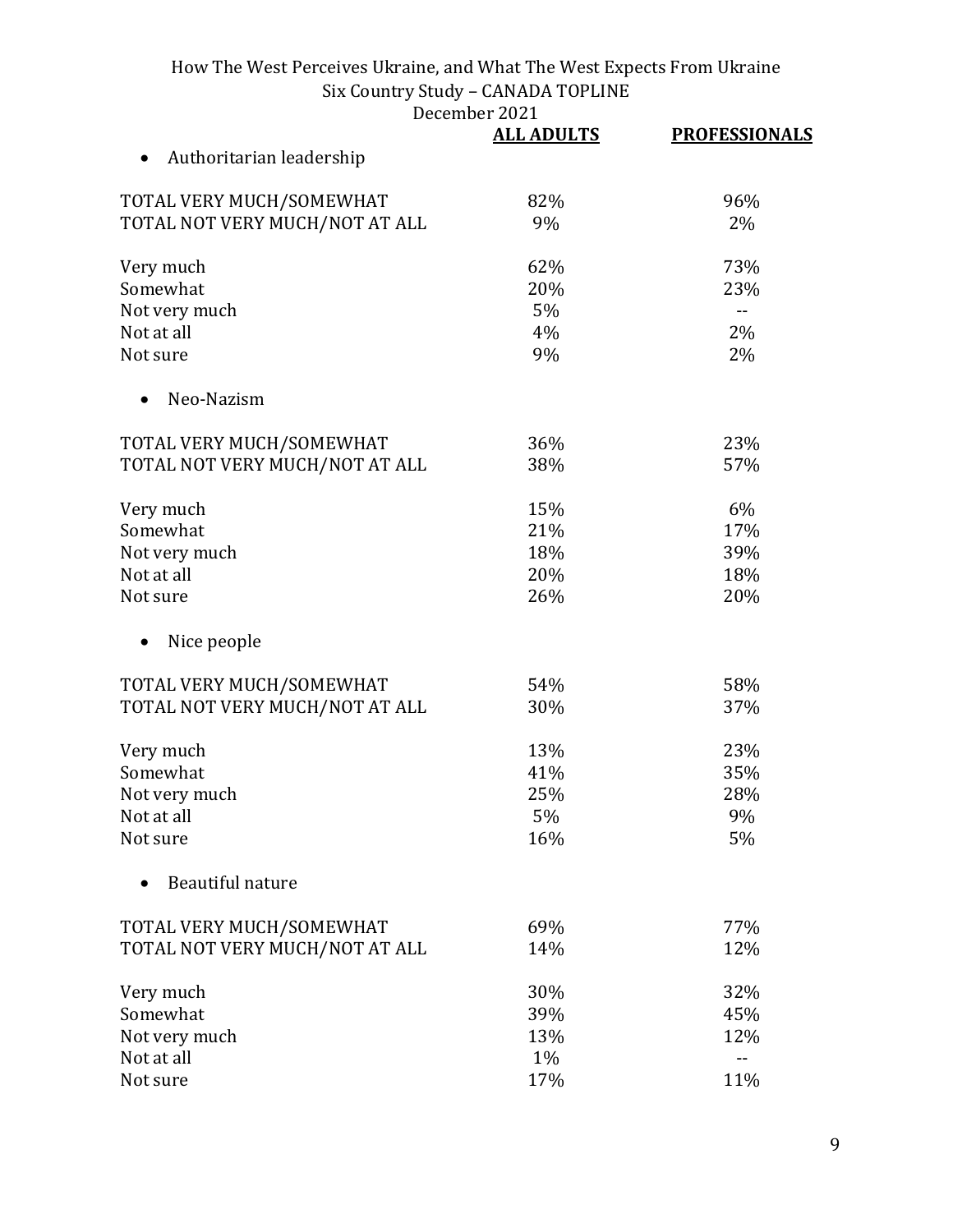| <b>ALL ADULTS</b> | <b>PROFESSIONALS</b>                                                                                |
|-------------------|-----------------------------------------------------------------------------------------------------|
|                   |                                                                                                     |
|                   | 84%                                                                                                 |
| 16%               | 14%                                                                                                 |
|                   | 47%                                                                                                 |
|                   | 37%                                                                                                 |
|                   | 10%                                                                                                 |
|                   | 4%                                                                                                  |
| 11%               | 2%                                                                                                  |
|                   |                                                                                                     |
|                   |                                                                                                     |
|                   | 77%                                                                                                 |
|                   | 20%                                                                                                 |
| 34%               | 54%                                                                                                 |
| 37%               | 23%                                                                                                 |
| 6%                | 13%                                                                                                 |
| 6%                | 7%                                                                                                  |
| 17%               | 3%                                                                                                  |
|                   |                                                                                                     |
| 23%               | 25%                                                                                                 |
| 64%               | 75%                                                                                                 |
| 8%                | 2%                                                                                                  |
| 15%               | 23%                                                                                                 |
|                   | 28%                                                                                                 |
|                   | 47%                                                                                                 |
| 13%               |                                                                                                     |
|                   |                                                                                                     |
|                   | 75%                                                                                                 |
| 15%               | 17%                                                                                                 |
|                   | 54%                                                                                                 |
|                   | 21%                                                                                                 |
|                   | 13%                                                                                                 |
|                   | 4%                                                                                                  |
|                   | 8%                                                                                                  |
|                   | 73%<br>39%<br>34%<br>12%<br>4%<br>71%<br>12%<br>28%<br>36%<br>71%<br>34%<br>37%<br>12%<br>3%<br>14% |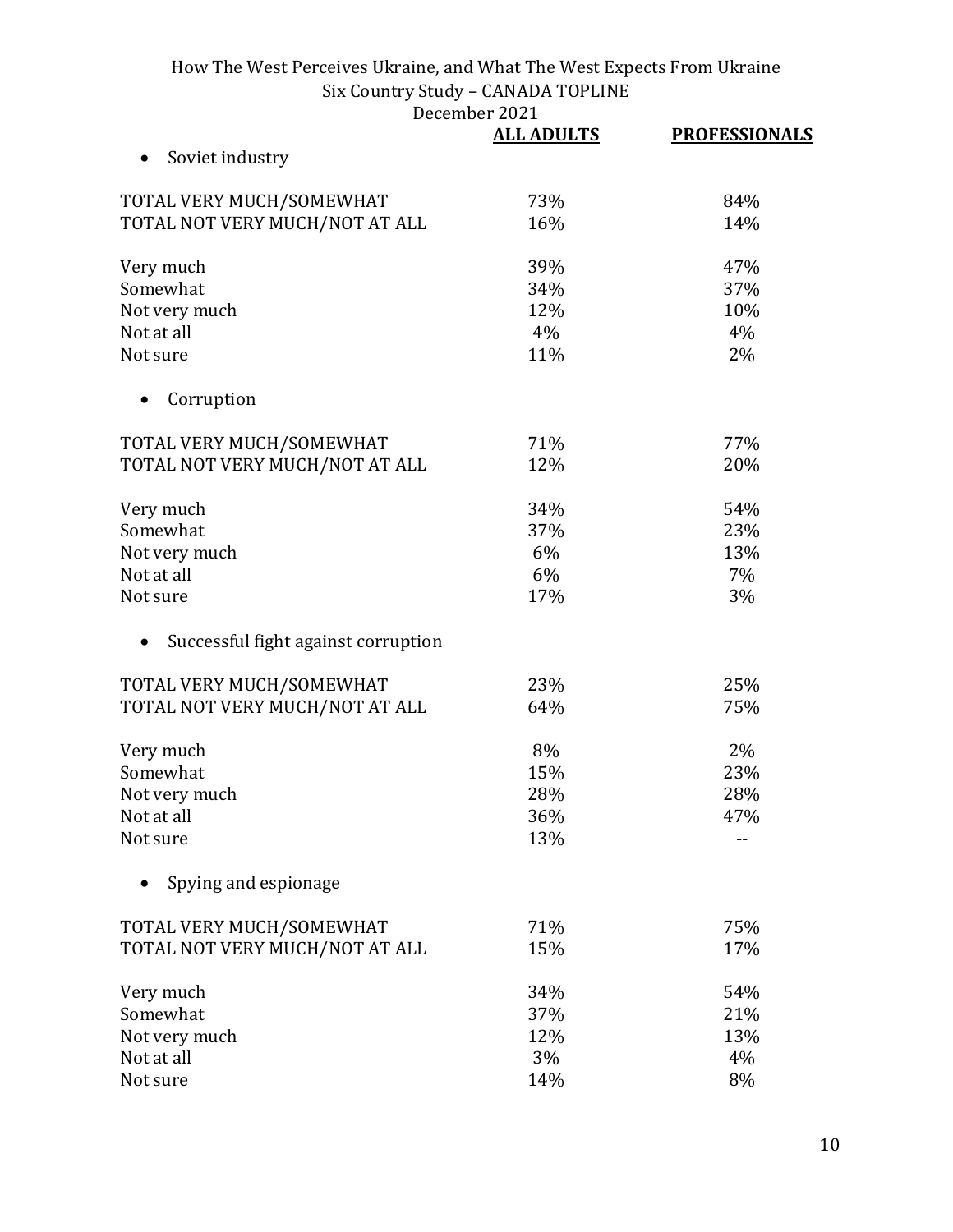December 2021<br>ALL ADULTS

|                                | <b>ALL ADULTS</b> | <b>PROFESSIONALS</b> |
|--------------------------------|-------------------|----------------------|
| Election interference          |                   |                      |
| TOTAL VERY MUCH/SOMEWHAT       | 68%               | 85%                  |
| TOTAL NOT VERY MUCH/NOT AT ALL | 15%               | 13%                  |
| Very much                      | 46%               | 64%                  |
| Somewhat                       | 22%               | 21%                  |
| Not very much                  | 12%               | 13%                  |
| Not at all                     | 3%                | $-$                  |
| Not sure                       | 17%               | 2%                   |
| Trafficking of women           |                   |                      |
| TOTAL VERY MUCH/SOMEWHAT       | 55%               | 52%                  |
| TOTAL NOT VERY MUCH/NOT AT ALL | 21%               | 37%                  |
| Very much                      | 15%               | 19%                  |
| Somewhat                       | 40%               | 33%                  |
| Not very much                  | 11%               | 27%                  |
| Not at all                     | 10%               | 10%                  |
| Not sure                       | 24%               | 11%                  |
| Organized crime                |                   |                      |
| TOTAL VERY MUCH/SOMEWHAT       | 71%               | 82%                  |
| TOTAL NOT VERY MUCH/NOT AT ALL | 15%               | 14%                  |
| Very much                      | 36%               | 33%                  |
| Somewhat                       | 35%               | 49%                  |
| Not very much                  | 12%               | 8%                   |
| Not at all                     | 3%                | 6%                   |
| Not sure                       | 14%               | 4%                   |
| Creativity                     |                   |                      |
| TOTAL VERY MUCH/SOMEWHAT       | 50%               | 68%                  |
| TOTAL NOT VERY MUCH/NOT AT ALL | 31%               | 22%                  |
| Very much                      | 15%               | 22%                  |
| Somewhat                       | 35%               | 46%                  |
| Not very much                  | 25%               | 19%                  |
| Not at all                     | 6%                | 3%                   |
| Not sure                       | 19%               | 10%                  |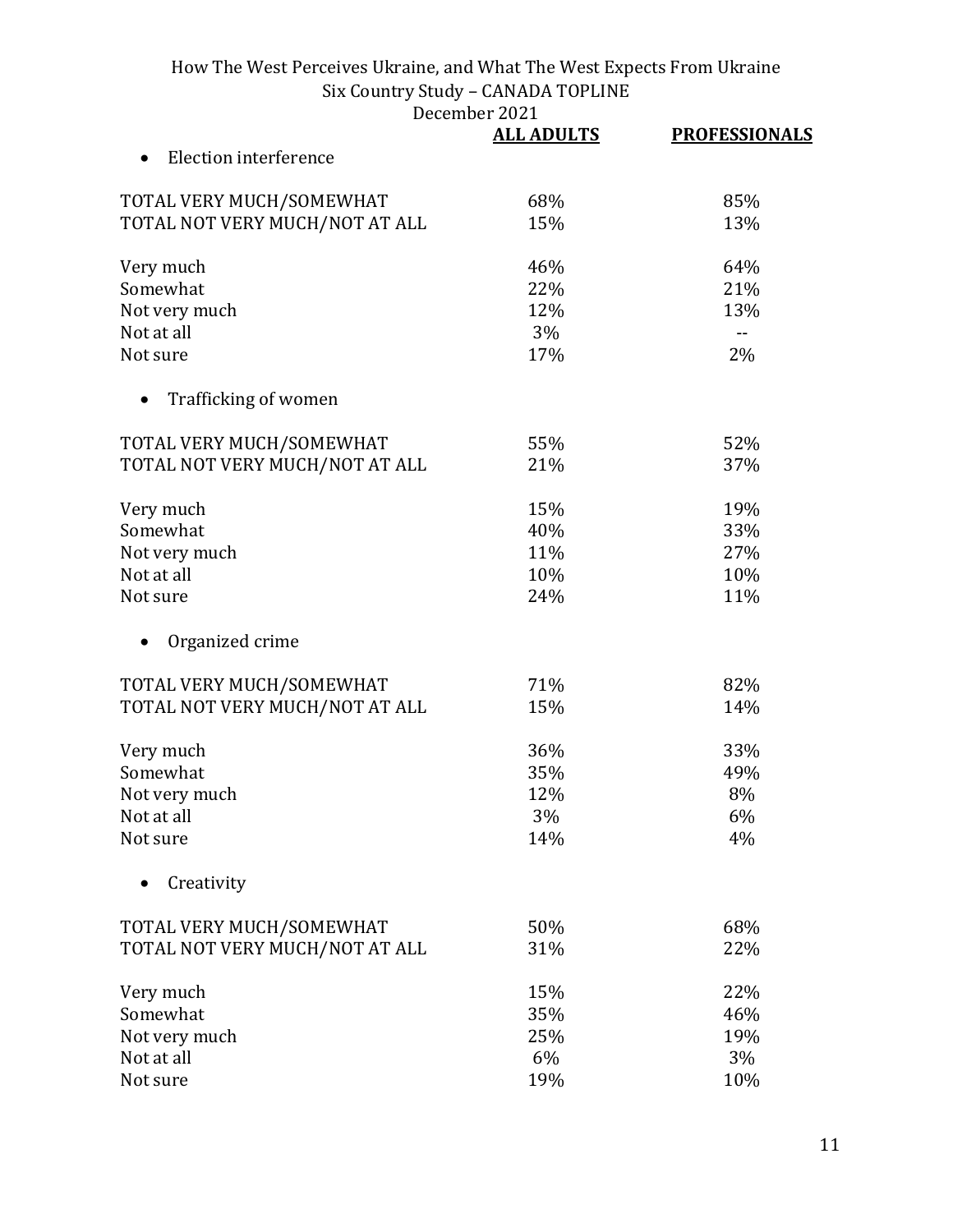|                                | <b>ALL ADULTS</b> | <b>PROFESSIONALS</b> |
|--------------------------------|-------------------|----------------------|
| Anti-Semitism<br>$\bullet$     |                   |                      |
| TOTAL VERY MUCH/SOMEWHAT       | 55%               | 82%                  |
| TOTAL NOT VERY MUCH/NOT AT ALL | 25%               | 14%                  |
| Very much                      | 30%               | 36%                  |
| Somewhat                       | 25%               | 46%                  |
| Not very much                  | 19%               | 12%                  |
| Not at all                     | 6%                | 2%                   |
| Not sure                       | 20%               | 4%                   |
| IT industry                    |                   |                      |
| TOTAL VERY MUCH/SOMEWHAT       | 43%               | 44%                  |
| TOTAL NOT VERY MUCH/NOT AT ALL | 31%               | 54%                  |
| Very much                      | 14%               | 4%                   |
| Somewhat                       | 29%               | 40%                  |
| Not very much                  | 23%               | 45%                  |
| Not at all                     | 8%                | 9%                   |
| Not sure                       | 26%               | 2%                   |
| Oligarchs                      |                   |                      |
| TOTAL VERY MUCH/SOMEWHAT       | 51%               | 69%                  |
| TOTAL NOT VERY MUCH/NOT AT ALL | 18%               | 20%                  |
| Very much                      | 24%               | 37%                  |
| Somewhat                       | 27%               | 32%                  |
| Not very much                  | 13%               | 17%                  |
| Not at all                     | 5%                | 3%                   |
| Not sure                       | 31%               | 11%                  |
| The Slavic soul                |                   |                      |
| TOTAL VERY MUCH/SOMEWHAT       | 41%               | 62%                  |
| TOTAL NOT VERY MUCH/NOT AT ALL | 25%               | 11%                  |
| Very much                      | 13%               | 24%                  |
| Somewhat                       | 28%               | 38%                  |
| Not very much                  | 17%               | 8%                   |
| Not at all                     | 8%                | 3%                   |
| Not sure                       | 34%               | 27%                  |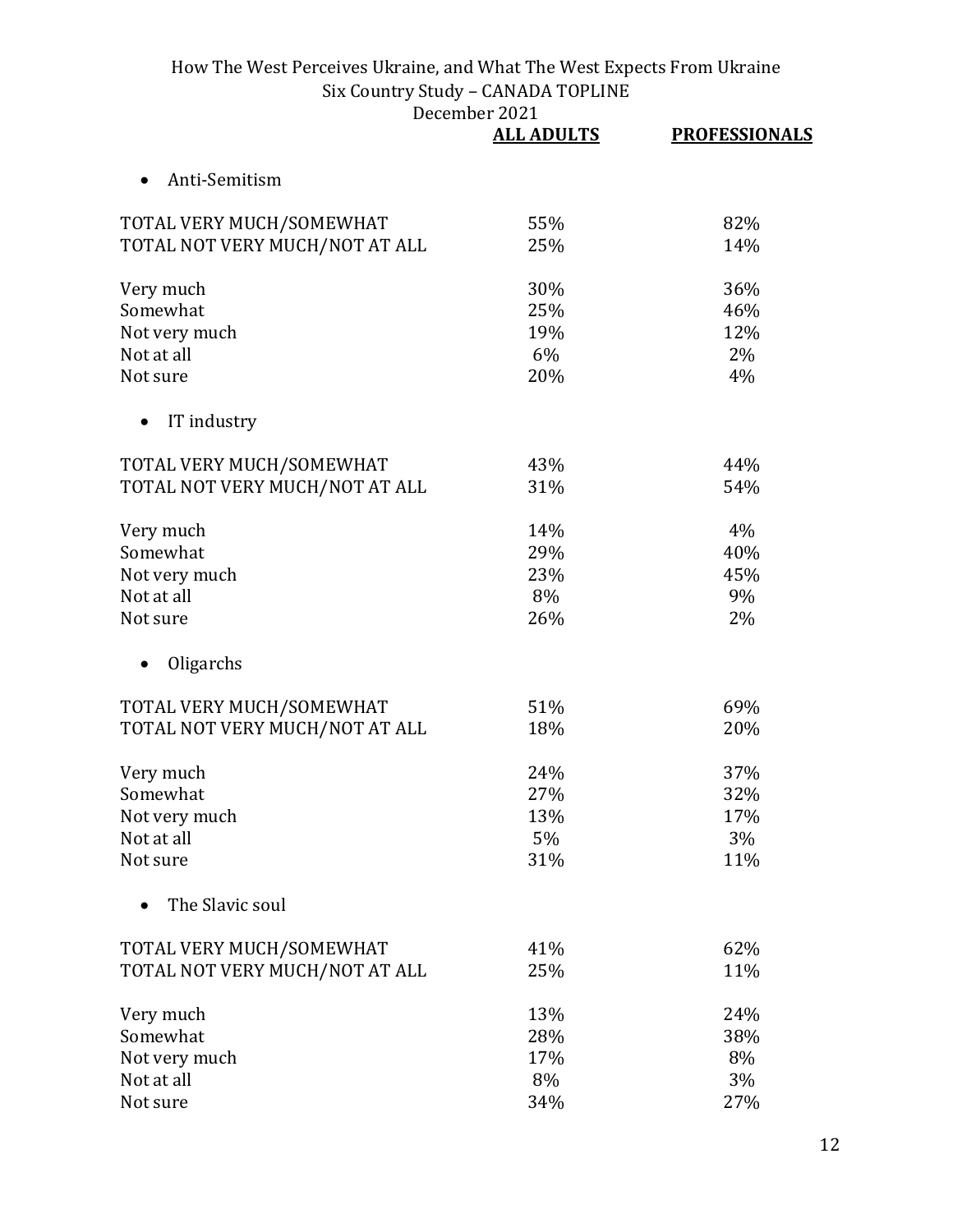| December 2021 |
|---------------|
|               |

|                                | <b>ALL ADULTS</b> | <b>PROFESSIONALS</b> |
|--------------------------------|-------------------|----------------------|
| Europe<br>$\bullet$            |                   |                      |
| TOTAL VERY MUCH/SOMEWHAT       | 47%               | 45%                  |
| TOTAL NOT VERY MUCH/NOT AT ALL | 39%               | 44%                  |
| Very much                      | 19%               | 16%                  |
| Somewhat                       | 28%               | 29%                  |
| Not very much                  | 23%               | 38%                  |
| Not at all                     | 16%               | 6%                   |
| Not sure                       | 14%               | 11%                  |
| Aggressive nationalism         |                   |                      |
| TOTAL VERY MUCH/SOMEWHAT       | 66%               | 87%                  |
| TOTAL NOT VERY MUCH/NOT AT ALL | 12%               | 10%                  |
| Very much                      | 29%               | 41%                  |
| Somewhat                       | 37%               | 46%                  |
| Not very much                  | 7%                | 8%                   |
| Not at all                     | 5%                | 2%                   |
| Not sure                       | 22%               | 3%                   |
| Great culture                  |                   |                      |
| TOTAL VERY MUCH/SOMEWHAT       | 75%               | 85%                  |
| TOTAL NOT VERY MUCH/NOT AT ALL | 15%               | 14%                  |
| Very much                      | 26%               | 18%                  |
| Somewhat                       | 49%               | 67%                  |
| Not very much                  | 11%               | 8%                   |
| Not at all                     | 4%                | 6%                   |
| Not sure                       | 10%               | 1%                   |
| <b>Emerging markets</b>        |                   |                      |
| TOTAL VERY MUCH/SOMEWHAT       | 33%               | 48%                  |
| TOTAL NOT VERY MUCH/NOT AT ALL | 45%               | 37%                  |
| Very much                      | 7%                | 8%                   |
| Somewhat                       | 26%               | 40%                  |
| Not very much                  | 33%               | 27%                  |
| Not at all                     | 12%               | 10%                  |
| Not sure                       | 22%               | 15%                  |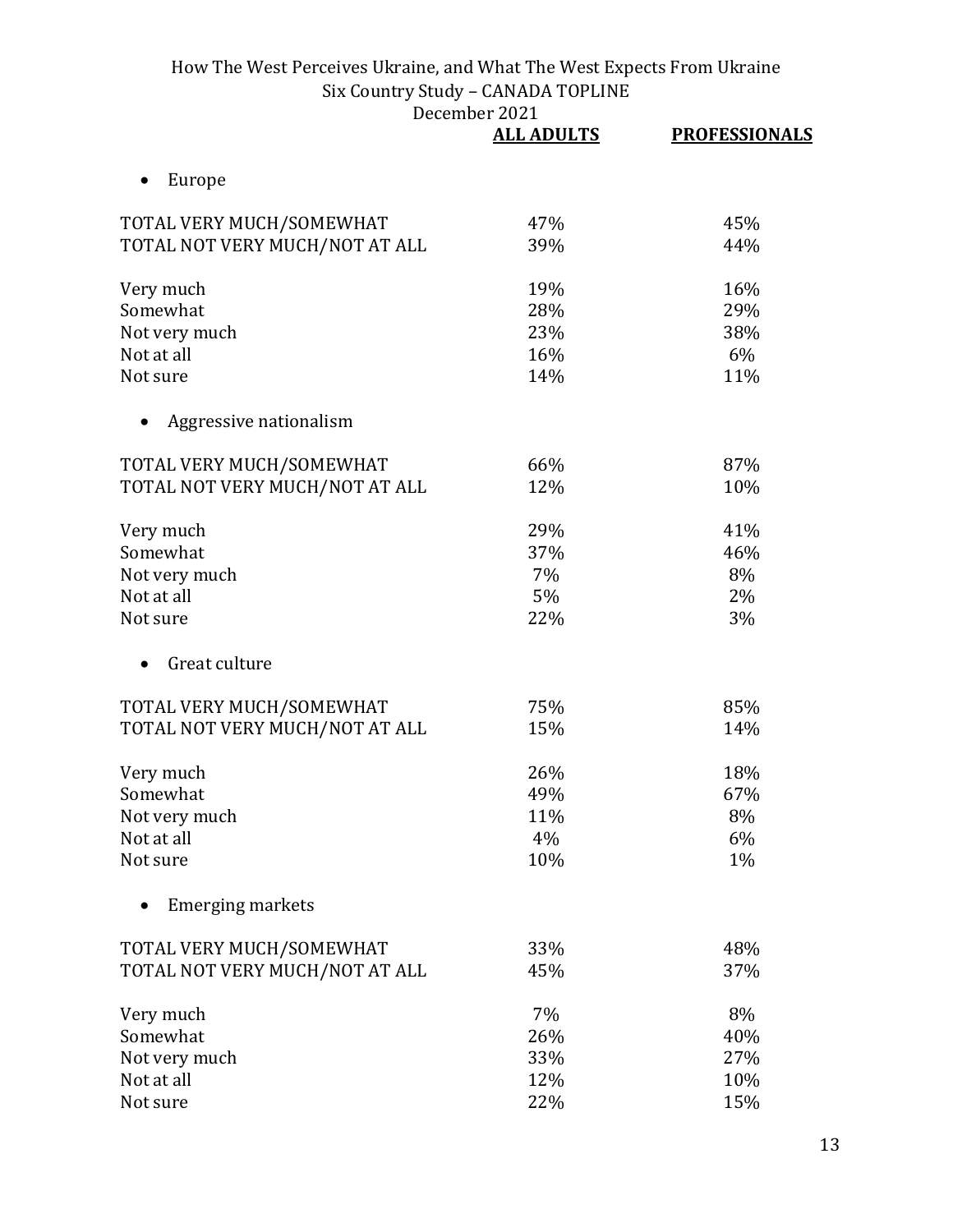|                                | DECEMBEL 2021     |                      |
|--------------------------------|-------------------|----------------------|
|                                | <b>ALL ADULTS</b> | <b>PROFESSIONALS</b> |
| Frozen conflicts               |                   |                      |
| TOTAL VERY MUCH/SOMEWHAT       | 69%               | 75%                  |
| TOTAL NOT VERY MUCH/NOT AT ALL | 17%               | 14%                  |
|                                |                   |                      |
| Very much                      | 24%               | 42%                  |
| Somewhat                       | 45%               | 33%                  |
| Not very much                  | 11%               | 14%                  |
| Not at all                     | 6%                | $\sim$ $\sim$        |
| Not sure                       | 14%               | 11%                  |
| Imperial/Tsarist history       |                   |                      |
| TOTAL VERY MUCH/SOMEWHAT       | 60%               | 69%                  |
| TOTAL NOT VERY MUCH/NOT AT ALL | 18%               | 19%                  |
|                                |                   |                      |
| Very much                      | 28%               | 32%                  |
| Somewhat                       | 32%               | 37%                  |
| Not very much                  | 13%               | 11%                  |
| Not at all                     | 5%                | 8%                   |
| Not sure                       | 22%               | 12%                  |
|                                |                   |                      |
| Soviet history                 |                   |                      |
| TOTAL VERY MUCH/SOMEWHAT       | 70%               | 81%                  |
| TOTAL NOT VERY MUCH/NOT AT ALL | 13%               | 18%                  |
|                                |                   |                      |
| Very much                      | 27%               | 38%                  |
| Somewhat                       | 43%               | 43%                  |
| Not very much                  | 11%               | 14%                  |
| Not at all                     | 2%                | 4%                   |
| Not sure                       | 17%               | $1\%$                |
| Clueless                       |                   |                      |
| TOTAL VERY MUCH/SOMEWHAT       | 28%               | 38%                  |
| TOTAL NOT VERY MUCH/NOT AT ALL | 46%               | 40%                  |
| Very much                      | 10%               | 12%                  |
| Somewhat                       | 18%               | 26%                  |
| Not very much                  | 20%               | 10%                  |
| Not at all                     | 26%               | 30%                  |
| Not sure                       | 26%               | 22%                  |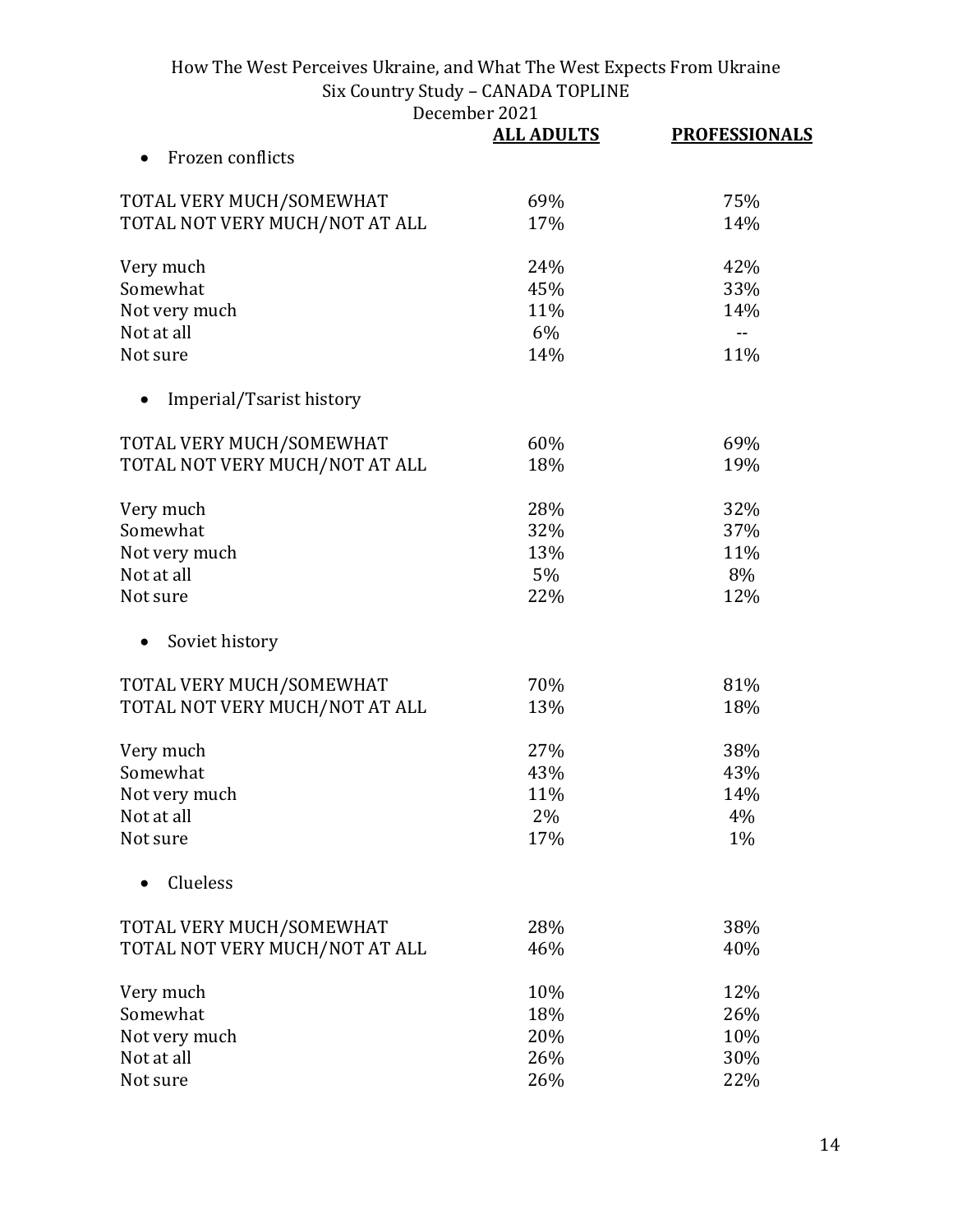December 2021

|                                | <b>ALL ADULTS</b> | <b>PROFESSIONALS</b> |
|--------------------------------|-------------------|----------------------|
| Pro-democracy protests         |                   |                      |
| TOTAL VERY MUCH/SOMEWHAT       | 52%               | 48%                  |
| TOTAL NOT VERY MUCH/NOT AT ALL | 27%               | 42%                  |
| Very much                      | 23%               | 24%                  |
| Somewhat                       | 29%               | 24%                  |
| Not very much                  | 20%               | 35%                  |
| Not at all                     | $7\%$             | $7\%$                |
| Not sure                       | 21%               | 10%                  |
| Threatening                    |                   |                      |
| TOTAL VERY MUCH/SOMEWHAT       | 66%               | 78%                  |
| TOTAL NOT VERY MUCH/NOT AT ALL | 16%               | 18%                  |
| Very much                      | 29%               | 32%                  |
| Somewhat                       | 37%               | 46%                  |
| Not very much                  | 9%                | 15%                  |
| Not at all                     | $7\%$             | 3%                   |
| Not sure                       | 18%               | 4%                   |

18) On a scale from 1 to 10, with 1 being the least democratic and 10 being the most democratic, how democratic do you believe Russia is?

| 1-3; Less democratic  | 36%             | 49%  |
|-----------------------|-----------------|------|
| 4-6                   | 33 <sup>%</sup> | 22\% |
| 7-10; More democratic | 19 <sub>%</sub> | 29%  |
| Not sure              | 12\%            | --   |

19)On a scale from 1 to 10, with 1 being the least corrupt and 10 being the most corrupt, how corrupt do you believe Russia is?

| 1-3; Less corrupt  | $4\%$      | 5%  |
|--------------------|------------|-----|
| 4-6                | <b>20%</b> | 9%  |
| 7-10; More corrupt | 66%        | 80% |
| Not sure           | 10%        | 6%  |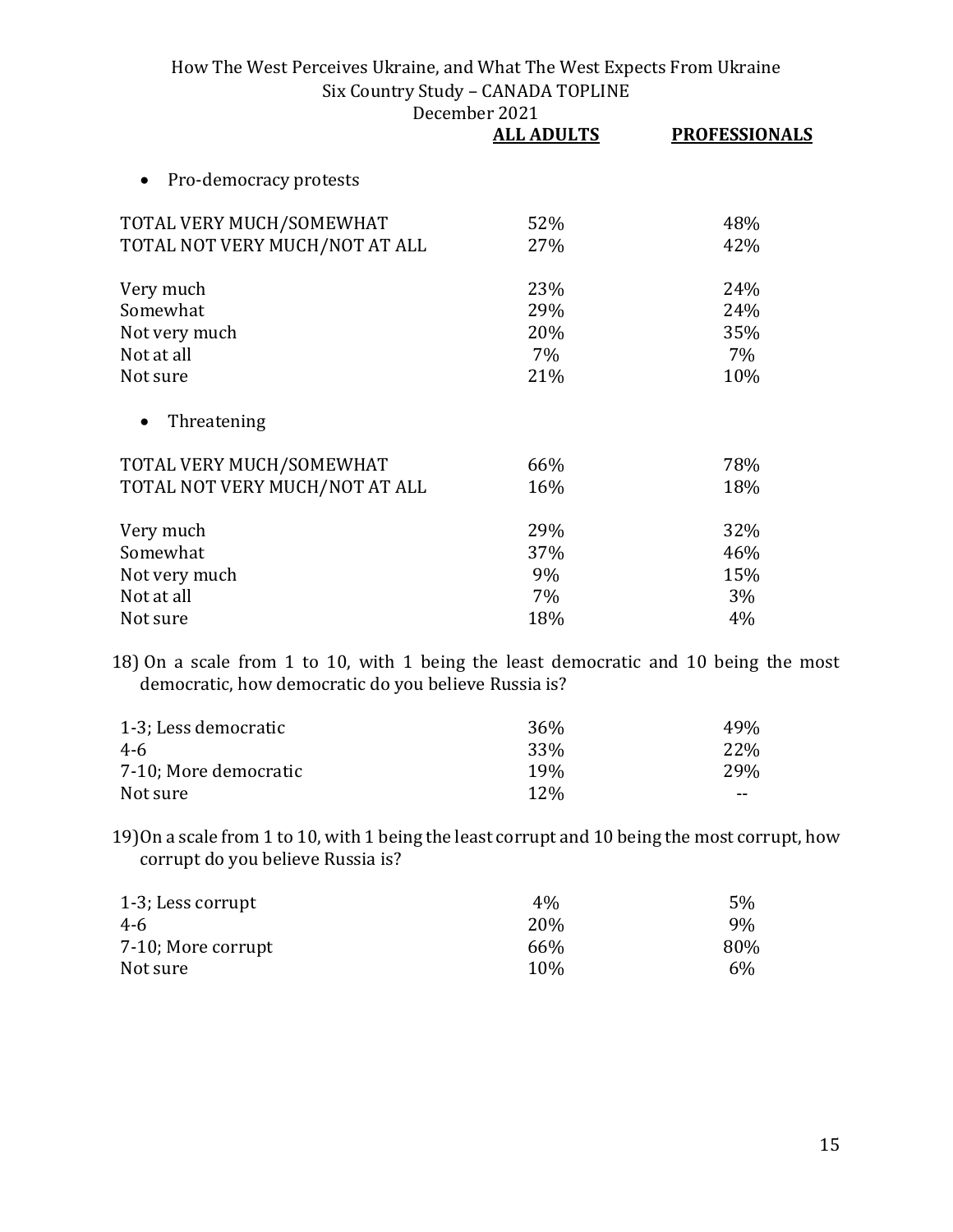## **ALL ADULTS PROFESSIONALS**

20)Generally speaking, how important do you believe a strong partnership with Russia is to the West?

| TOTAL IMPORTANT<br>TOTAL NOT IMPORTANT | 57%<br>22% | 74%<br>22% |
|----------------------------------------|------------|------------|
| Very important                         | 20%        | 17%        |
| Somewhat important                     | 37%        | 57%        |
| Not very important                     | 15%        | 15%        |
| Not important at all                   | 7%         | 7%         |
| Not sure                               | 21%        | 4%         |

21)**[IF IMPORTANT]** Why do you believe that a strong partnership with Russia is important to the West?

| Russia is a big power with a nuclear arsenal – the | 26%   | 37%   |
|----------------------------------------------------|-------|-------|
| West must pay attention and respect                |       |       |
| Russia is the West's best potential partner for    | 17%   | 9%    |
| containing China                                   |       |       |
| Russia is key for stability in the region          | 13%   | 22%   |
| Russia has European values                         | 6%    | 4%    |
| Russia has major natural resources, including iron | 6%    | 3%    |
| ore and fossil fuels                               |       |       |
| There are many Russian people who live in          | 5%    | 4%    |
| Western countries                                  |       |       |
| Russia is an emerging market economy               | 3%    | $1\%$ |
| Russia has wealthy business leaders and investors  | 3%    | $- -$ |
| Russians are pro-democracy                         | $2\%$ | $2\%$ |
| Russians are great people                          | 2%    | 3%    |
| Russia can become a leader of innovation and       | $2\%$ | 4%    |
| digital economy in the world                       |       |       |
| Things in Russia are getting better                | $2\%$ | $2\%$ |
| Russia is doing its best to fight corruption       | $1\%$ | $1\%$ |
| Other (Please specify)                             | 2%    | 2%    |
| Not sure                                           | 10%   | 6%    |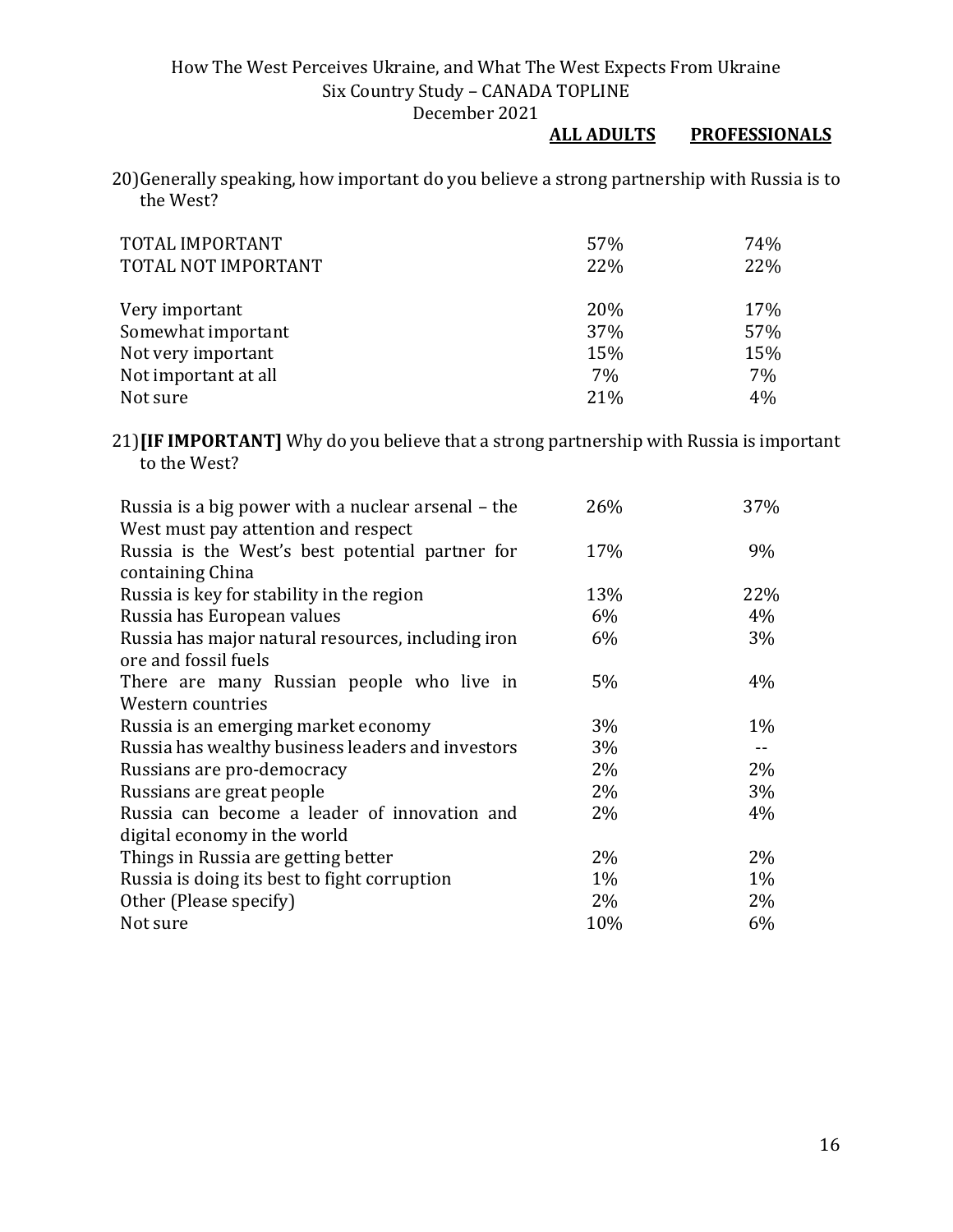December 2021

#### **ALL ADULTS PROFESSIONALS**

22)**[IF NOT IMPORTANT]** Why do you believe that a strong partnership with Russia is NOT important for the West?

| Russia pressures, bullies and invades its        | 44%   | 48%   |
|--------------------------------------------------|-------|-------|
| neighbors, therefore support or partnership      |       |       |
| would be completely wrong                        |       |       |
| Russia is corrupt and will always be             | 10%   | 27%   |
| I don't really know what is going on in Russia   | 9%    | 6%    |
| I believe it is more important to help countries | 9%    | 7%    |
| other than Russia                                |       |       |
| Support and offers of partnership for Russia     | 9%    |       |
| would entice Russia to pressure and invade       |       |       |
| Ukraine                                          |       |       |
| Russia doesn't deserve the support               | $5\%$ | 8%    |
| Russia's economy is doomed, it has only          | 3%    |       |
| corruption and an old style economy to offer     |       |       |
| Things in Russia are getting worse               | $3\%$ |       |
| Overall, we should stay away from international  | $1\%$ |       |
| partnerships and cooperation                     |       |       |
| Other (Please specify)                           | $3\%$ | $4\%$ |
| Not sure                                         | 4%    |       |

23)Do you agree or disagree that the West should do more to have a good partnership with Russia and more understanding of their interests and needs?

| <b>TOTAL AGREE</b>    | 60% | 66% |
|-----------------------|-----|-----|
| <b>TOTAL DISAGREE</b> | 21% | 29% |
|                       |     |     |
| Strongly agree        | 16% | 13% |
| Somewhat agree        | 44% | 53% |
| Somewhat disagree     | 12% | 23% |
| Strongly disagree     | 9%  | 6%  |
| Not sure              | 19% | 5%  |

24)Generally speaking, which of the following do you believe best describes Russia's overall position in the world?

| A strong independent power        | 29% | 50% |
|-----------------------------------|-----|-----|
| The leader of the Slavic world    | 22% | 23% |
| Partially Europe, partially Asian | 16% | 20% |
| A European country                | 10% | 2%  |
| Not sure                          | 23% | 5%  |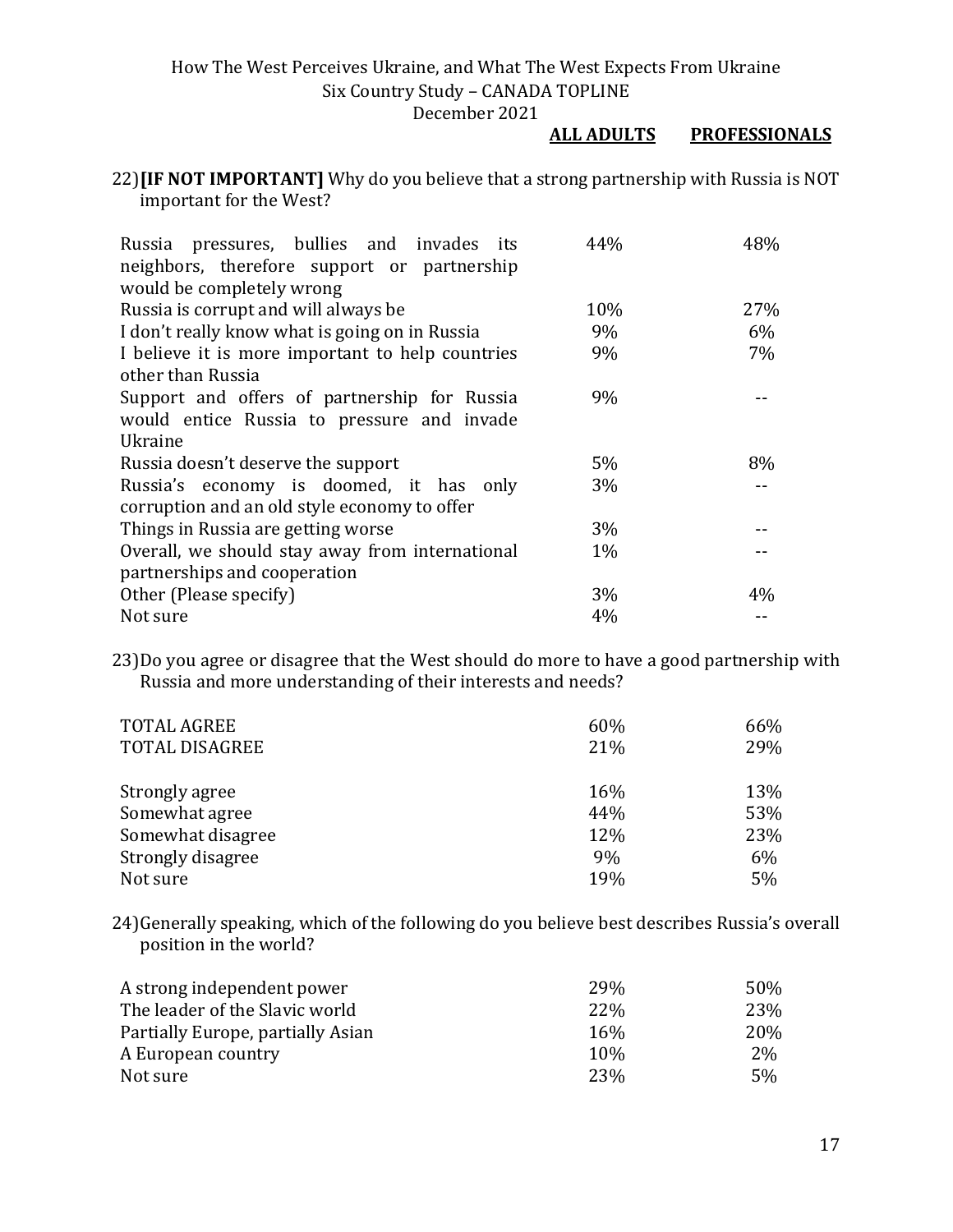#### **ALL ADULTS PROFESSIONALS**

25)In Tsarist times and during the Soviet Union, Moscow was the center of an empire that included countries that are independent today, like Georgia, Ukraine, Moldova.

Thinking specifically about Ukraine, do you think that Russia's influence on Ukraine has historically been positive (meaning benevolent, and encouraging of development), negative (meaning a relation of oppression and exploitation), or neutral?

| <b>TOTAL POSITIVE</b> | 17% | 27% |
|-----------------------|-----|-----|
| <b>TOTAL NEGATIVE</b> | 54% | 59% |
|                       |     |     |
| Very positive         | 9%  | 5%  |
| Somewhat positive     | 8%  | 22% |
| Somewhat negative     | 21% | 29% |
| Very negative         | 33% | 30% |
| Neutral               | 8%  | 3%  |
| Not sure              | 21% | 11% |

26)How would you describe the relations between the West (meaning EU countries, UK, US, Canada) and Russia?

| <b>TOTAL POSITIVE</b><br><b>TOTAL NEGATIVE</b> | 23%<br>49% | 31%<br>60% |
|------------------------------------------------|------------|------------|
| Very positive                                  | 6%         |            |
| Somewhat positive                              | 17%        | 31%        |
| Somewhat negative                              | 35%        | 43%        |
| Very negative                                  | 14%        | 17%        |
| Neutral                                        | 11%        |            |
| Not sure                                       | 17%        | 9%         |

27)Okay, and do you believe that relations between the West (meaning EU countries, UK, US, Canada) and Russia have gotten better, worse, or stayed the same compared to ten years ago?

| 19% | 21% |
|-----|-----|
| 36% | 57% |
| 26% | 18% |
| 19% | 4%  |
|     |     |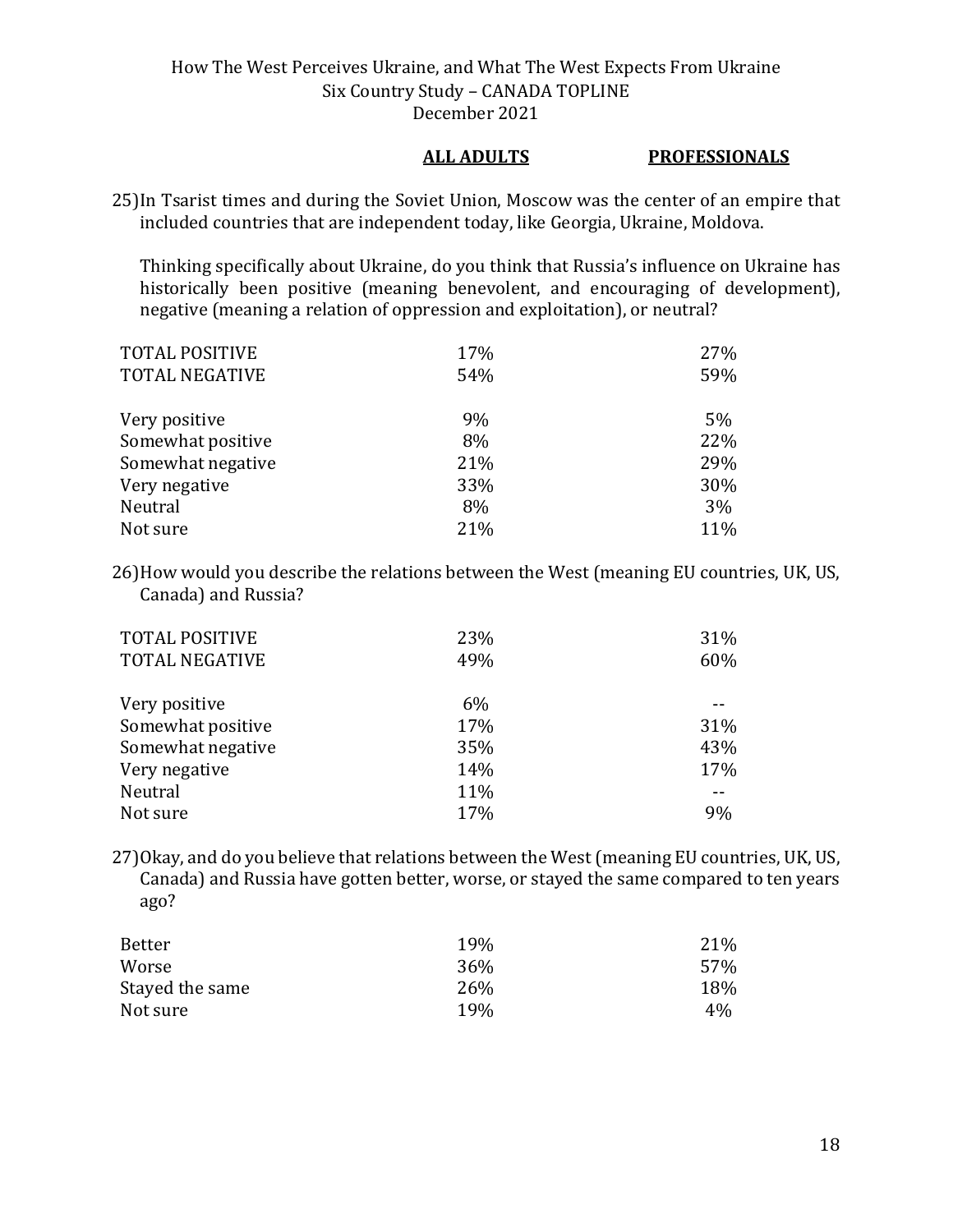#### **ALL ADULTS PROFESSIONALS**

28)Many say that relations between the West and Russia have gotten worse over the past ten years. Whose fault do you think this is?

| Russia's fault                  | 29%             | 44%   |
|---------------------------------|-----------------|-------|
| The West's fault                | $11\%$          | $6\%$ |
| Both sides are equally at fault | 37 <sub>%</sub> | 44%   |
| Not sure                        | 23\%            | 6%    |

29)**[IF RUSSIA]** Okay, and why do you think it is Russia's fault that relations between the West and Russia have gotten worse over the past ten years?

| The invasion of Ukraine                      | 37% | 50% |
|----------------------------------------------|-----|-----|
| Suppression of internal opposition and other | 33% | 27% |
| authoritarian tendencies                     |     |     |
| Support of Assad regime in Syria             | 10% | 10% |
| Assassination of opponents abroad            | 7%  | 2%  |
| Other (Please specify)                       | 8%  | 8%  |
| Not sure                                     | 5%  | 3%  |

30)**[IF THE WEST]** Okay, and why do you think it is the West's fault that relations between the West and Russia have gotten worse over the past ten years?

| Support of color revolutions in Georgia, Ukraine<br>and other places | 28%        | 25%        |
|----------------------------------------------------------------------|------------|------------|
| Lack of respect for Russia                                           | <b>24%</b> |            |
| Expansion of NATO and EU                                             | 21%        | <b>37%</b> |
| Luring Ukraine away from Russia                                      | 11%        | 16%        |
| Sanctions against Russia                                             | 10%        | 12%        |
| Other (Please specify)                                               | 4%         | 9%         |
| Not sure                                                             | 2%         | 1%         |

31)Thinking about your home country's relationship with Russia, which of the following is most important?

| Defending democratic principles and values  | 31%        | 48%   |
|---------------------------------------------|------------|-------|
| rather than improve relations with Russia   |            |       |
| Defending principles is good, but avoiding  | <b>30%</b> | 41%   |
| escalation is even more important           |            |       |
| Improving relations with Russia rather than | 15%        | 5%    |
| defending democratic principles and values  |            |       |
| Not sure                                    | 2.4%       | $6\%$ |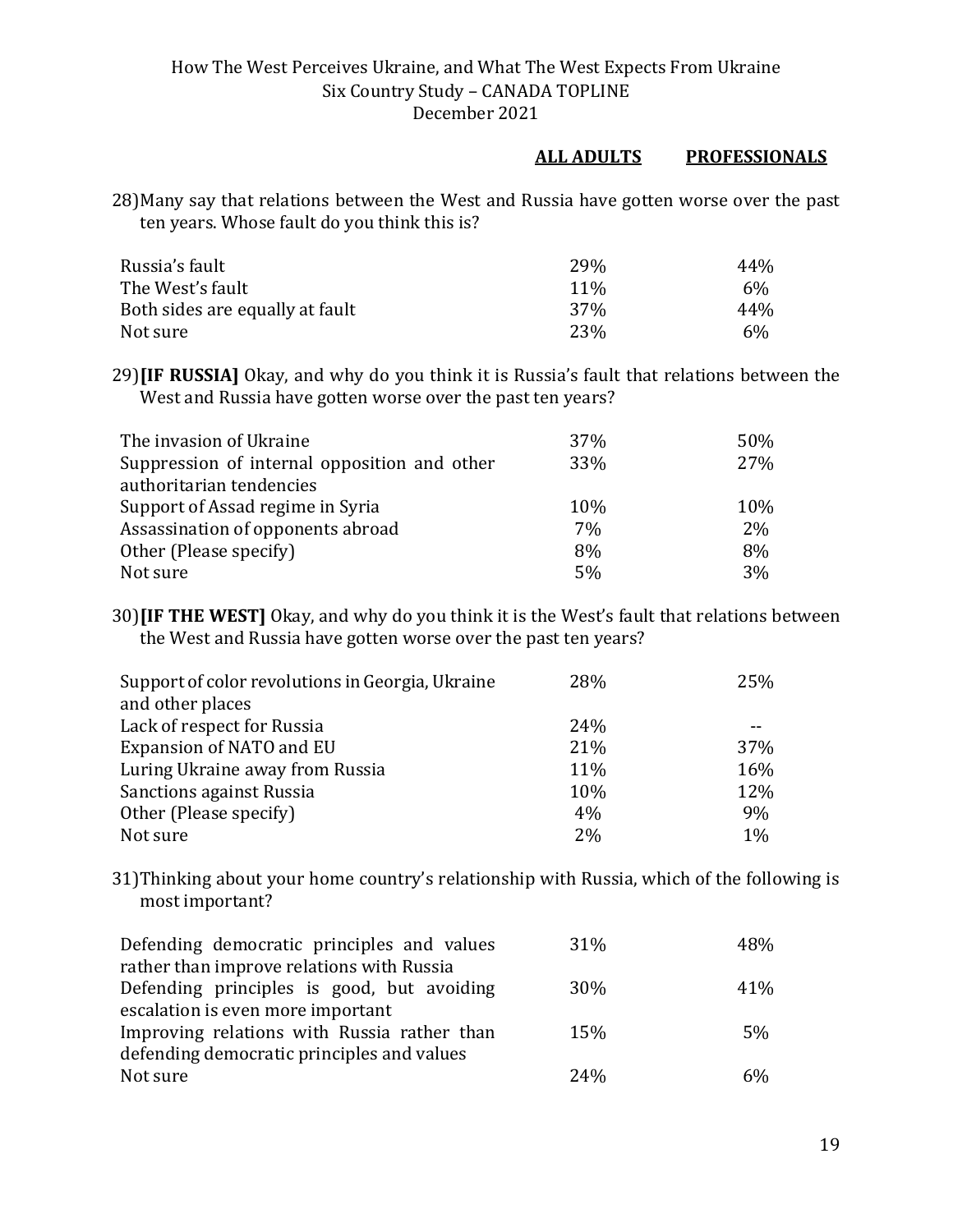#### **ALL ADULTS PROFESSIONALS**

32)In the 1990s, Western countries considered admitting Russia to NATO. Do you think that Russia should become a NATO member at some point in the future?

| Yes      | 26% | 29% |
|----------|-----|-----|
| No       | 33% | 54% |
| Not sure | 41% | 17% |

33)Russia is being accused by Western governments of disinformation and cyberattacks. Which of the following statements best describes your view on the situation?

| The accusations are completely true, and the<br>West is in danger from Russia and should<br>defend itself more decisively | 29% | 43%   |
|---------------------------------------------------------------------------------------------------------------------------|-----|-------|
| The accusations are true but exaggerated                                                                                  | 22% | 22%   |
| The accusations are NOT true, Russia is just                                                                              | 9%  |       |
| defending their interests                                                                                                 |     |       |
| The big tech companies are the ones controlling                                                                           | 9%  | 11%   |
| and abusing information                                                                                                   |     |       |
| It's actually Ukraine, not Russia, who is trying to                                                                       | 2%  | $1\%$ |
| spread disinformation and influence the West                                                                              |     |       |
| Not sure                                                                                                                  | 29% | 23%   |

34)Do you believe that the West and Russia share the same value systems?

| <b>TOTAL YES</b><br>32%<br><b>TOTAL NO</b><br>53% |     | 24%<br>68% |  |
|---------------------------------------------------|-----|------------|--|
| Yes, definitely                                   | 7%  | 5%         |  |
| Yes, somewhat                                     | 25% | 19%        |  |
| N <sub>0</sub>                                    | 53% | 68%        |  |
| Not sure                                          | 15% | 8%         |  |

35)Who is the key force for good in Russia, pushing in a good direction?

| The example of free and democratic Ukraine       | 16\%       | 22\%       |
|--------------------------------------------------|------------|------------|
| Civil society<br>Western partners pushing Russia | 14%<br>14% | 17%<br>16% |
| Russia's Leadership                              | <b>10%</b> | 16%        |
| <b>Business</b>                                  | 8%         | 11%        |
| Not sure                                         | 38%        | 18%        |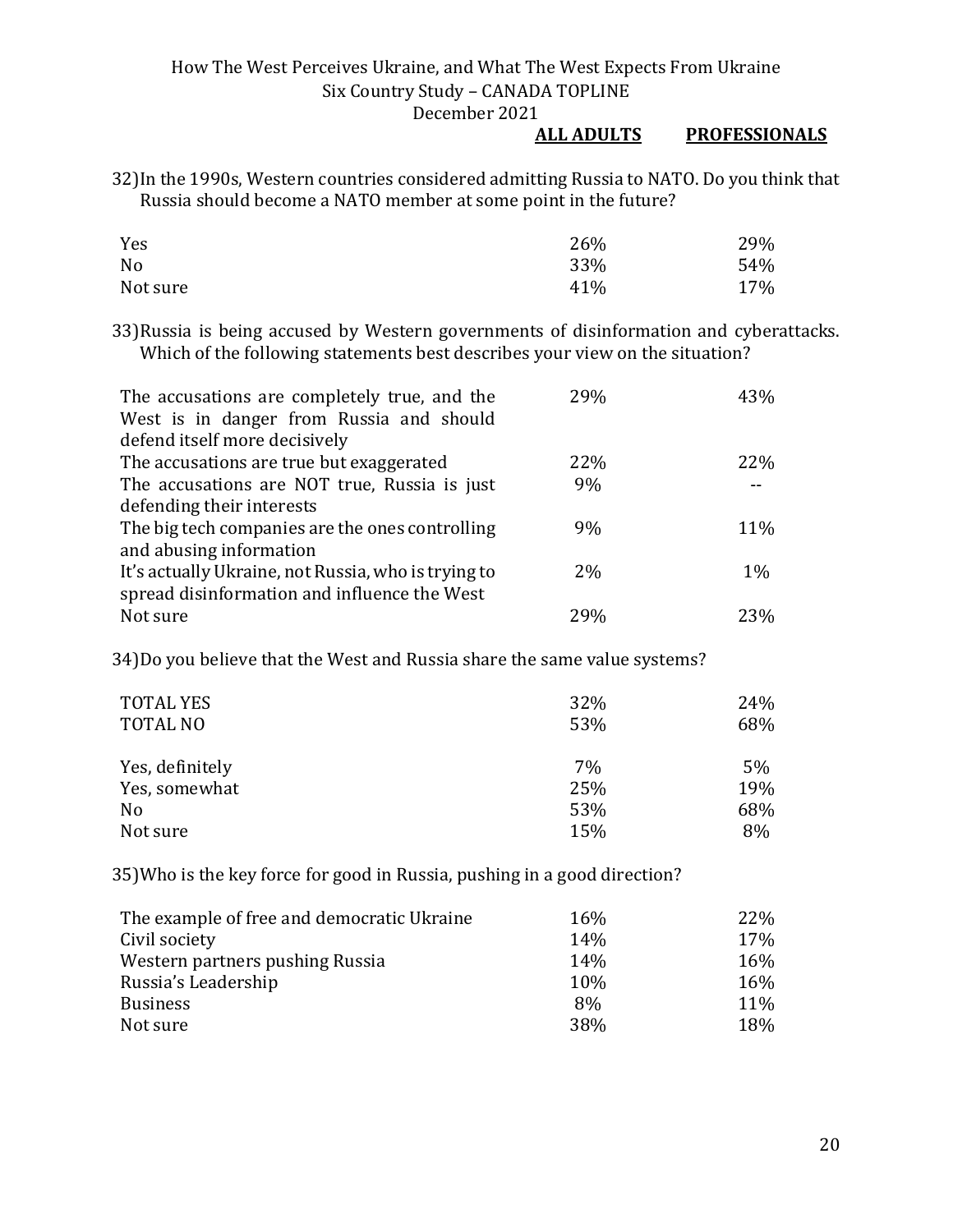#### How The West Perceives Ukraine, and What The West Expects From Ukraine Six Country Study – CANADA TOPLINE December 2021 36)How do you believe that Western mainstream media depicts Russia?

| Accurately     | 25% | 38% |
|----------------|-----|-----|
| Too positively | 15% | 16% |
| Too negatively | 34% | 24% |
| Not sure       | 26% | 22% |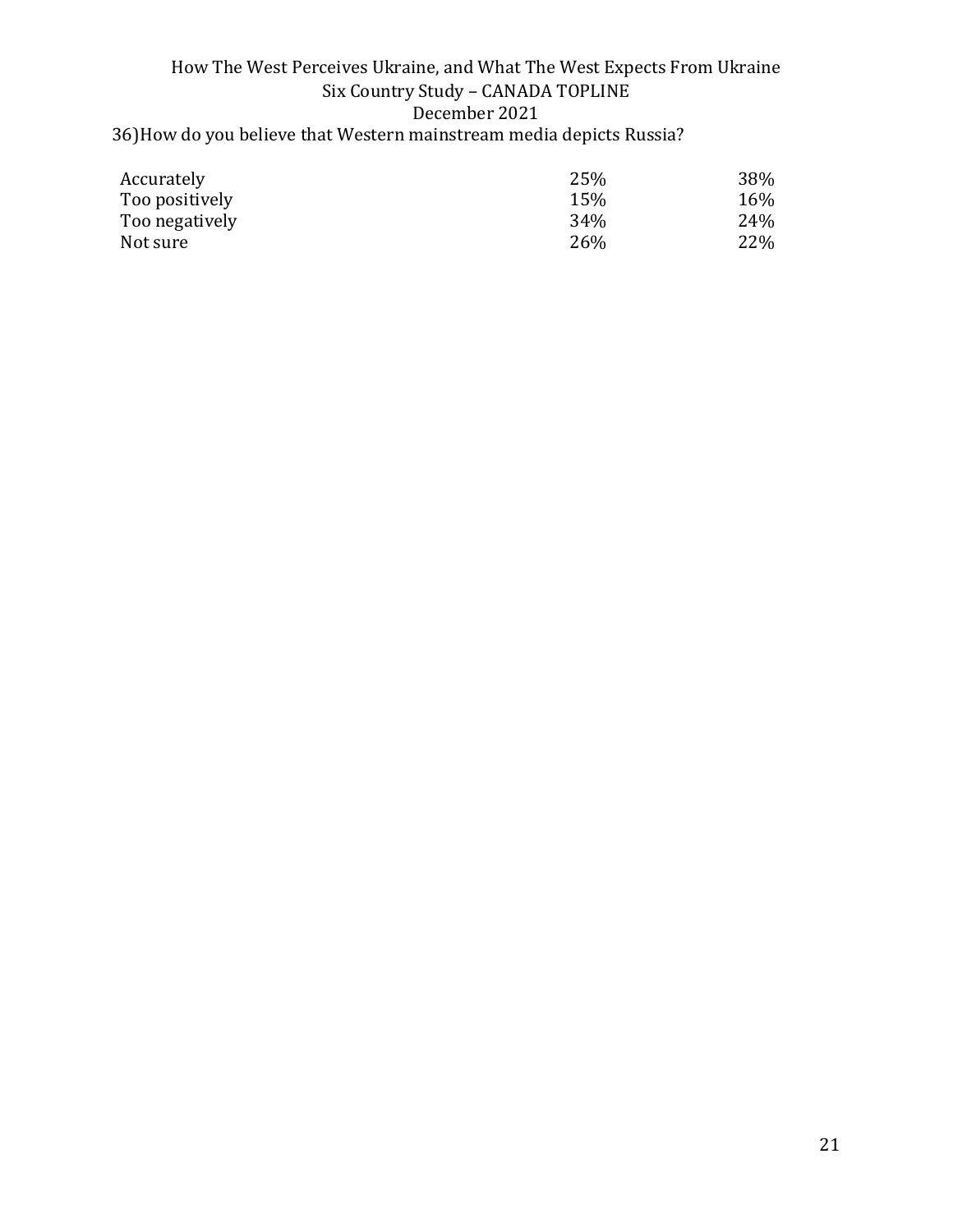#### **Perceptions of Ukraine**

**INTRO**: Next, we will ask you some questions about Ukraine and its role in the world today.

| <b>ALL ADULTS</b> | <b>PROFESSIONALS</b>                                                                  |
|-------------------|---------------------------------------------------------------------------------------|
|                   |                                                                                       |
| 40%               | 48%                                                                                   |
| 6%                | 9%                                                                                    |
| 11%               | 9%                                                                                    |
| 29%               | 39%                                                                                   |
| 36%               | 41%                                                                                   |
| 5%                | 8%                                                                                    |
| $1\%$             | $1\%$                                                                                 |
| 18%               | 2%                                                                                    |
|                   | 37) Generally speaking, do you have a positive, neutral, or negative view of Ukraine? |

38)Please indicate how much you associate each of the following attributes and characteristics with Ukraine.

• Strength

| TOTAL VERY MUCH/SOMEWHAT       | 40%   | 38%   |
|--------------------------------|-------|-------|
| TOTAL NOT VERY MUCH/NOT AT ALL | 39%   | 54%   |
| Very much                      | 8%    | 2%    |
| Somewhat                       | 32%   | 36%   |
| Not very much                  | 32%   | 44%   |
| Not at all                     | 7%    | 10%   |
| Not sure                       | 21%   | 8%    |
| Nice people                    |       |       |
| TOTAL VERY MUCH/SOMEWHAT       | 71%   | 90%   |
| TOTAL NOT VERY MUCH/NOT AT ALL | 9%    | $6\%$ |
| Very much                      | 39%   | 27%   |
| Somewhat                       | 32%   | 63%   |
| Not very much                  | 8%    | $2\%$ |
| Not at all                     | $1\%$ | 4%    |
| Not sure                       | 20%   | 4%    |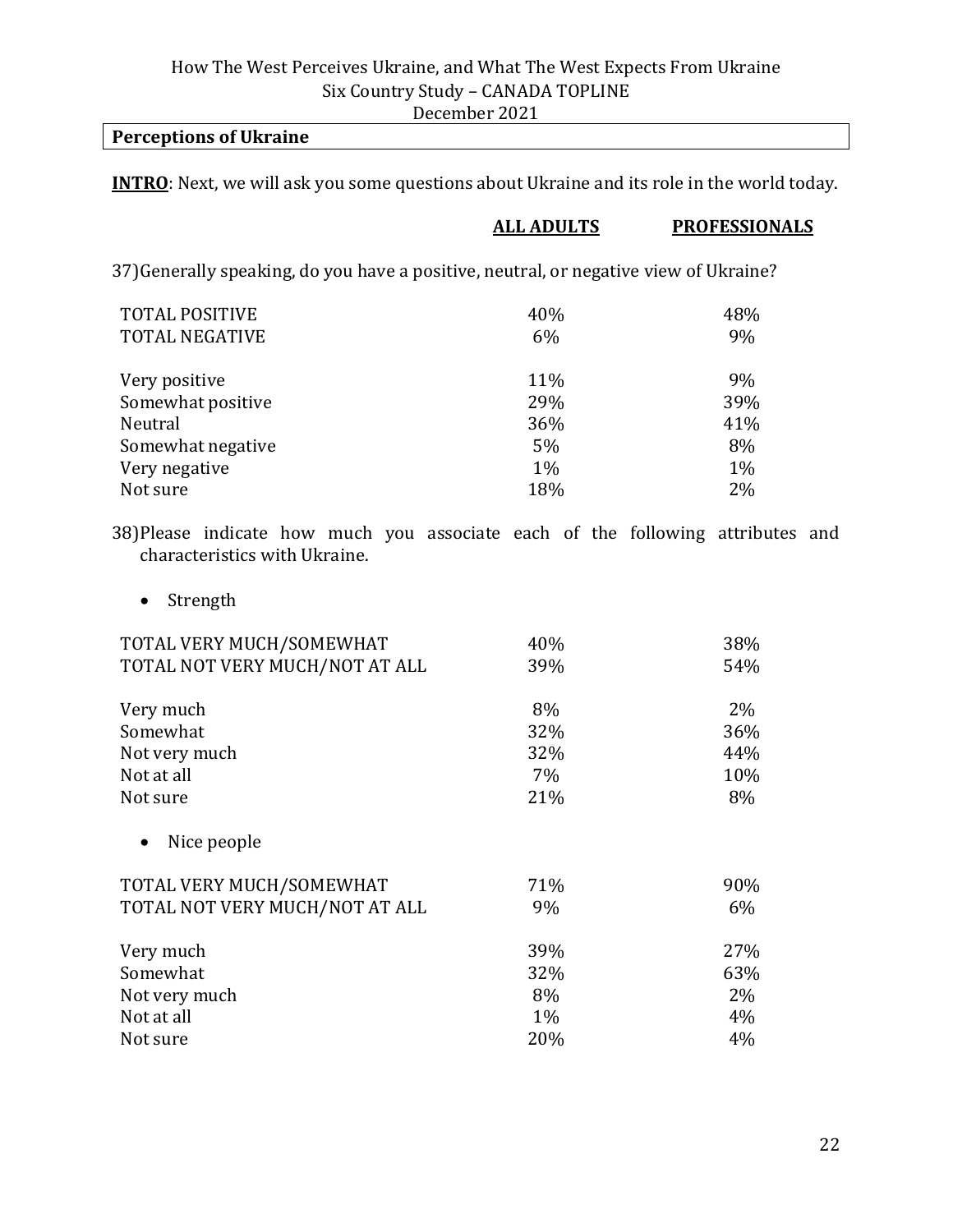|                                       | <b>ALL ADULTS</b> | <b>PROFESSIONALS</b> |
|---------------------------------------|-------------------|----------------------|
| Beautiful nature                      |                   |                      |
| TOTAL VERY MUCH/SOMEWHAT              | 60%               | 77%                  |
| TOTAL NOT VERY MUCH/NOT AT ALL        | 17%               | 12%                  |
| Very much                             | 20%               | 19%                  |
| Somewhat                              | 40%               | 58%                  |
| Not very much                         | 12%               | 8%                   |
| Not at all                            | 5%                | 4%                   |
| Not sure                              | 23%               | 11%                  |
| Freedom                               |                   |                      |
| TOTAL VERY MUCH/SOMEWHAT              | 45%               | 55%                  |
| TOTAL NOT VERY MUCH/NOT AT ALL        | 36%               | 33%                  |
| Very much                             | 11%               | 21%                  |
| Somewhat                              | 34%               | 34%                  |
| Not very much                         | 27%               | 28%                  |
| Not at all                            | 9%                | 5%                   |
| Not sure                              | 19%               | 12%                  |
| Authoritarian leadership<br>$\bullet$ |                   |                      |
| TOTAL VERY MUCH/SOMEWHAT              | 47%               | 54%                  |
| TOTAL NOT VERY MUCH/NOT AT ALL        | 28%               | 29%                  |
| Very much                             | 11%               | 11%                  |
| Somewhat                              | 36%               | 43%                  |
| Not very much                         | 22%               | 29%                  |
| Not at all                            | 6%                | --                   |
| Not sure                              | 25%               | 17%                  |
| Neo-Nazism                            |                   |                      |
| TOTAL VERY MUCH/SOMEWHAT              | 24%               | 27%                  |
| TOTAL NOT VERY MUCH/NOT AT ALL        | 45%               | 51%                  |
| Very much                             | 6%                | 15%                  |
| Somewhat                              | 18%               | 12%                  |
| Not very much                         | 24%               | 40%                  |
| Not at all                            | 21%               | 11%                  |
| Not sure                              | 31%               | 22%                  |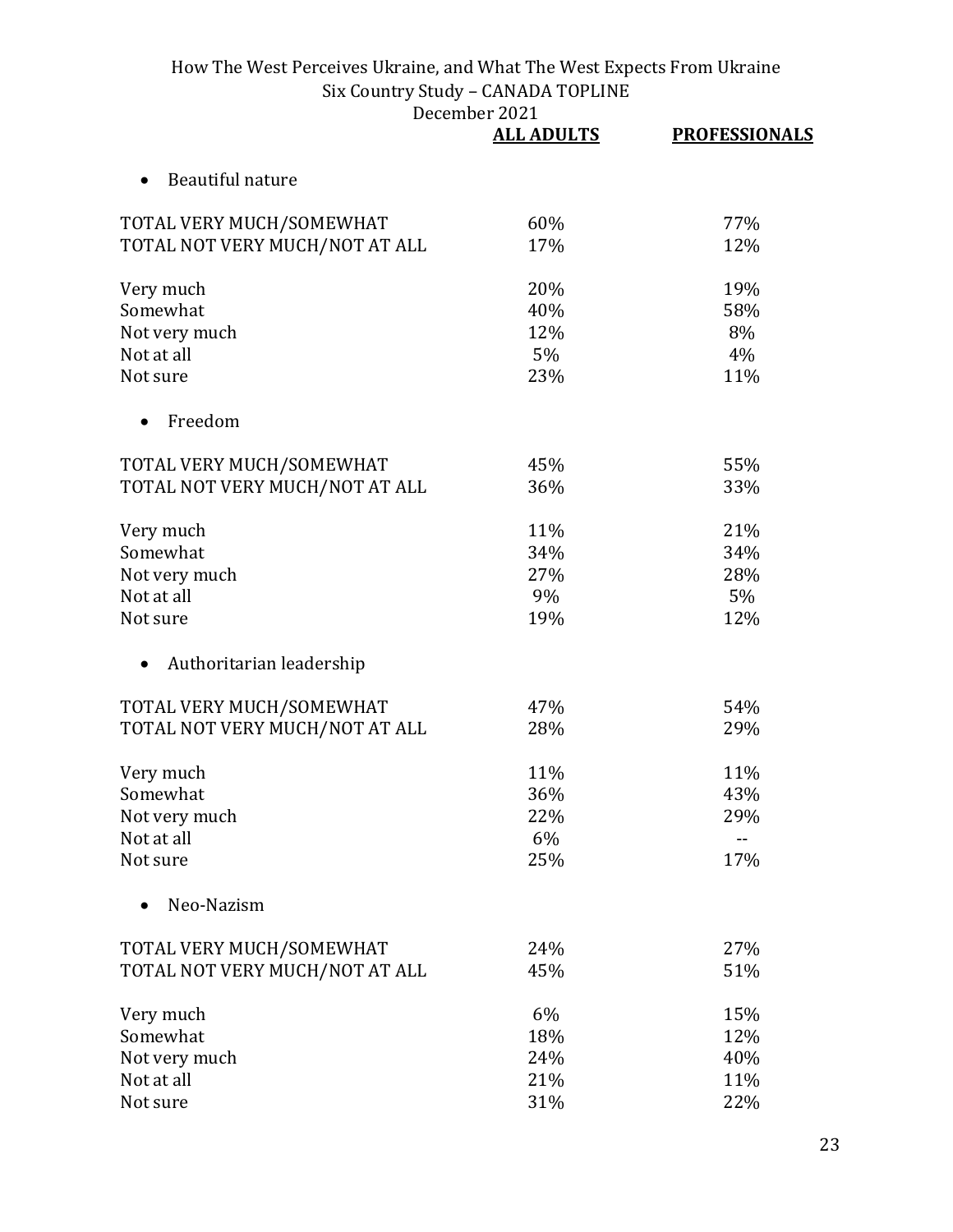|                                     | <b>ALL ADULTS</b> | <b>PROFESSIONALS</b> |
|-------------------------------------|-------------------|----------------------|
| Soviet industry<br>$\bullet$        |                   |                      |
| TOTAL VERY MUCH/SOMEWHAT            | 47%               | 49%                  |
| TOTAL NOT VERY MUCH/NOT AT ALL      | 23%               | 45%                  |
| Very much                           | 8%                | 9%                   |
| Somewhat                            | 39%               | 40%                  |
| Not very much                       | 19%               | 34%                  |
| Not at all                          | 4%                | 11%                  |
| Not sure                            | 30%               | 6%                   |
| Nuclear power                       |                   |                      |
| TOTAL VERY MUCH/SOMEWHAT            | 35%               | 48%                  |
| TOTAL NOT VERY MUCH/NOT AT ALL      | 33%               | 35%                  |
| Very much                           | 8%                | 13%                  |
| Somewhat                            | 27%               | 35%                  |
| Not very much                       | 15%               | 13%                  |
| Not at all                          | 18%               | 22%                  |
| Not sure                            | 32%               | 17%                  |
| Corruption                          |                   |                      |
| TOTAL VERY MUCH/SOMEWHAT            | 41%               | 58%                  |
| TOTAL NOT VERY MUCH/NOT AT ALL      | 30%               | 29%                  |
| Very much                           | 12%               | 24%                  |
| Somewhat                            | 29%               | 34%                  |
| Not very much                       | 23%               | 26%                  |
| Not at all                          | 7%                | 3%                   |
| Not sure                            | 29%               | 13%                  |
| Successful fight against corruption |                   |                      |
| TOTAL VERY MUCH/SOMEWHAT            | 41%               | 48%                  |
| TOTAL NOT VERY MUCH/NOT AT ALL      | 34%               | 37%                  |
| Very much                           | 9%                | 10%                  |
| Somewhat                            | 32%               | 38%                  |
| Not very much                       | 28%               | 23%                  |
| Not at all                          | 6%                | 14%                  |
| Not sure                            | 25%               | 15%                  |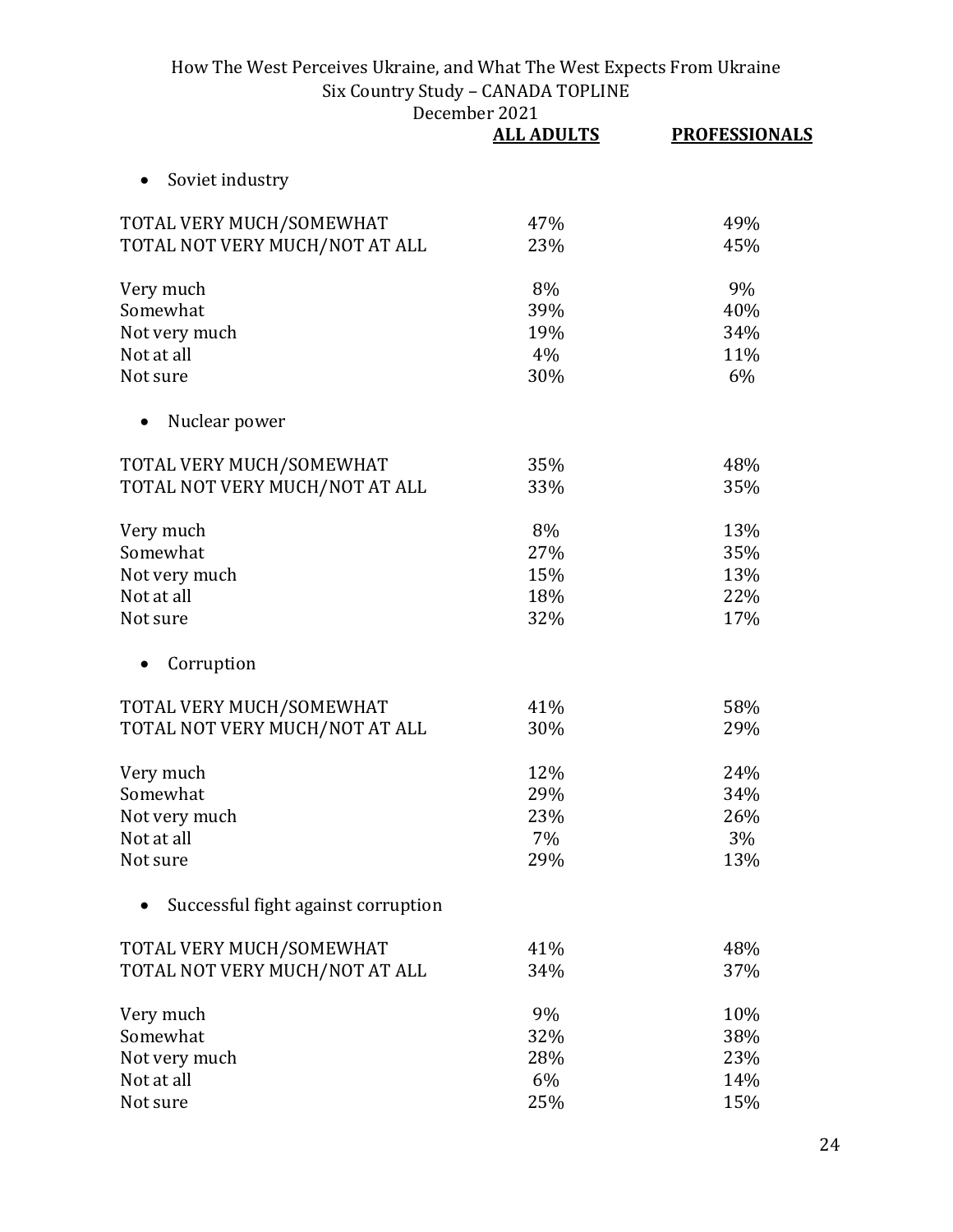|                                | <b>ALL ADULTS</b> | <b>PROFESSIONALS</b> |
|--------------------------------|-------------------|----------------------|
| Trafficking of women           |                   |                      |
| TOTAL VERY MUCH/SOMEWHAT       | 32%               | 36%                  |
| TOTAL NOT VERY MUCH/NOT AT ALL | 36%               | 52%                  |
| Very much                      | 13%               | 2%                   |
| Somewhat                       | 19%               | 34%                  |
| Not very much                  | 26%               | 32%                  |
| Not at all                     | 10%               | 20%                  |
| Not sure                       | 32%               | 12%                  |
| Organized crime                |                   |                      |
| TOTAL VERY MUCH/SOMEWHAT       | 46%               | 61%                  |
| TOTAL NOT VERY MUCH/NOT AT ALL | 24%               | 24%                  |
| Very much                      | 15%               | 14%                  |
| Somewhat                       | 31%               | 47%                  |
| Not very much                  | 19%               | 16%                  |
| Not at all                     | 5%                | 8%                   |
| Not sure                       | 30%               | 15%                  |
| Creativity                     |                   |                      |
| TOTAL VERY MUCH/SOMEWHAT       | 45%               | 59%                  |
| TOTAL NOT VERY MUCH/NOT AT ALL | 28%               | 32%                  |
| Very much                      | 11%               | 22%                  |
| Somewhat                       | 34%               | 37%                  |
| Not very much                  | 24%               | 28%                  |
| Not at all                     | 4%                | 4%                   |
| Not sure                       | 27%               | 9%                   |
| Anti-Semitism                  |                   |                      |
| TOTAL VERY MUCH/SOMEWHAT       | 26%               | 35%                  |
| TOTAL NOT VERY MUCH/NOT AT ALL | 39%               | 47%                  |
| Very much                      | 9%                | 9%                   |
| Somewhat                       | 17%               | 26%                  |
| Not very much                  | 29%               | 37%                  |
| Not at all                     | 10%               | 10%                  |
| Not sure                       | 35%               | 18%                  |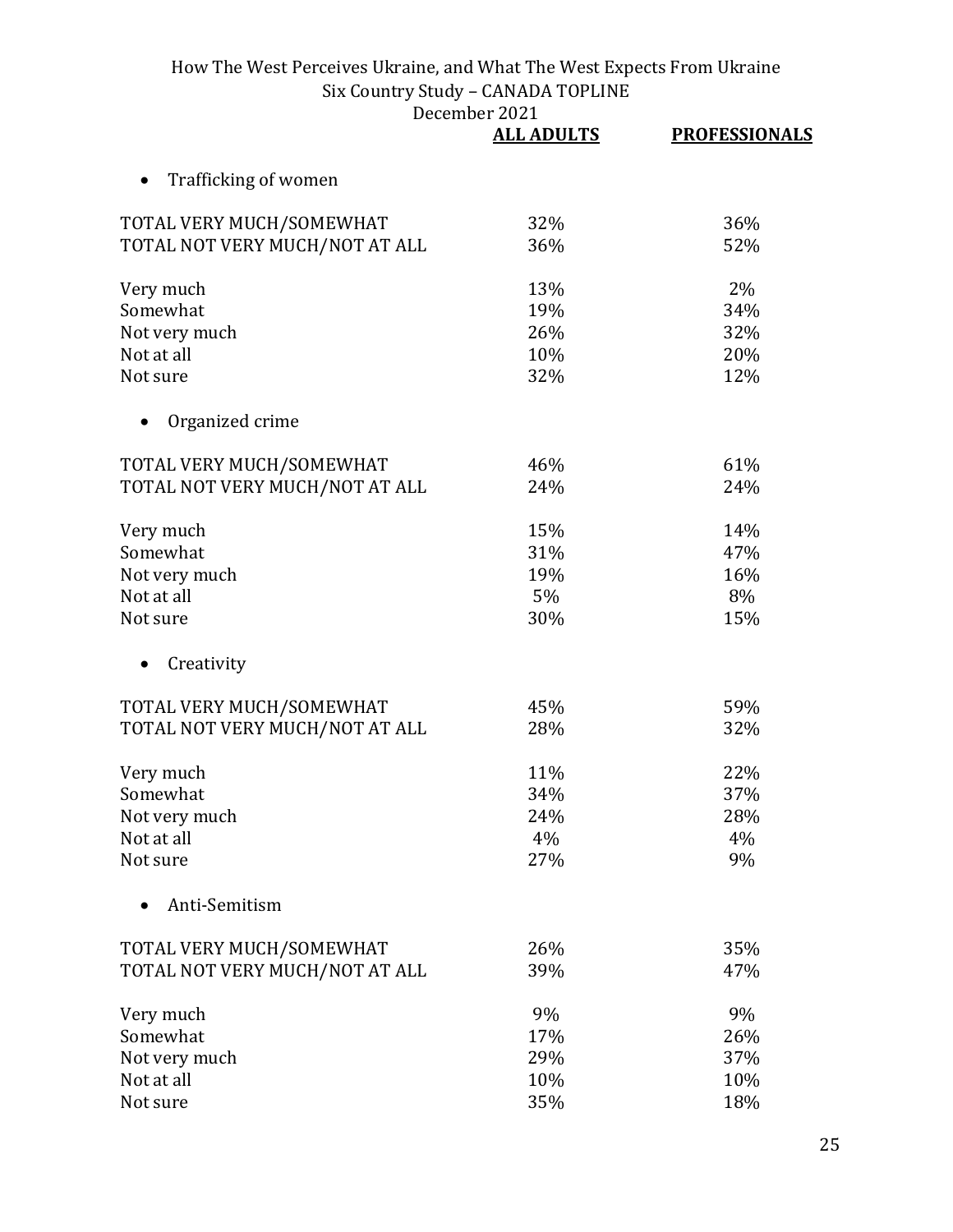| December 2021 |
|---------------|
|               |

|                                | <b>ALL ADULTS</b> | <b>PROFESSIONALS</b> |
|--------------------------------|-------------------|----------------------|
| IT industry                    |                   |                      |
| TOTAL VERY MUCH/SOMEWHAT       | 33%               | 23%                  |
| TOTAL NOT VERY MUCH/NOT AT ALL | 37%               | 68%                  |
| Very much                      | 9%                | $- -$                |
| Somewhat                       | 24%               | 23%                  |
| Not very much                  | 29%               | 53%                  |
| Not at all                     | 8%                | 15%                  |
| Not sure                       | 30%               | 9%                   |
| Aggressive nationalism         |                   |                      |
| TOTAL VERY MUCH/SOMEWHAT       | 42%               | 52%                  |
| TOTAL NOT VERY MUCH/NOT AT ALL | 30%               | 35%                  |
| Very much                      | 13%               | 13%                  |
| Somewhat                       | 29%               | 39%                  |
| Not very much                  | 24%               | 31%                  |
| Not at all                     | 6%                | 4%                   |
| Not sure                       | 28%               | 13%                  |
| Europe                         |                   |                      |
| TOTAL VERY MUCH/SOMEWHAT       | 61%               | 67%                  |
| TOTAL NOT VERY MUCH/NOT AT ALL | 17%               | 25%                  |
| Very much                      | 15%               | 14%                  |
| Somewhat                       | 46%               | 53%                  |
| Not very much                  | 13%               | 17%                  |
| Not at all                     | 4%                | 8%                   |
| Not sure                       | 22%               | 8%                   |
| Russia                         |                   |                      |
| TOTAL VERY MUCH/SOMEWHAT       | 40%               | 51%                  |
| TOTAL NOT VERY MUCH/NOT AT ALL | 34%               | 48%                  |
| Very much                      | 15%               | 22%                  |
| Somewhat                       | 25%               | 29%                  |
| Not very much                  | 23%               | 36%                  |
| Not at all                     | 11%               | 12%                  |
| Not sure                       | 26%               | 1%                   |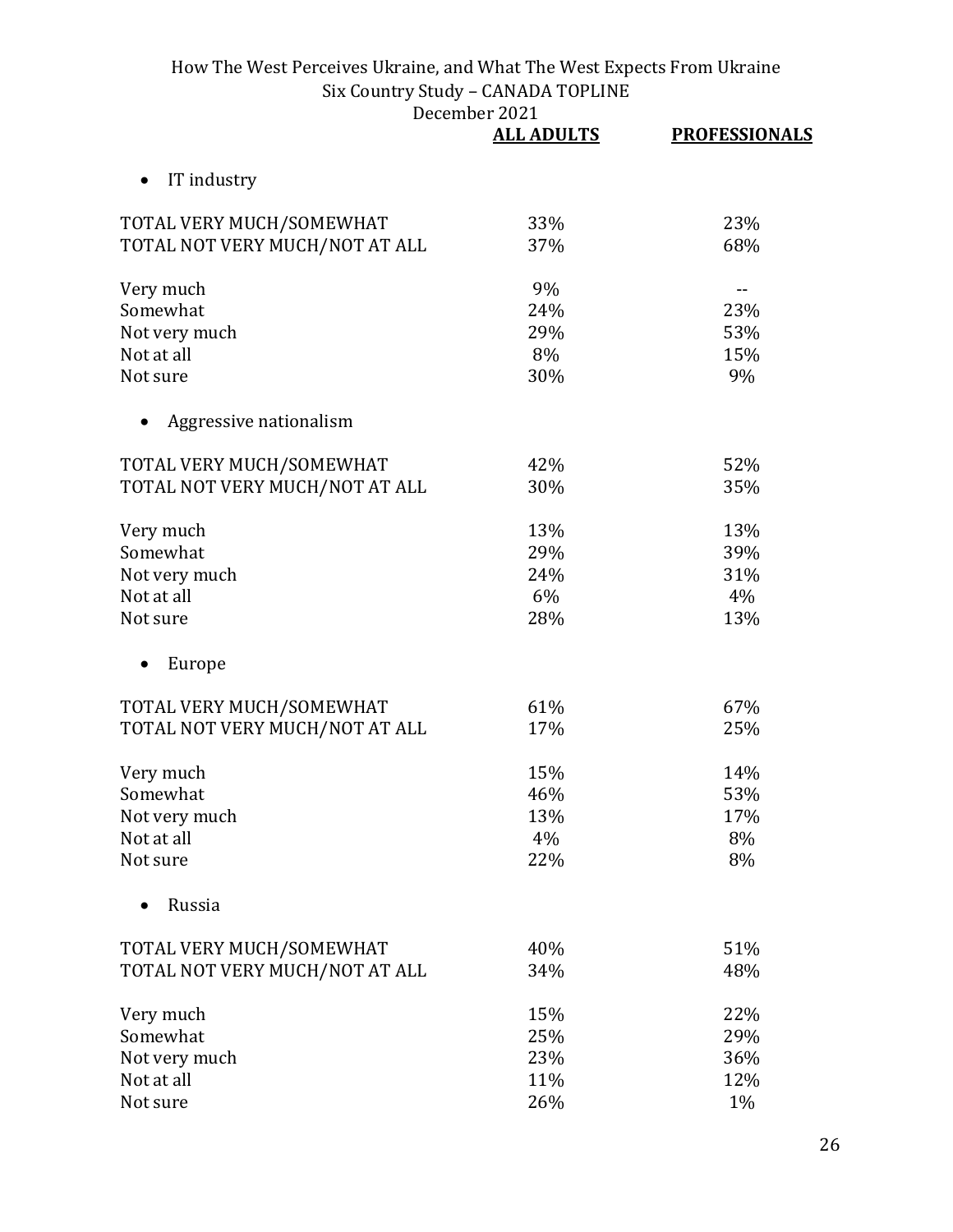|                                | <b>ALL ADULTS</b> | <b>PROFESSIONALS</b> |
|--------------------------------|-------------------|----------------------|
| The Slavic Soul                |                   |                      |
| TOTAL VERY MUCH/SOMEWHAT       | 50%               | 53%                  |
| TOTAL NOT VERY MUCH/NOT AT ALL | 20%               | 32%                  |
| Very much                      | 13%               | 6%                   |
| Somewhat                       | 37%               | 47%                  |
| Not very much                  | 17%               | 30%                  |
| Not at all                     | 3%                | 2%                   |
| Not sure                       | 30%               | 15%                  |
| Oligarchs                      |                   |                      |
| TOTAL VERY MUCH/SOMEWHAT       | 36%               | 48%                  |
| TOTAL NOT VERY MUCH/NOT AT ALL | 26%               | 35%                  |
| Very much                      | 11%               | 5%                   |
| Somewhat                       | 25%               | 43%                  |
| Not very much                  | 22%               | 31%                  |
| Not at all                     | 4%                | 4%                   |
| Not sure                       | 38%               | 17%                  |
| Great culture                  |                   |                      |
| TOTAL VERY MUCH/SOMEWHAT       | 62%               | 64%                  |
| TOTAL NOT VERY MUCH/NOT AT ALL | 16%               | 29%                  |
| Very much                      | 18%               | 25%                  |
| Somewhat                       | 44%               | 39%                  |
| Not very much                  | 14%               | 27%                  |
| Not at all                     | 2%                | 2%                   |
| Not sure                       | 22%               | 7%                   |
| <b>Emerging markets</b>        |                   |                      |
| TOTAL VERY MUCH/SOMEWHAT       | 49%               | 57%                  |
| TOTAL NOT VERY MUCH/NOT AT ALL | 24%               | 29%                  |
| Very much                      | 15%               | 17%                  |
| Somewhat                       | 34%               | 40%                  |
| Not very much                  | 20%               | 22%                  |
| Not at all                     | 4%                | 7%                   |
| Not sure                       | 27%               | 14%                  |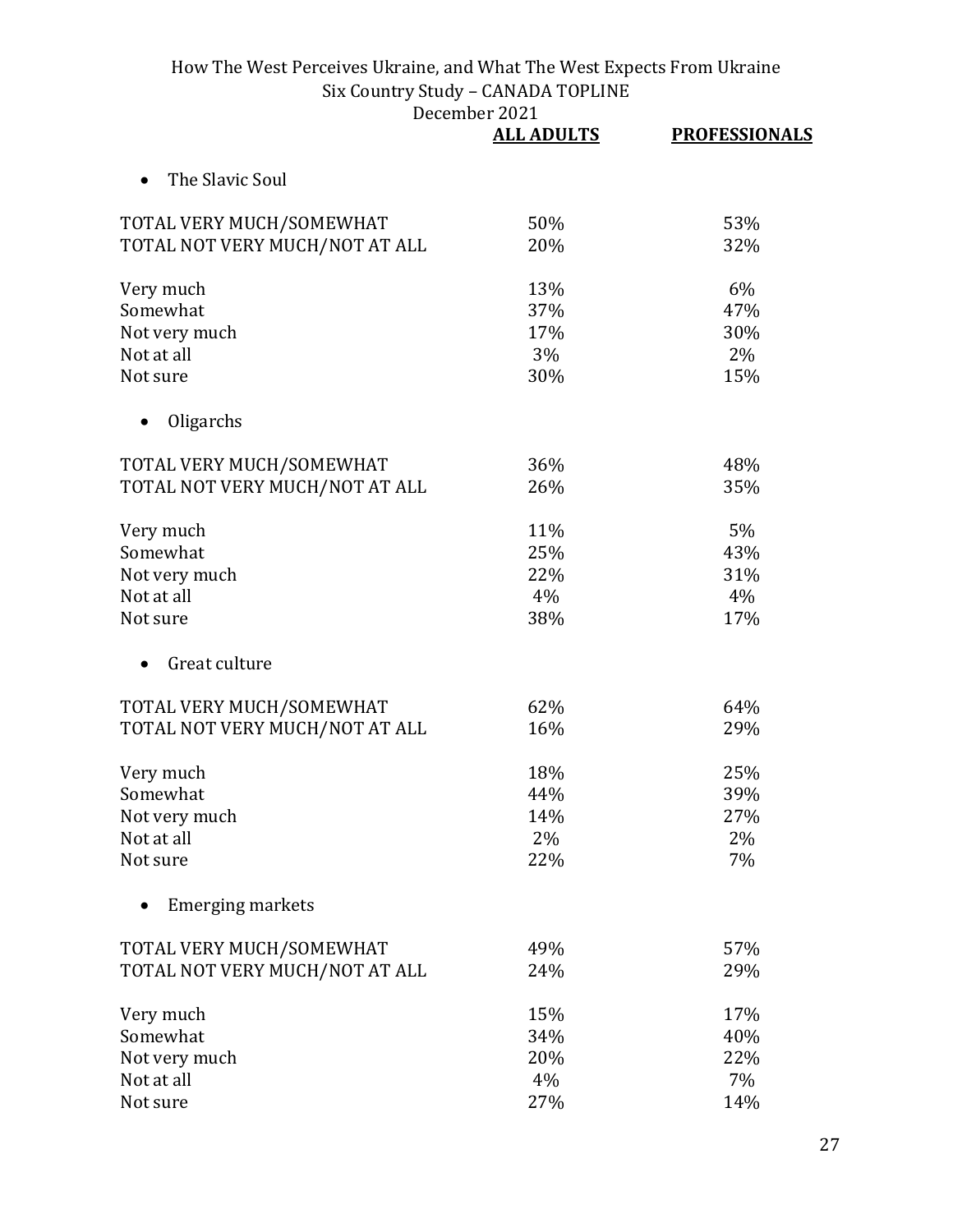|                                | <b>ALL ADULTS</b> | <b>PROFESSIONALS</b> |
|--------------------------------|-------------------|----------------------|
| Frozen conflicts               |                   |                      |
| TOTAL VERY MUCH/SOMEWHAT       | 48%               | 45%                  |
| TOTAL NOT VERY MUCH/NOT AT ALL | 18%               | 31%                  |
| Very much                      | 14%               | 4%                   |
| Somewhat                       | 34%               | 41%                  |
| Not very much                  | 16%               | 26%                  |
| Not at all                     | 2%                | 5%                   |
| Not sure                       | 34%               | 24%                  |
| Pro-democracy protests         |                   |                      |
| TOTAL VERY MUCH/SOMEWHAT       | 52%               | 69%                  |
| TOTAL NOT VERY MUCH/NOT AT ALL | 21%               | 22%                  |
| Very much                      | 13%               | 9%                   |
| Somewhat                       | 39%               | 60%                  |
| Not very much                  | 17%               | 17%                  |
| Not at all                     | 4%                | 5%                   |
| Not sure                       | 27%               | 9%                   |
| Unstable economy<br>$\bullet$  |                   |                      |
| TOTAL VERY MUCH/SOMEWHAT       | 57%               | 73%                  |
| TOTAL NOT VERY MUCH/NOT AT ALL | 18%               | 10%                  |
| Very much                      | 14%               | 20%                  |
| Somewhat                       | 43%               | 53%                  |
| Not very much                  | 13%               | 10%                  |
| Not at all                     | 5%                |                      |
| Not sure                       | 25%               | 17%                  |
| Clueless                       |                   |                      |
| TOTAL VERY MUCH/SOMEWHAT       | 25%               | 33%                  |
| TOTAL NOT VERY MUCH/NOT AT ALL | 45%               | 62%                  |
| Very much                      | 7%                | 10%                  |
| Somewhat                       | 18%               | 23%                  |
| Not very much                  | 18%               | 33%                  |
| Not at all                     | 27%               | 29%                  |
| Not sure                       | 30%               | 5%                   |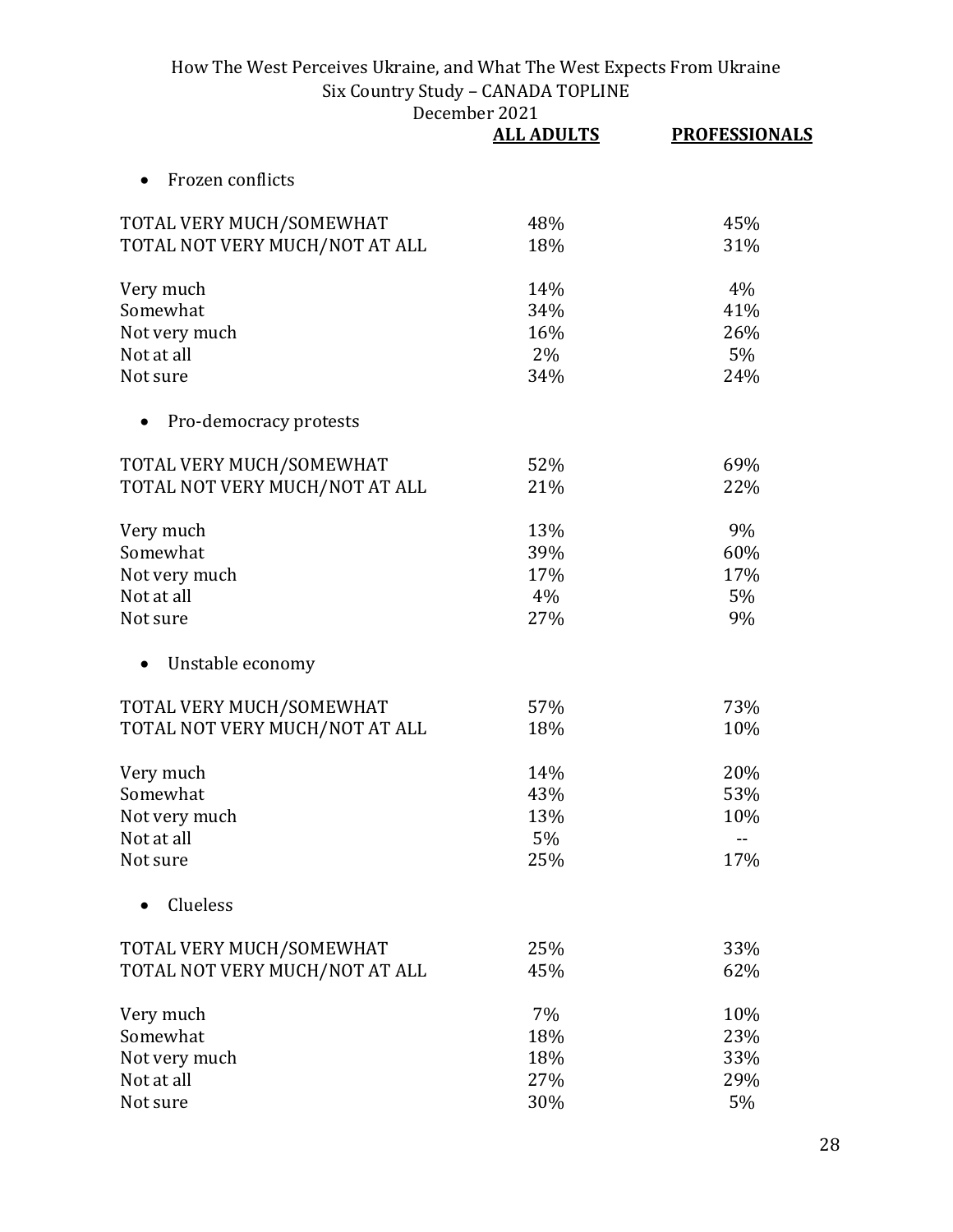| <b>ALL ADULTS</b> | <b>PROFESSIONALS</b> |
|-------------------|----------------------|
|                   |                      |
| 27%               | 9%                   |
| 49%               | 84%                  |
| 8%                | 2%                   |
| 19%               | 7%                   |
| 29%               | 44%                  |
| 20%               | 40%                  |
| 24%               | 7%                   |
|                   |                      |

39)On a scale from 1 to 10, with 1 being the least democratic and 10 being the most democratic, how democratic do you believe Ukraine is?

| 1-3; Less democratic  | $4\%$           | 5%  |
|-----------------------|-----------------|-----|
| 4-6                   | 44%             | 40% |
| 7-10; More democratic | 37 <sub>%</sub> | 50% |
| Not sure              | 15%             | 5%  |

40)On a scale from 1 to 10, with 1 being the least corrupt and 10 being the most corrupt, how corrupt do you believe Ukraine is?

| 1-3; Less corrupt  | 5%   | 8%  |
|--------------------|------|-----|
| 4-6                | 40\% | 34% |
| 7-10; More corrupt | 35%  | 49% |
| Not sure           | 20%  | 9%  |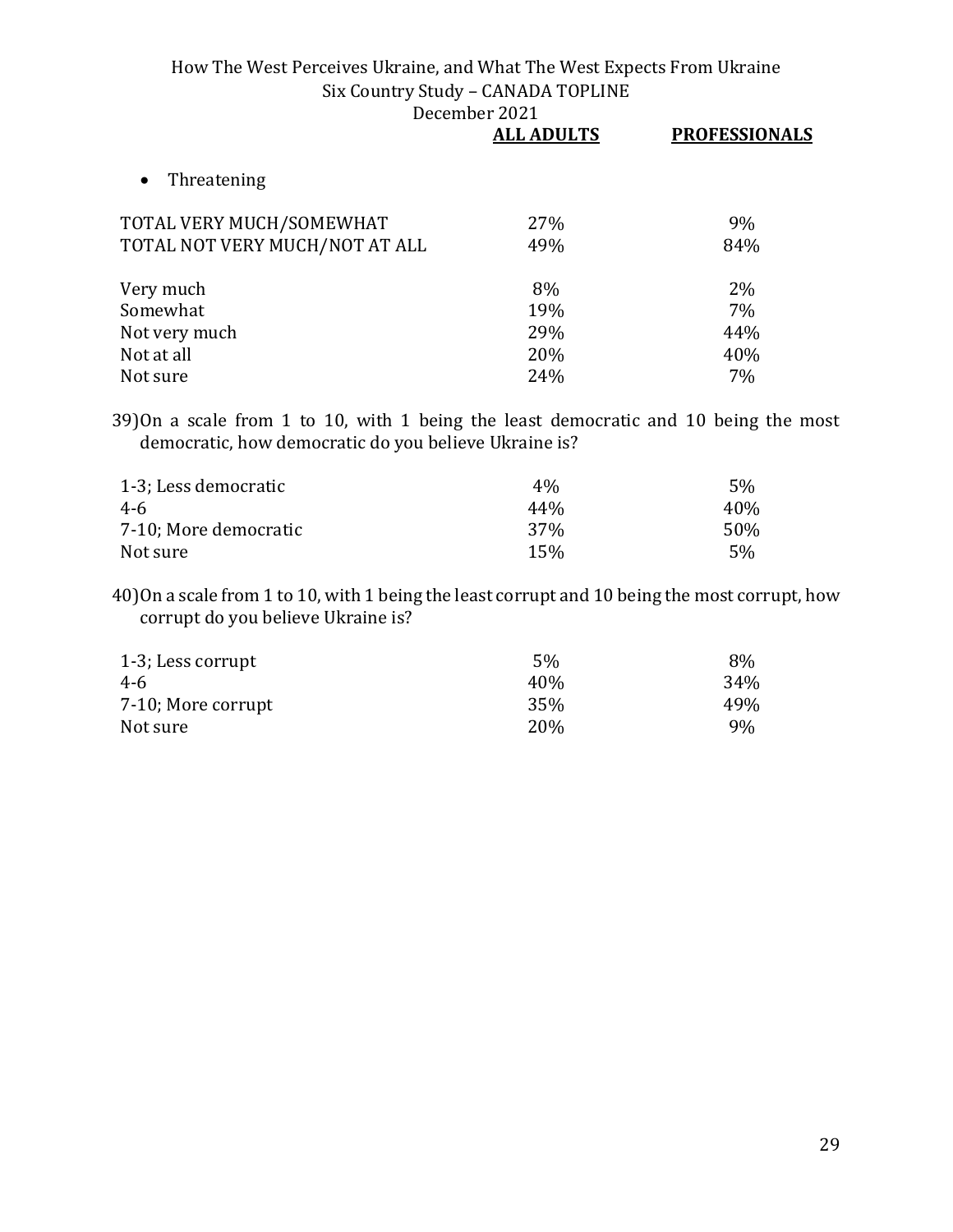#### December 2021<br>ALL ADULTS **PROFESSIONALS**

41)Which of the following historical events or places do you most associate with Ukraine? [SELECT ONE]

| The Chernobyl disaster                        | 22%   | 26% |
|-----------------------------------------------|-------|-----|
| The 2014 Russian invasion of Crimea           | 16%   | 29% |
| Holodomor, which was a famine between 1932    | 9%    | 6%  |
| and 1933                                      |       |     |
| The 2014 Euromaidan protests                  | 5%    |     |
| The occupation of Donetsk by pro-Russian      | 4%    | 2%  |
| forces                                        |       |     |
| Ukrainian sport successes (Klitschko brothers | 3%    | 7%  |
| boxing, Andriy Shevchenko)                    |       |     |
| Tourist attractions (Kyiv, Lviv, Odessa)      | 3%    | 8%  |
| Wins on Eurovision Song Contest (Rusłana,     | $2\%$ | 2%  |
| Jamala)                                       |       |     |
| The 2004 Orange Revolution                    | $1\%$ | 3%  |
| Other (Please specify)                        | $1\%$ | 3%  |
| Not sure                                      | 34%   | 14% |

42) Generally speaking, how important do you believe it is for the West, including Canada to support Ukraine?

| TOTAL IMPORTANT<br>TOTAL NOT IMPORTANT | 63%<br>13% | 78%<br>10% |
|----------------------------------------|------------|------------|
| Very important                         | 26%        | 32%        |
| Somewhat important                     | 37%        | 46%        |
| Not very important                     | 10%        | 9%         |
| Not important at all                   | 3%         | 1%         |
| Not sure                               | 24%        | 12%        |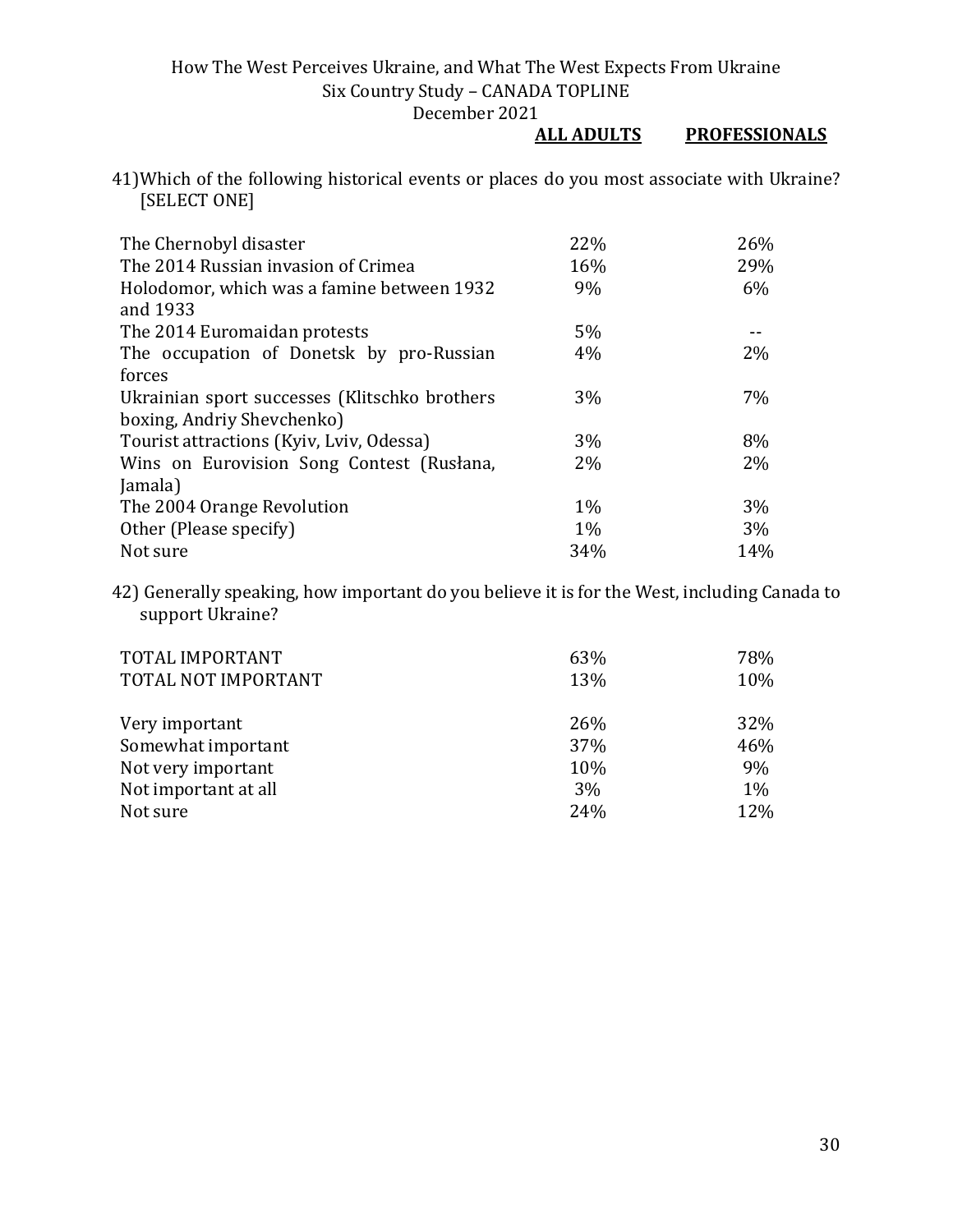#### December 2021<br>ALL ADULTS **PROFESSIONALS**

43)**[IF IMPORTANT]** Why do you believe that it is important for the West to support Ukraine?

| Ukraine is on the frontlines of defending<br>democracy against authoritarianism                    | 20%   | 22% |
|----------------------------------------------------------------------------------------------------|-------|-----|
| Ukraine can be the example that a free<br>democracy in the post-Soviet Slavic world is<br>possible | 15%   | 8%  |
| Ukraine is on the frontlines of containing Russia                                                  | 12%   | 18% |
| Ukraine can be Europe's bridge to Russia and                                                       | 10%   | 14% |
| Asia                                                                                               |       |     |
| Ukraine is on the frontlines of containing Russia<br>and China                                     | 8%    | 3%  |
| Ukraine has European values                                                                        | 6%    | 4%  |
| Ukrainians are pro-democracy                                                                       | 3%    | 8%  |
| Ukrainians are great people                                                                        | 3%    | 3%  |
| There are many Ukrainian people who live in                                                        | 3%    | 5%  |
| Western countries                                                                                  |       |     |
| Ukraine is trying its best to fight corruption                                                     | 3%    | 3%  |
| Ukraine is an emerging market economy                                                              | 2%    | 3%  |
| Things in Ukraine are getting better                                                               | 2%    | 1%  |
| Ukraine has major natural resources, including                                                     | 1%    | 1%  |
| iron ore and fossil fuels                                                                          |       |     |
| Ukraine has wealthy business leaders and                                                           | $1\%$ |     |
| investors                                                                                          |       |     |
| Ukraine can become a leader of innovation and                                                      |       | 1%  |
| digital economy in the world                                                                       |       |     |
| Other (Please specify)                                                                             | $1\%$ | 1%  |
| Not sure                                                                                           | 10%   | 5%  |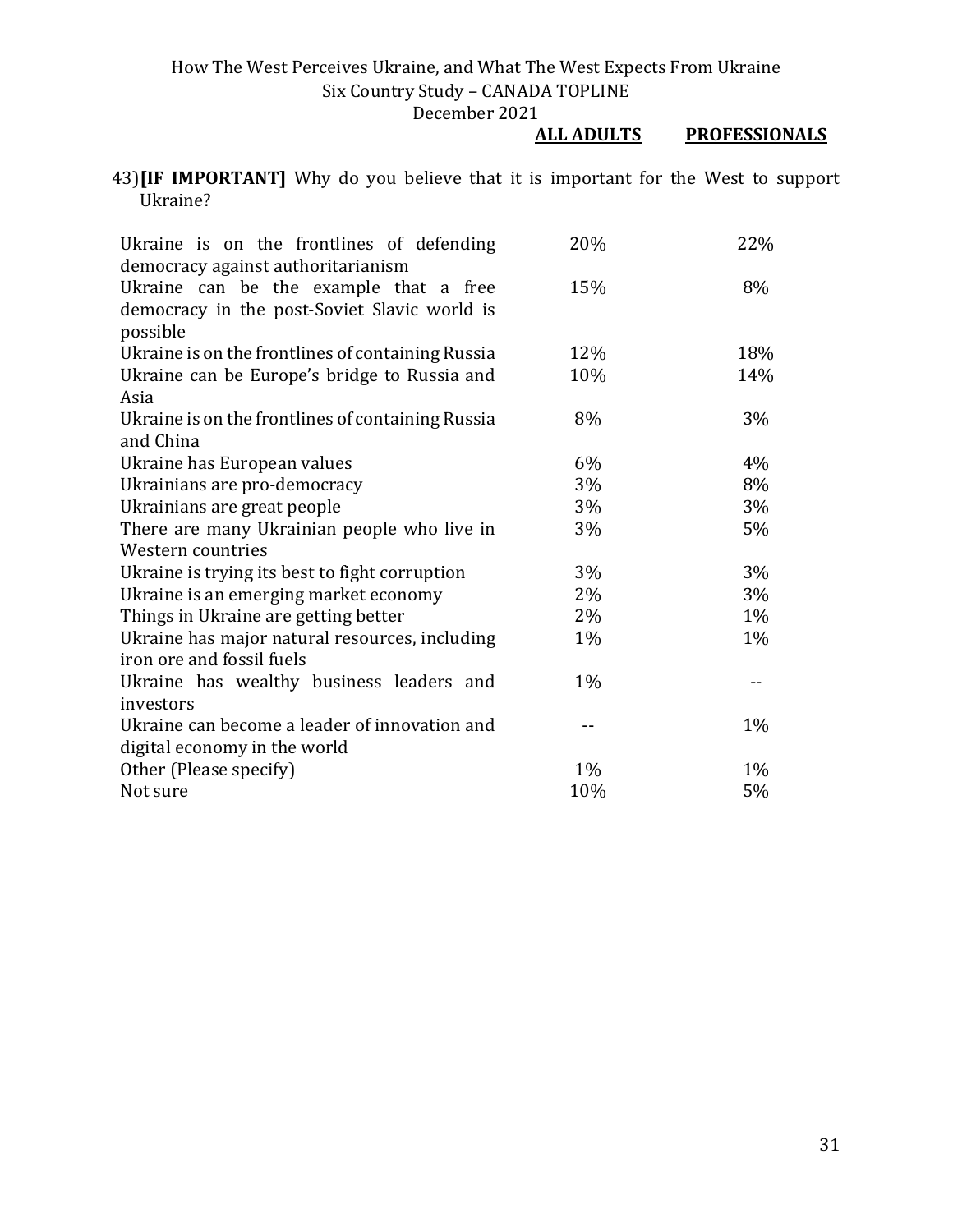#### **PROFESSIONALS**

44)**[IF NOT IMPORTANT]** Why do you believe that it is **NOT** important for the West to support Ukraine?

| I don't really know what is going on in Ukraine                        | 27%   | 38% |
|------------------------------------------------------------------------|-------|-----|
| I believe it is more important to help countries<br>other than Ukraine | $6\%$ | 3%  |
| Ukraine is Russia's territory, the West should                         | 5%    | 4%  |
| stay out                                                               |       |     |
| Ukraine is escalating the conflict with Russia,                        | 4%    | 10% |
| the West should not support such behavior                              |       |     |
| Support for Ukraine could provoke Russia,                              | $4\%$ | 3%  |
| which could mean war                                                   |       |     |
| Ukraine doesn't deserve the support                                    | 3%    |     |
| Overall, we should give less support to foreign                        | 3%    | 3%  |
| countries                                                              |       |     |
| Ukraine is corrupt and will always be                                  | 2%    | 10% |
| Things in Ukraine are getting worse                                    | 2%    |     |
| Support for Ukraine would mean putting                                 | $1\%$ | 3%  |
| sanctions on Russia, and this is against the                           |       |     |
| West's economic interests                                              |       |     |
| Ukraine's economy is doomed, it has only                               | $1\%$ |     |
| corruption and an old style economy to offer                           |       |     |
| Other (Please specify)                                                 | 2%    | 3%  |
| Not sure                                                               | 40%   | 23% |

45)Do you believe that the West needs to better understand how important Ukraine is?

| TOTAL DEFINITELY/POSSIBLY | 69% | 86% |
|---------------------------|-----|-----|
| TOTAL NOT REALLY/NO       | 10% | 8%  |
|                           | 32% | 34% |
| Definitely                |     |     |
| Possibly                  | 37% | 52% |
| Not really                | 8%  | 8%  |
| Not at all                | 2%  |     |
| Not sure                  | 21% | 6%  |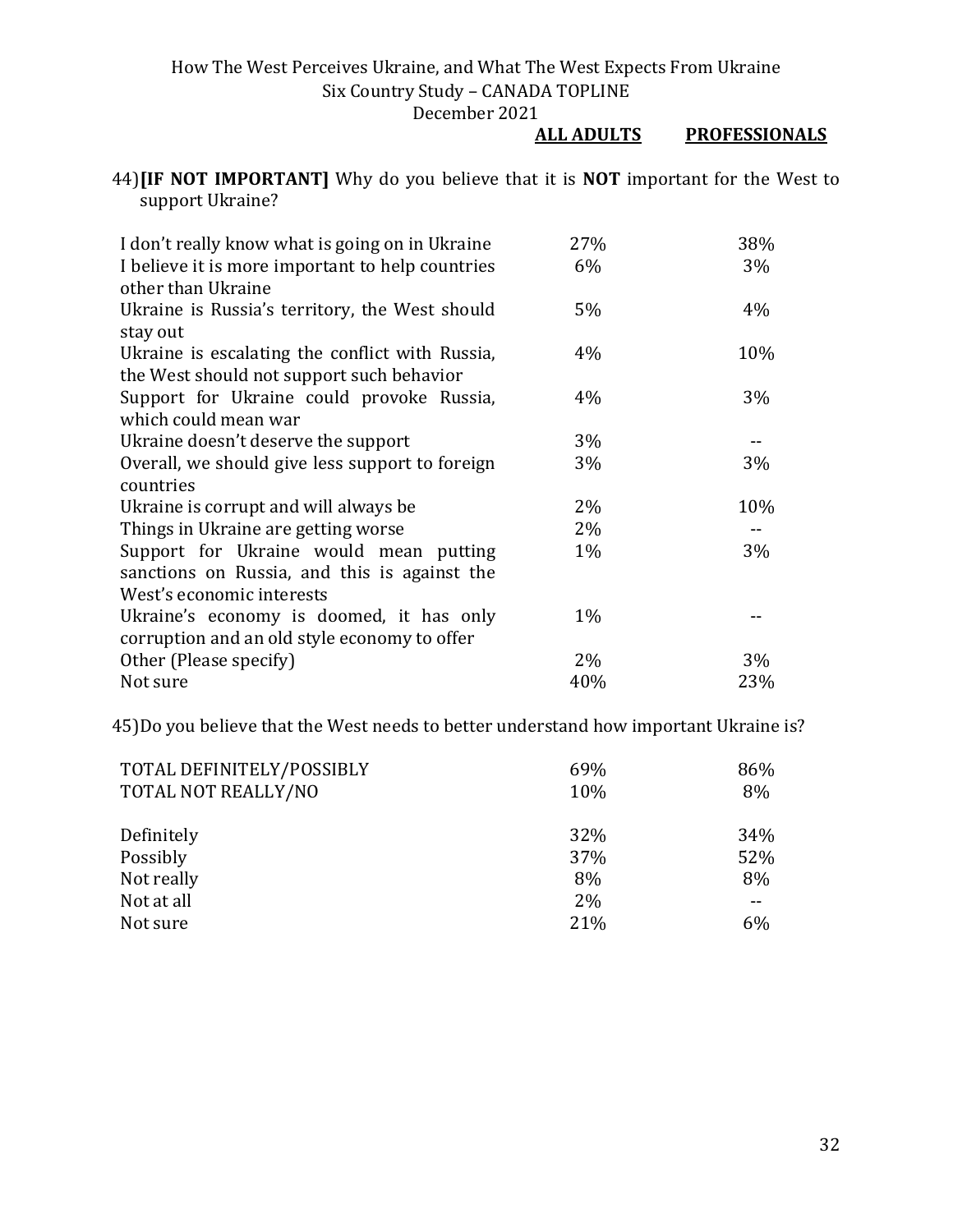December 2021

#### **ALL ADULTS PROFESSIONALS**

46)Thinking about Canada's interests, which do you think is more important?

| Defending Ukraine is good, but never at the risk | 30\%            | <b>39%</b> |
|--------------------------------------------------|-----------------|------------|
| of serious conflict with Russia                  |                 |            |
| Defending Ukraine rather than improving          | <b>28%</b>      | 40%        |
| relations with Russia                            |                 |            |
| Improving relations with Russia rather than      | 11%             | 13%        |
| defending Ukraine                                |                 |            |
| Not sure                                         | 31 <sup>%</sup> | 8%         |

47)How important do you believe Ukraine is to European security?

| TOTAL IMPORTANT<br>TOTAL NOT IMPORTANT | 53%<br>16% | 75%<br>7% |
|----------------------------------------|------------|-----------|
| Very important                         | 21%        | 23%       |
| Somewhat important                     | 32%        | 52%       |
| Not very important                     | 14%        | 4%        |
| Not important at all                   | 2%         | 3%        |
| Not sure                               | 31%        | 18%       |

48)Generally speaking, which of the following do you believe best describes Ukraine's overall position in the world?

| A Slavic country                          | 20% | 21% |
|-------------------------------------------|-----|-----|
| An independent country between Europe and | 20% | 31% |
| Russia                                    |     |     |
| A European country                        | 17% | 17% |
| A part of Russia                          | 10% |     |
| A part of the West                        | 7%  | 13% |
| A bridge to Russia                        | 5%  | 11% |
| Not sure                                  | 21% | 7%  |

49)From what you know, is the Ukrainian language a dialect of Russian or a fully separate language?

| A dialect of Russian      | 28%             | 21% |
|---------------------------|-----------------|-----|
| A fully separate language | 30 <sup>%</sup> | 55% |
| Not sure                  | 42%             | 24% |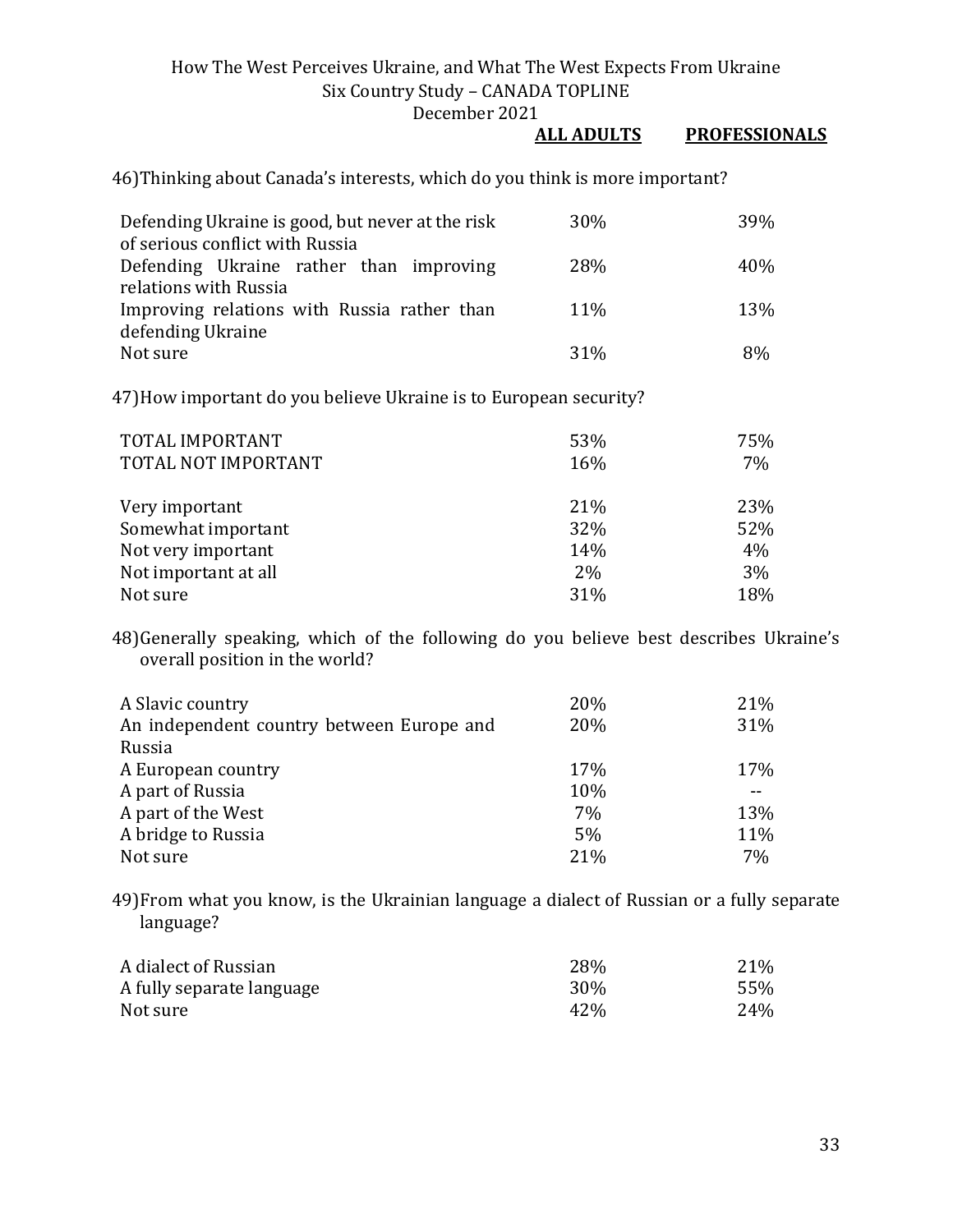50)From what you know, how would you describe the relations between the West (meaning EU countries, UK, US, and Canada) and Ukraine?

| <b>TOTAL STRONG</b><br><b>TOTAL WEAK</b> | 45%<br>32% | 53%<br>43% |
|------------------------------------------|------------|------------|
| Very strong                              | 9%         | 13%        |
| Somewhat strong                          | 36%        | 40%        |
| Somewhat weak                            | 27%        | 40%        |
| Very weak                                | 5%         | 3%         |
| Not sure                                 | 23%        | 4%         |

51)From what you know, do you believe that relations between the West (meaning EU countries, UK, US, and Canada) and Ukraine have gotten better or worse in the past ten years?

| Better          | 27% | 33% |
|-----------------|-----|-----|
| Worse           | 15% | 18% |
| Stayed the same | 29% | 33% |
| Not sure        | 29% | 16% |

52)**[IF WORSE]** Whose fault do you think this is that relations between the West and Ukraine have gotten worse over the past ten years?

| Ukraine's fault                    | 14 <sub>%</sub> | 8%  |
|------------------------------------|-----------------|-----|
| The West's fault                   | <b>28%</b>      | 14% |
| Both sides are equally at<br>fault | 46%             | 69% |
| Not sure                           | 12\%            | 9%  |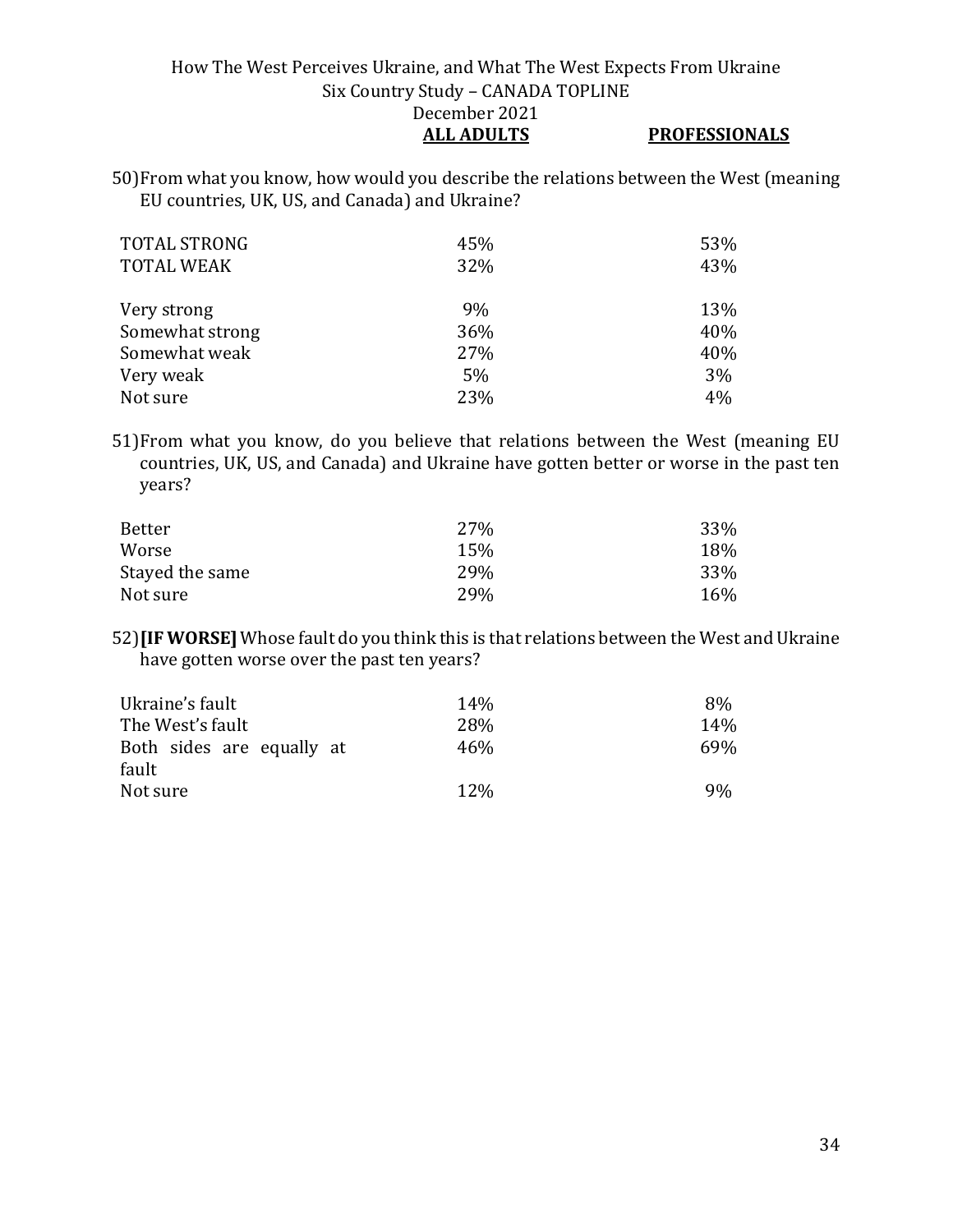#### **ALL ADULTS PROFESSIONALS**

53)**[IF UKRAINE]** Why do you believe it is Ukraine's fault that relations between the West and Ukraine have deteriorated in the past 10 years?

| Ukraine always demands but does not deliver     | 37% | $3\%$ |
|-------------------------------------------------|-----|-------|
| Ukraine was on a good track but recently things | 26% | $3\%$ |
| got worse                                       |     |       |
| Ukraine provokes Russia                         | 16% | $3\%$ |
| Ukraine is not serious about democratic         | 8%  | 88%   |
| reforms                                         |     |       |
| Ukraine has had many chances but fails to use   | 7%  | $3\%$ |
| them                                            |     |       |
| Corruption                                      | 6%  |       |
| Other (Please specify)                          |     |       |
| Not sure                                        |     |       |

54)**[IF THE WEST]** Why do you believe it is the West's fault that relations between the West and Ukraine have deteriorated in the past 10 years?

| The West lacks courage to stand up for values | 31% | 35% |
|-----------------------------------------------|-----|-----|
| that Ukraine defends                          |     |     |
| The West always promises support but never    | 25% | 46% |
| delivers when it counts                       |     |     |
| Denying a NATO perspective to Ukraine         | 13% |     |
| Support of color revolutions in Georgia,      | 10% |     |
| Ukraine and other places                      |     |     |
| Not fulfilling the promises made in the       | 8%  | 19% |
| Budapest Memorandum in 1994, that in          |     |     |
| exchange for giving up nuclear weapons        |     |     |
| Ukraine's security would be assured           |     |     |
| Denying an EU perspective to Ukraine          | 3%  |     |
| Trying to lure Ukraine away from Russia       | 3%  |     |
| Other (Please specify)                        |     |     |
| Not sure                                      | 7%  |     |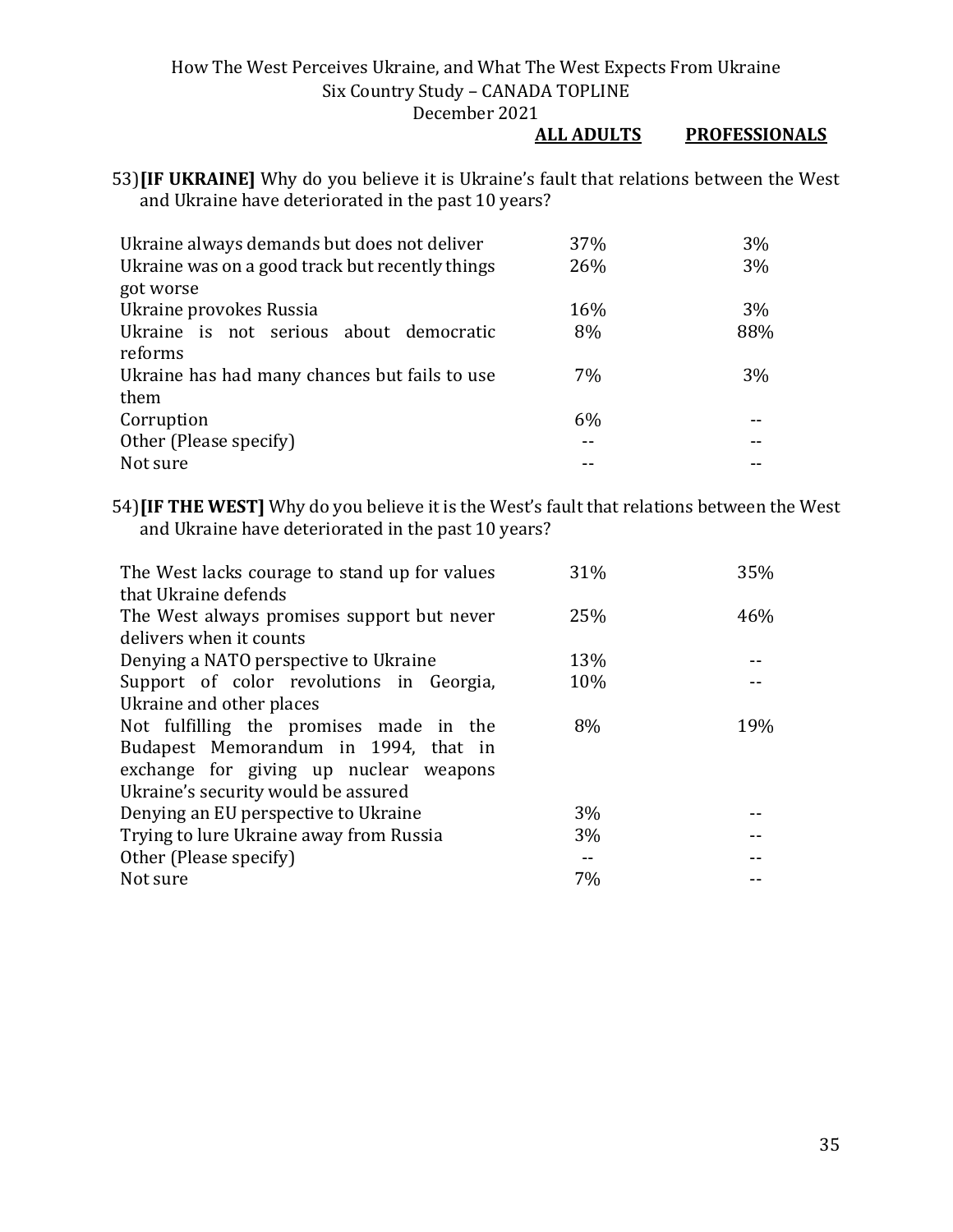December 2021

#### **ALL ADULTS PROFESSIONALS**

55)**[IF BETTER]** In your view, why have relations between Ukraine and the West improved?

| Because Ukrainians bravely fight for freedom    | 31% | 24% |
|-------------------------------------------------|-----|-----|
| Because Ukrainians defend Europe against        | 15% | 19% |
| Russia                                          |     |     |
| Because Ukrainians fought successfully a        | 14% | 26% |
| previous autocratic regime                      |     |     |
| Because Ukrainians try to fight corruption      | 10% | 17% |
| Because we finally learned what is Ukraine,     | 10% | 14% |
| shattering Russian stereotypes and fake stories |     |     |
| Because the Ukrainian leadership is impressive  | 8%  |     |
| and does the right thing                        |     |     |
| Not sure                                        | 12% |     |

56)Do you think things in Ukraine are moving in the right direction or wrong direction?

| I do not follow news from Ukraine             | 18% | 19% |
|-----------------------------------------------|-----|-----|
| Things are getting worse recently             | 17% | 18% |
| Things are moving in the right direction      | 14% | 19% |
| Ukraine would be a great asset for Europe and | 7%  | 8%  |
| the West                                      |     |     |
| Bad as always                                 | 6%  | 8%  |
| Ukraine is corruption and always will be      | 2%  | 5%  |
| Not sure                                      | 36% | 23% |

57)How do you believe that Western mainstream media depicts Ukraine?

| Accurately     | 15%             | 28% |
|----------------|-----------------|-----|
| Too positively | 14%             | 24% |
| Too negatively | 19 <sub>%</sub> | 10% |
| Not sure       | 52%             | 38% |

58)If Ukraine and Russia were to take different positions on a major issue, whom would you be more likely to believe?

| Ukraine      | 40% | 69% |
|--------------|-----|-----|
| Russia       | 8%  | 11% |
| Both equally | 18% | 10% |
| Neither      | 11% | 5%  |
| Not sure     | 23% | 5%  |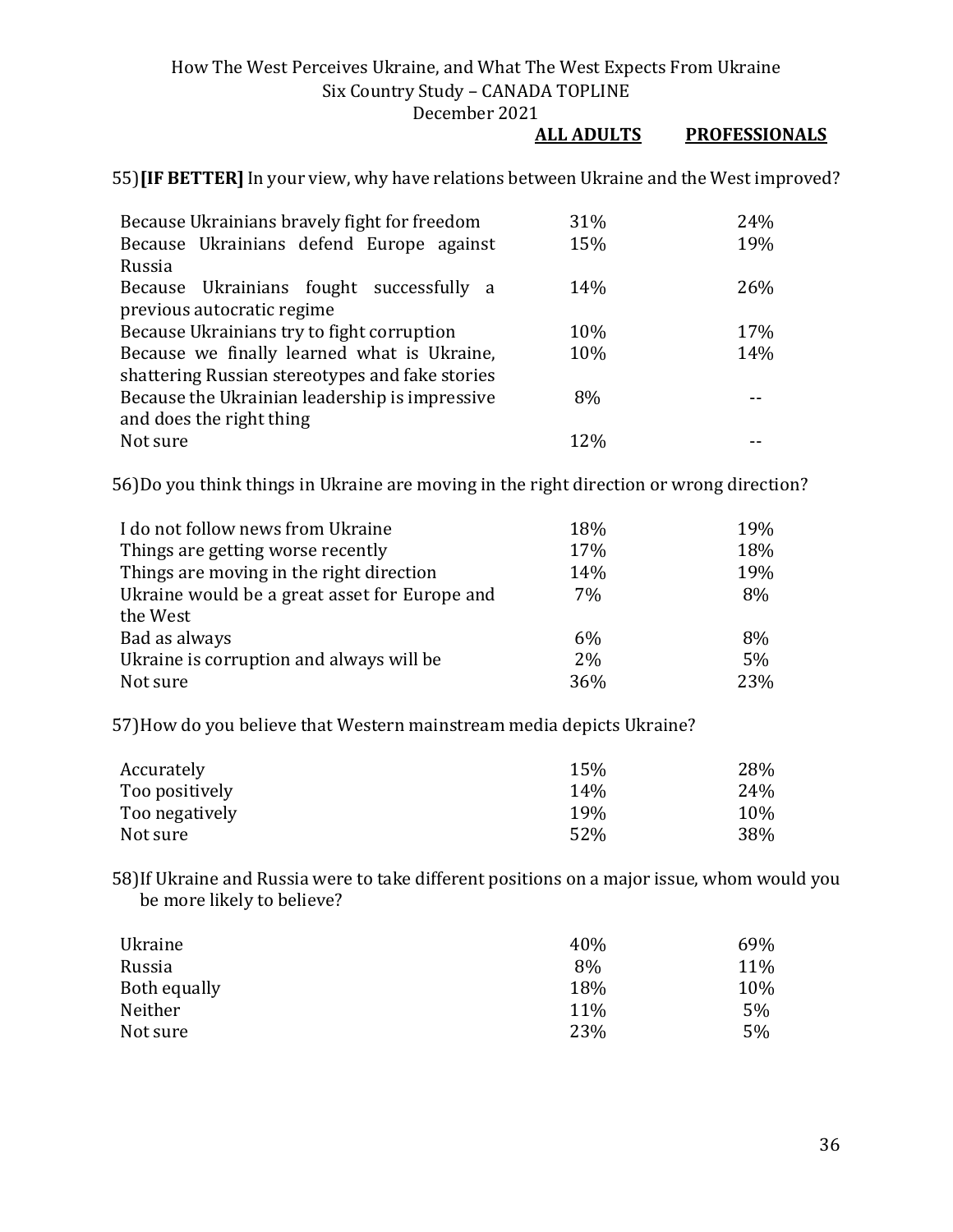#### **PROFESSIONALS**

59)Which of the following best describes Ukraine's position with relation to Russia?

| Ukraine is under a multi-front, hybrid attack     | 18% | 17% |
|---------------------------------------------------|-----|-----|
| from Russia                                       |     |     |
| Ukraine is under military attack from Russia      | 17% | 19% |
| Ukraine is under political and diplomatic attack  | 17% | 42% |
| from Russia                                       |     |     |
| Ukraine is under economic attack from Russia      | 4%  | 7%  |
| Ukraine is not under attack from Russia and its   | 9%  | 3%  |
| issues are within its own borders, between        |     |     |
| different parts of its population hostile to each |     |     |
| other (a kind of civil war)                       |     |     |
| Ukraine and Russia are both reckless, this is     | 6%  | 5%  |
| why there is a conflict                           |     |     |
| Not sure                                          | 29% | 7%  |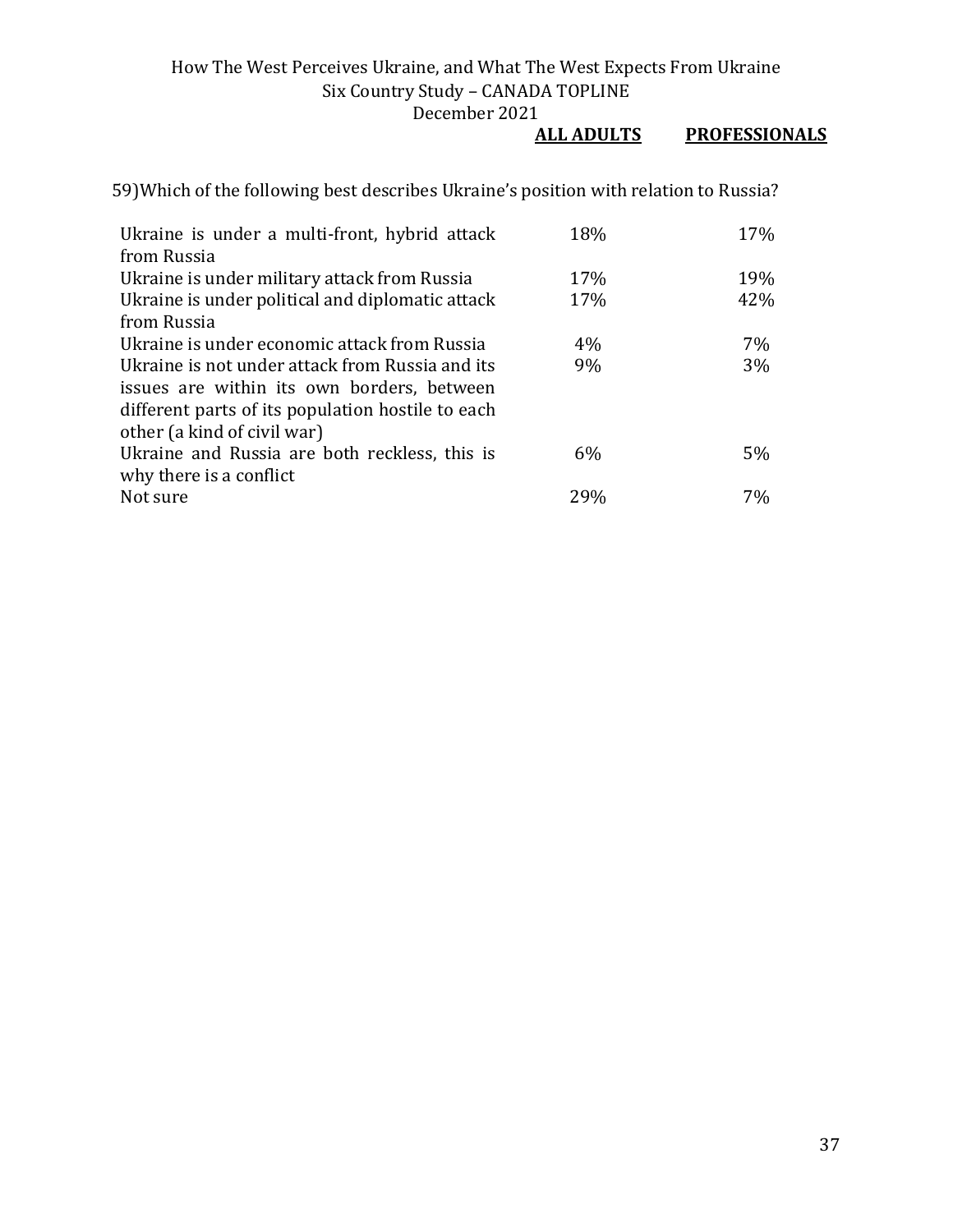## **Ukraine's Geopolitical Alignment & Future**

**INTRO**: Next, we will ask some questions about Ukraine's current position and its future, both as it relates to Russia and their position in the rest of the world.

|                                           | <b>ALL ADULTS</b> | <b>PROFESSIONALS</b> |
|-------------------------------------------|-------------------|----------------------|
| 60) Where do you see Ukraine in 10 years? |                   |                      |
| A member of the EU and NATO               | 19%               | 18%                  |
| Special relations but no formal alliance  | 12%               | 28%                  |
| either with NATO, EU, Russia or China     |                   |                      |
| A member of the EU but not NATO           | 10%               | 12%                  |
| A member of the NATO but not the EU       | 9%                | 5%                   |
| Closely tied to Russia                    | 3%                |                      |
| Part of a Russia-China alliance           | 3%                | 6%                   |
| None of the above                         | 5%                | 12%                  |
| Not sure                                  | 39%               | 19%                  |
|                                           |                   |                      |

61)Do you favor or oppose NATO allies making a commitment to defend Ukraine from Russian aggression?

| <b>TOTAL FAVOR</b><br><b>TOTAL OPPOSE</b> | 61%<br>15% | 76%<br>17% |
|-------------------------------------------|------------|------------|
| Strongly favor                            | 28%        | 31%        |
| Somewhat favor                            | 33%        | 45%        |
| Somewhat oppose                           | 11%        | 9%         |
| Strongly oppose                           | 4%         | 8%         |
| Not sure                                  | 24%        | 7%         |

62)Do you favor or oppose Ukraine becoming a member of the European Union at any point in the future?

| <b>TOTAL FAVOR</b><br><b>TOTAL OPPOSE</b> | 58%<br>8% | 72%<br>15% |
|-------------------------------------------|-----------|------------|
| Strongly favor                            | 24%       | 33%        |
| Somewhat favor                            | 34%       | 39%        |
| Somewhat oppose                           | 5%        | 15%        |
| Strongly oppose                           | 3%        |            |
| Not sure                                  | 34%       | 13%        |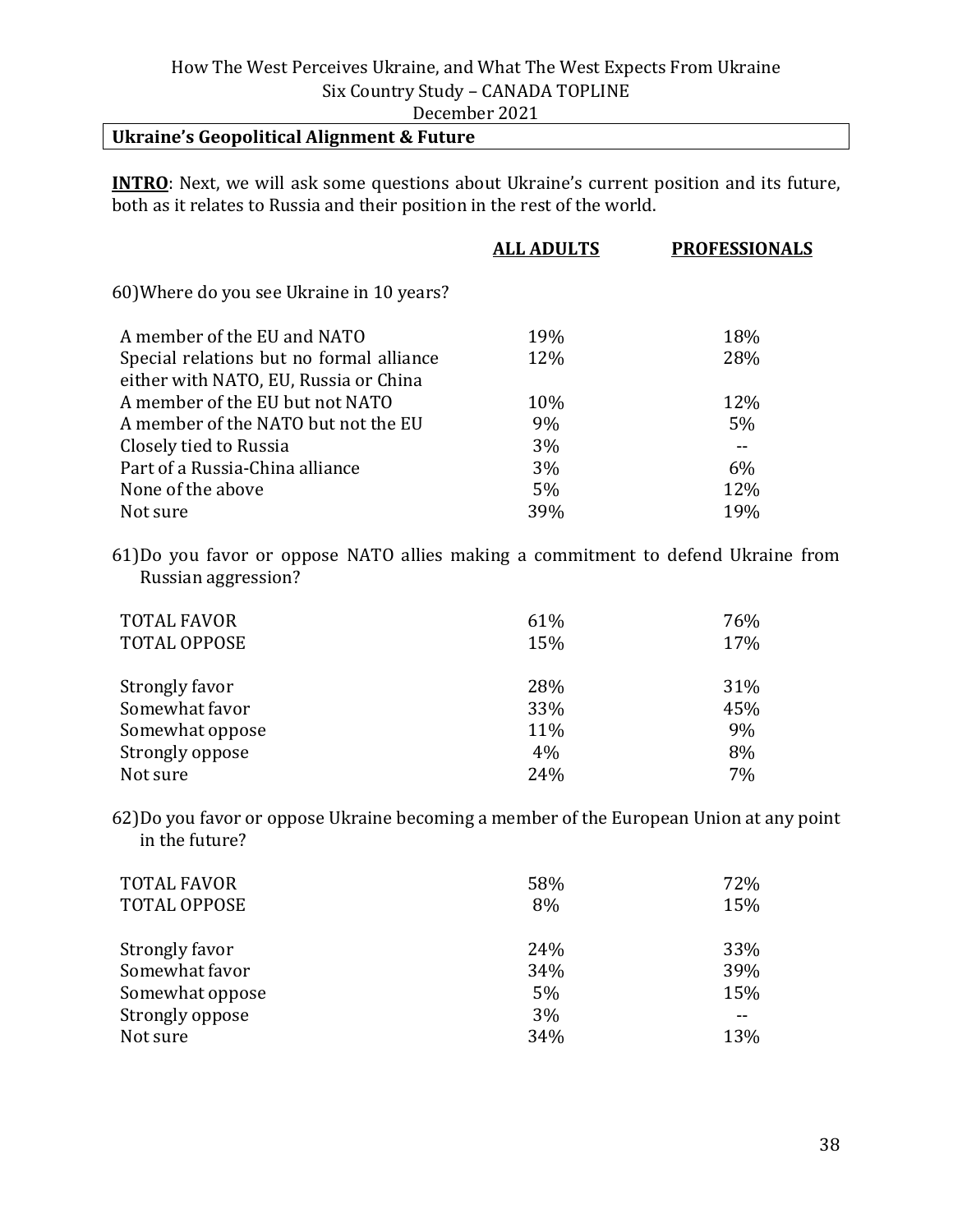December 2021<br>ALL ADULTS

## **PROFESSIONALS**

63)Do you favor or oppose Ukraine becoming a member of NATO at any point in the future?

| <b>TOTAL FAVOR</b>  | 51% | 59% |
|---------------------|-----|-----|
| <b>TOTAL OPPOSE</b> | 18% | 31% |
|                     |     |     |
| Strongly favor      | 16% | 20% |
| Somewhat favor      | 35% | 39% |
| Somewhat oppose     | 14% | 24% |
| Strongly oppose     | 4%  | 7%  |
| Not sure            | 31% | 10% |

64)From what you know, what are the main obstacles to Ukraine's membership in the EU and NATO? (Select up to 3)

| 24%   | 27% |
|-------|-----|
| 23%   | 22% |
| 18%   | 12% |
| 16%   | 18% |
| 16%   | 40% |
|       |     |
| 13%   | 11% |
| 12%   | 24% |
| 11%   | 10% |
| 7%    | 11% |
| 6%    | 11% |
| 6%    | 10% |
| 4%    | 6%  |
| 3%    | 9%  |
| $1\%$ | 2%  |
| $2\%$ |     |
| 29%   | 20% |
|       |     |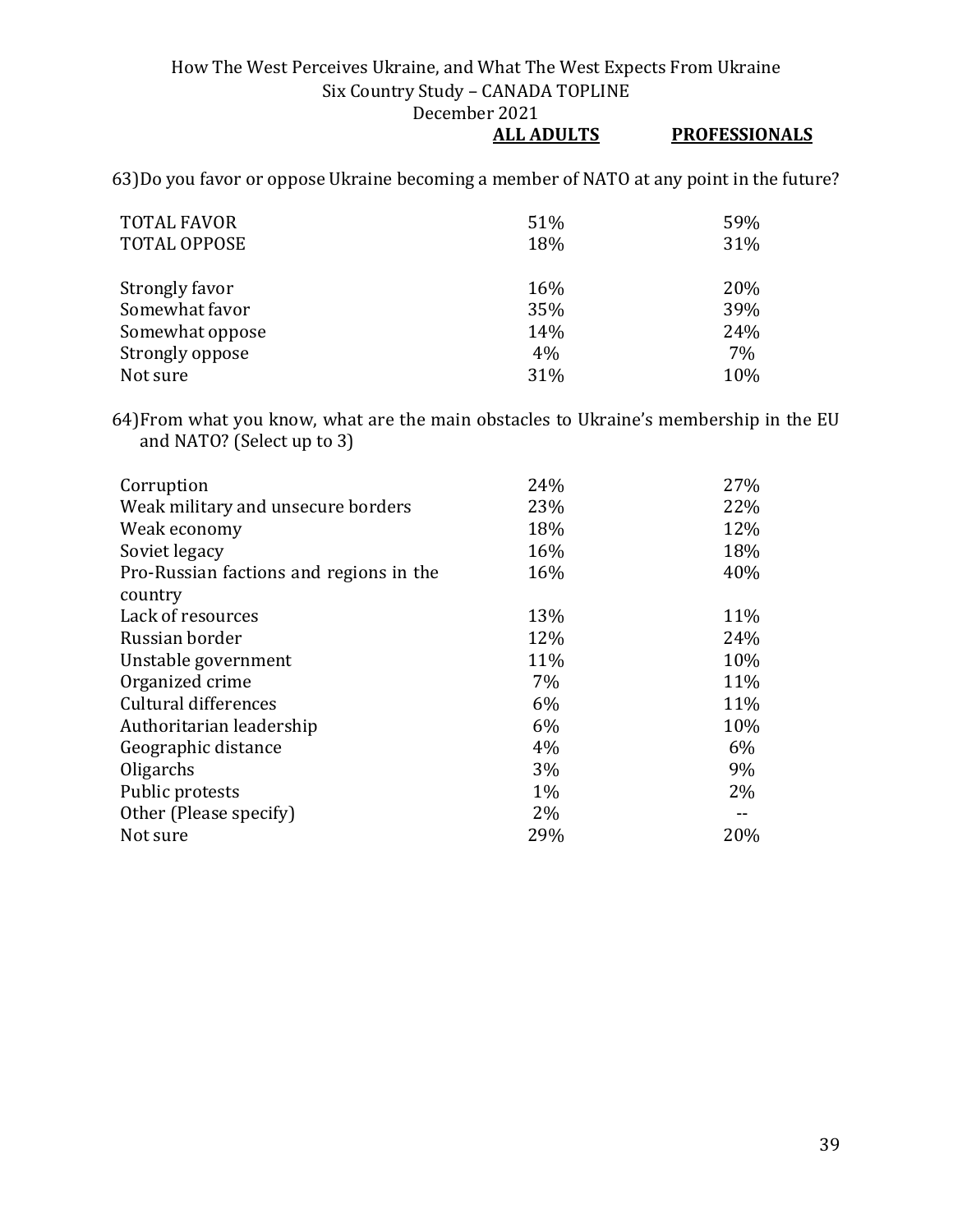### **ALL ADULTS PROFESSIONALS**

65)Thinking about how much influence Russia should have over Ukraine's future, please indicate if you agree with any of the following statements.

• Russia should have influence over major strategic decisions made by Ukraine.

| <b>TOTAL AGREE</b>    | 26% | 20% |
|-----------------------|-----|-----|
| <b>TOTAL DISAGREE</b> | 53% | 75% |
|                       |     |     |
| Strongly agree        | 11% | 7%  |
| Somewhat agree        | 15% | 13% |
| Somewhat disagree     | 16% | 17% |
| Strongly disagree     | 37% | 58% |
| Not sure              | 21% | 5%  |

• Russia should not have absolute influence over Ukraine, but Ukraine should take Russia's interests into account at every step.

| <b>TOTAL AGREE</b><br><b>TOTAL DISAGREE</b> | 48%<br>24% | 61%<br>37% |
|---------------------------------------------|------------|------------|
| Strongly agree                              | 17%        | 11%        |
| Somewhat agree                              | 31%        | 50%        |
| Somewhat disagree                           | 14%        | 23%        |
| Strongly disagree                           | 10%        | 14%        |
| Not sure                                    | 28%        | 2%         |

• NATO and the EU should not take actions with Ukraine that violate Russia's interests.

| <b>TOTAL AGREE</b>    | 28% | 35% |
|-----------------------|-----|-----|
| <b>TOTAL DISAGREE</b> | 43% | 52% |
|                       |     |     |
| Strongly agree        | 14% | 2%  |
| Somewhat agree        | 14% | 33% |
| Somewhat disagree     | 28% | 36% |
| Strongly disagree     | 15% | 16% |
| Not sure              | 29% | 13% |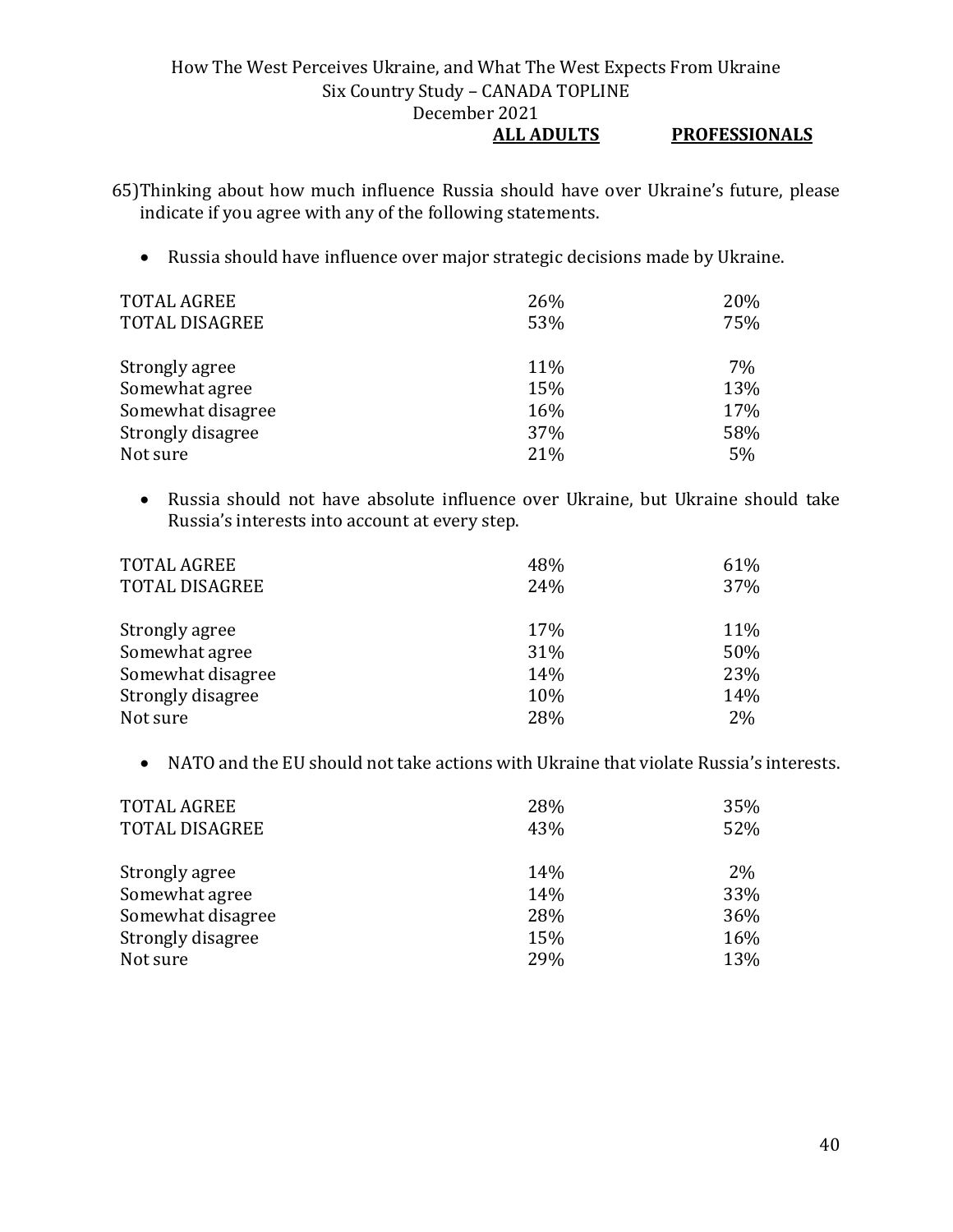December 2021

### **ALL ADULTS PROFESSIONALS**

• Russia has no right to influence what happens in Ukraine.

| <b>TOTAL AGREE</b><br><b>TOTAL DISAGREE</b> | 65%<br>18% | 77%<br>14% |
|---------------------------------------------|------------|------------|
| Strongly agree                              | 43%        | 45%        |
| Somewhat agree                              | 22%        | 32%        |
| Somewhat disagree                           | 17%        | 3%         |
| Strongly disagree                           | $1\%$      | 11%        |
| Not sure                                    | 17%        | 9%         |

66)In the past year or so, have you become more positive and welcoming or more negative and skeptical toward the idea of Ukraine becoming more closely integrated with the EU and the West, or have your views not changed?

| More positive and welcoming          | 29 <sub>%</sub> | 51%   |
|--------------------------------------|-----------------|-------|
| More negative and skeptical          | 15 <sub>%</sub> | 12\%  |
| Nothing changed recently in my views | 31 <sup>%</sup> | 37%   |
| Not sure                             | 25%             | $- -$ |

67)Do you think that the West and Ukraine share the same value systems?

| <b>TOTAL YES</b> | 56% | 64% |
|------------------|-----|-----|
| Yes, definitely  | 12% | 3%  |
| Yes, somewhat    | 44% | 61% |
| N <sub>0</sub>   | 13% | 13% |
| Not sure         | 31% | 23% |

68)Which of the following do you believe is most important for Ukraine to become a successful market economy and democracy?

| Stable government                     | 22%   | 26%   |
|---------------------------------------|-------|-------|
| Closer integration with the West      | 14%   | 16%   |
| Defense against Russia                | 12%   | $3\%$ |
| Eliminate corruption                  | 7%    | 23%   |
| Clamping down on nationalism and far- | 7%    | 14%   |
| right movements                       |       |       |
| Decarbonization                       | 6%    | 3%    |
| Judicial reform                       | 4%    | 9%    |
| A strong military in general          | $1\%$ |       |
| Other (Please specify)                |       |       |
| Not sure                              | 27%   | 6%    |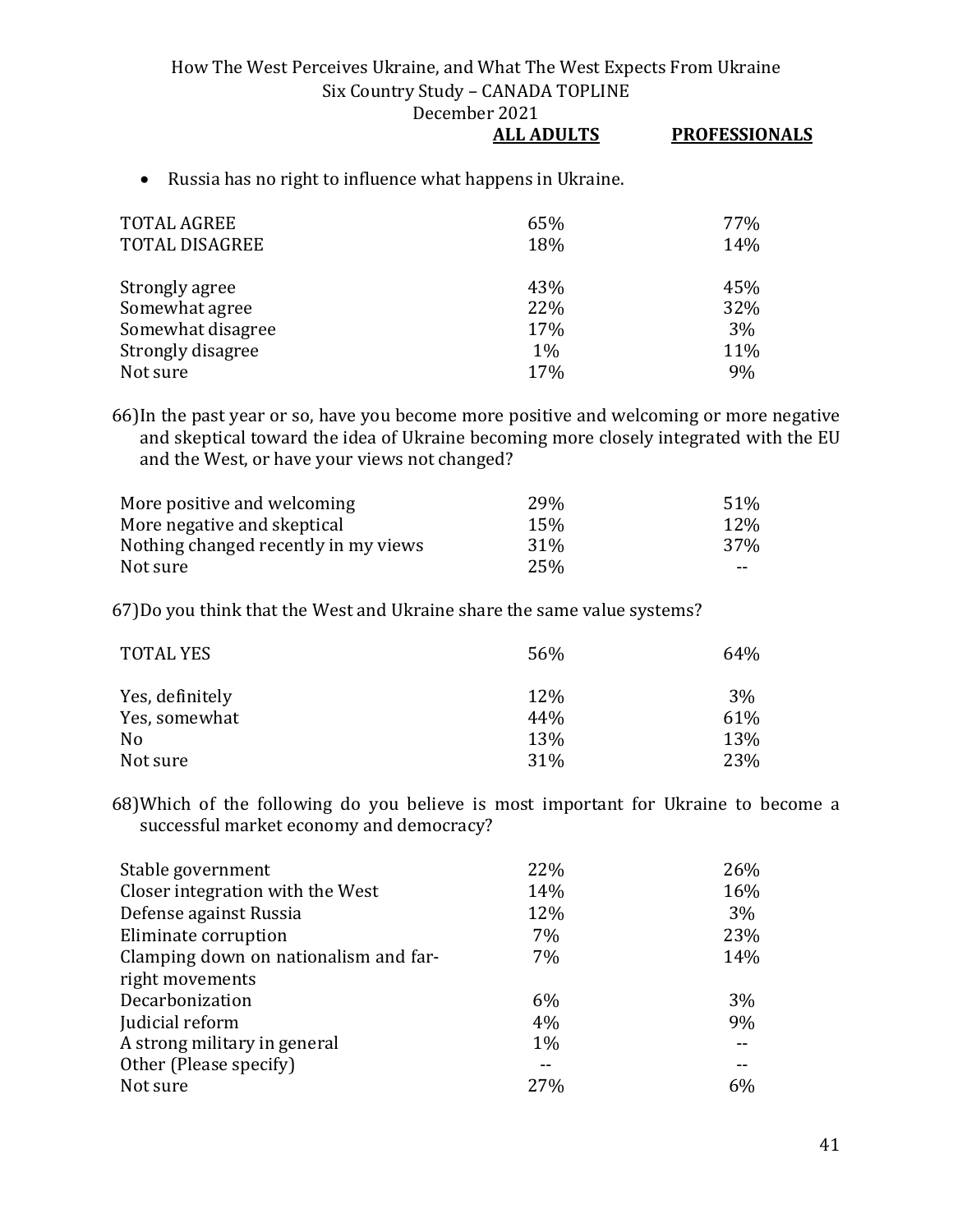- 69) Thinking about the West's support for Ukraine, please indicate if you agree with any of the following statements.
	- Ukraine can be successful on its own without Western support or Western pressure.

| <b>TOTAL AGREE</b>    | 35% | 36% |
|-----------------------|-----|-----|
| <b>TOTAL DISAGREE</b> | 36% | 51% |
|                       |     |     |
| Strongly agree        | 9%  | 11% |
| Somewhat agree        | 26% | 25% |
| Somewhat disagree     | 30% | 41% |
| Strongly disagree     | 6%  | 10% |
| Not sure              | 29% | 13% |

• Ukraine needs Western support, but not Western pressure.

| <b>TOTAL AGREE</b><br><b>TOTAL DISAGREE</b> | 73%<br>7% | 92%<br>8% |
|---------------------------------------------|-----------|-----------|
| Strongly agree                              | 30%       | 33%       |
| Somewhat agree                              | 43%       | 59%       |
| Somewhat disagree                           | 6%        | 8%        |
| Strongly disagree                           | $1\%$     |           |
| Not sure                                    | 20%       |           |

• Ukraine needs support, pressure, and firm guidance from the West.

| <b>TOTAL AGREE</b>    | 60% | 73% |
|-----------------------|-----|-----|
| <b>TOTAL DISAGREE</b> | 10% | 12% |
| Strongly agree        | 25% | 26% |
| Somewhat agree        | 35% | 47% |
| Somewhat disagree     | 8%  | 6%  |
| Strongly disagree     | 2%  | 6%  |
| Not sure              | 30% | 15% |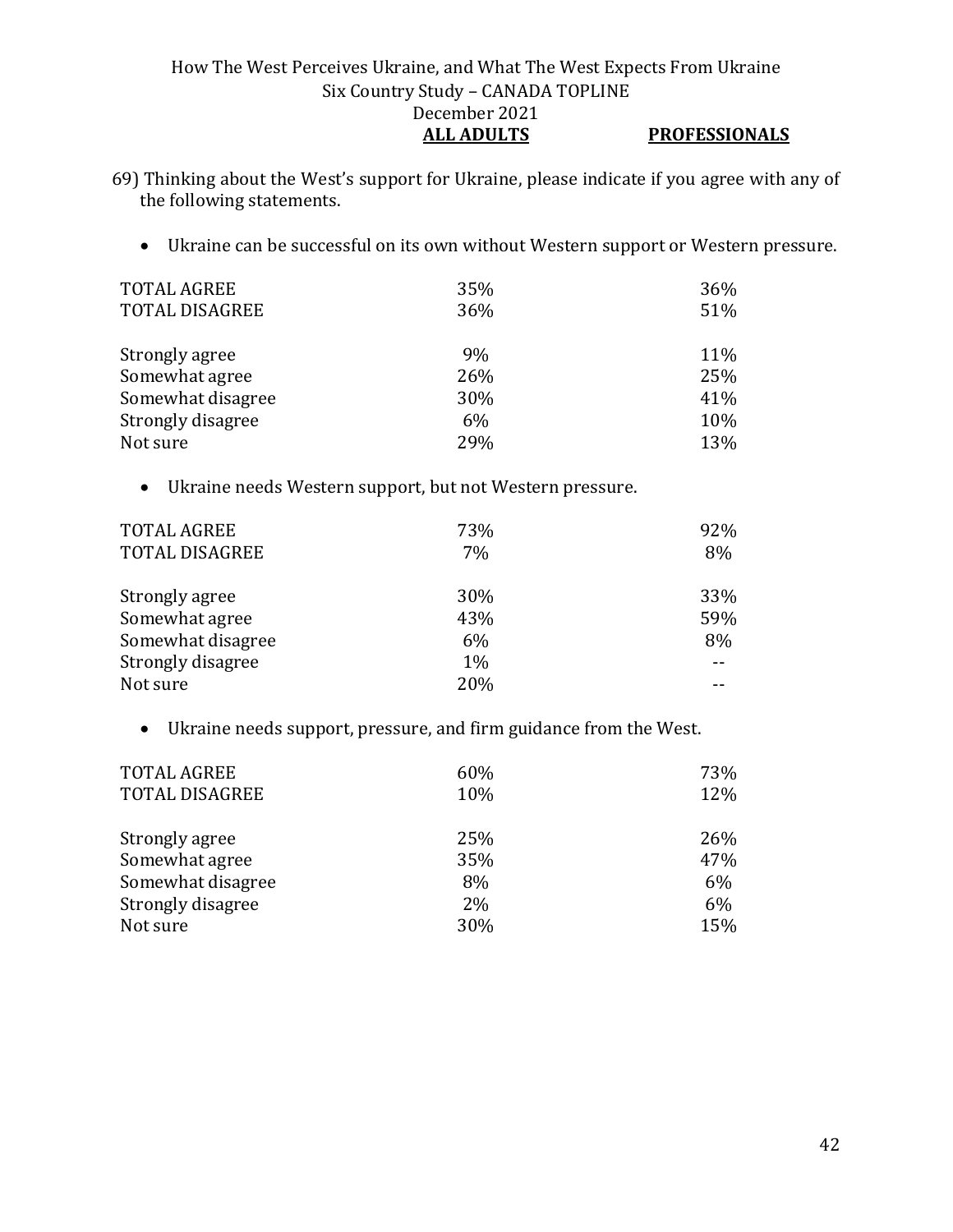• Now is a great moment to strengthen support for Ukraine.

| <b>TOTAL AGREE</b><br>TOTAL DISAGREE | 63%<br>12% | 78%<br>6% |
|--------------------------------------|------------|-----------|
| Strongly agree                       | 14%        | 18%       |
| Somewhat agree                       | 49%        | 60%       |
| Somewhat disagree                    | 8%         | 3%        |
| Strongly disagree                    | 4%         | 3%        |
| Not sure                             | 25%        | 16%       |

• Ukraine must first get their act together, then support can be given.

| <b>TOTAL AGREE</b><br>TOTAL DISAGREE | 55%<br>20% | 53%<br>30% |
|--------------------------------------|------------|------------|
| Strongly agree                       | 10%        | 18%        |
| Somewhat agree                       | 45%        | 35%        |
| Somewhat disagree                    | 14%        | 24%        |
| Strongly disagree                    | 6%         | 6%         |
| Not sure                             | 25%        | 17%        |

• Western efforts to support and pressure Ukraine will be unsuccessful and a waste of resources.

| <b>TOTAL AGREE</b><br><b>TOTAL DISAGREE</b> | 36%<br>31% | 34%<br>38% |
|---------------------------------------------|------------|------------|
| Strongly agree                              | 13%        | 14%        |
| Somewhat agree                              | 23%        | 20%        |
| Somewhat disagree                           | 24%        | 30%        |
| Strongly disagree                           | 7%         | 8%         |
| Not sure                                    | 33%        | 28%        |

70)Compared to 5 or 10 years ago, are Ukraine's efforts to defend its territorial integrity and freedom to choose its own way more or less important to you today?

| More important    | 28% | 33% |
|-------------------|-----|-----|
| Equally important | 34% | 42% |
| Less important    | 7%  | 8%  |
| Not sure          | 31% | 17% |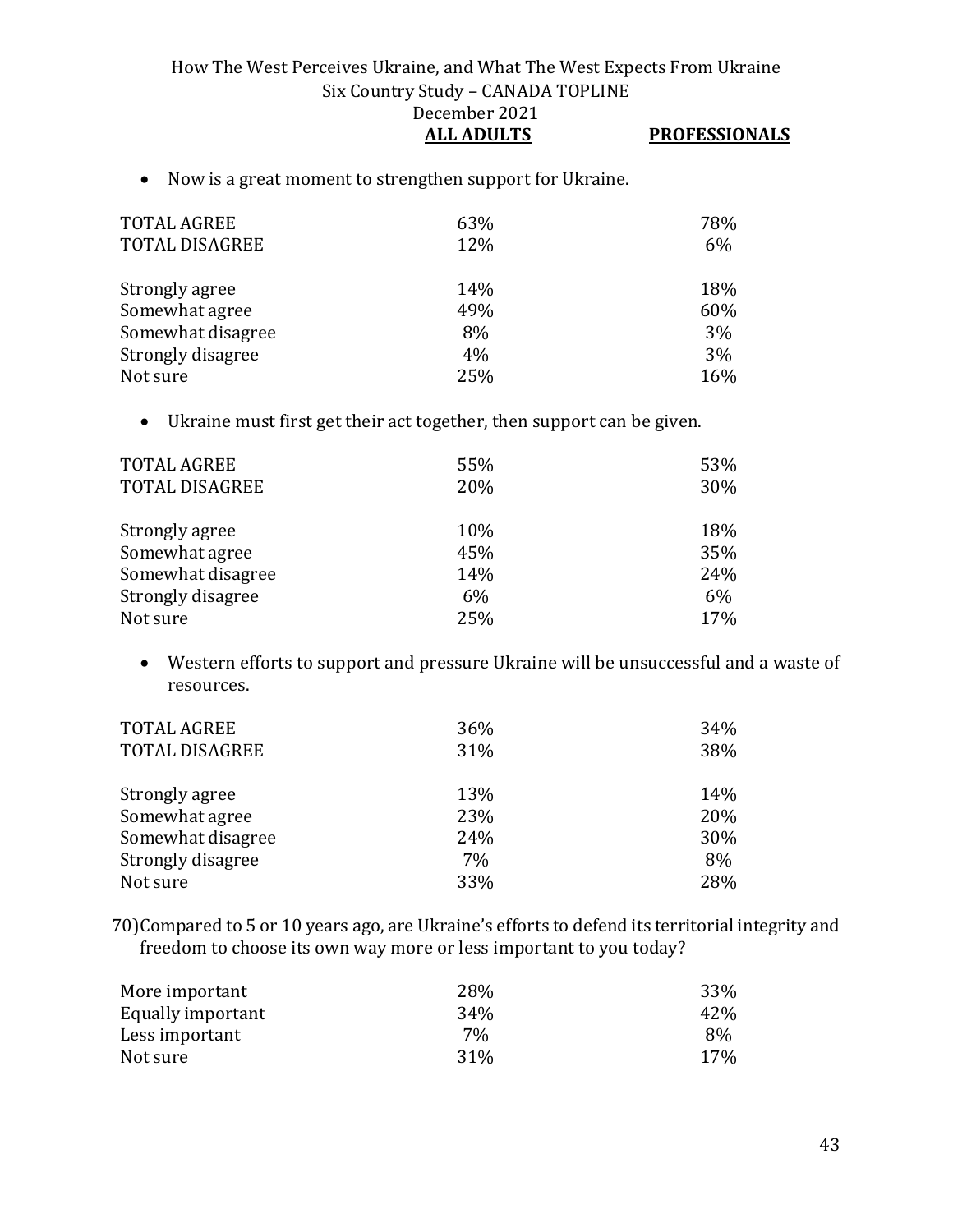71)Compared to 10 years ago, are you more or less optimistic that Ukraine will be a successful democracy relatively soon?

| TOTAL MORE OPTIMISTIC<br>TOTAL LESS OPTIMISTIC | 43%<br>25% | 54%<br>38% |
|------------------------------------------------|------------|------------|
| Much more optimistic                           | 7%         | 14%        |
| Somewhat more optimistic                       | 36%        | 40%        |
| Somewhat less optimistic                       | 20%        | 34%        |
| Much less optimistic                           | 5%         | 4%         |
| Not sure                                       | 32%        | 8%         |

72)Who is the key force for good in Ukraine, pushing in the direction you think is best for the country?

| Civil society<br>Western partners pushing<br>Ukraine | 21%<br>18% | 25%<br>23% |
|------------------------------------------------------|------------|------------|
| Ukraine's Leadership                                 | 12%        | 28%        |
| <b>Business</b>                                      | 9%         | 5%         |
| Russia                                               | $1\%$      |            |
| Not sure                                             | 39%        | 19%        |

73)Do you agree or disagree that Ukraine can be a successful market economy without Europe?

| <b>TOTAL AGREE</b><br><b>TOTAL DISAGREE</b> | 42%<br>30% | 28%<br>62% |
|---------------------------------------------|------------|------------|
| Strongly agree                              | 7%         | 5%         |
| Somewhat agree                              | 35%        | 23%        |
| Somewhat disagree                           | 24%        | 48%        |
| Strongly disagree                           | 6%         | 14%        |
| Not sure                                    | 28%        | 10%        |

74)Do you think that Russia has too much, too little, or the right amount of influence over Ukraine's future today?

| Too much influence            | 48%             | 69% |
|-------------------------------|-----------------|-----|
| Too little influence          | 14 <sub>%</sub> | 6%  |
| The right amount of influence | 6%              | 15% |
| Not sure                      | 32 <sub>%</sub> | 10% |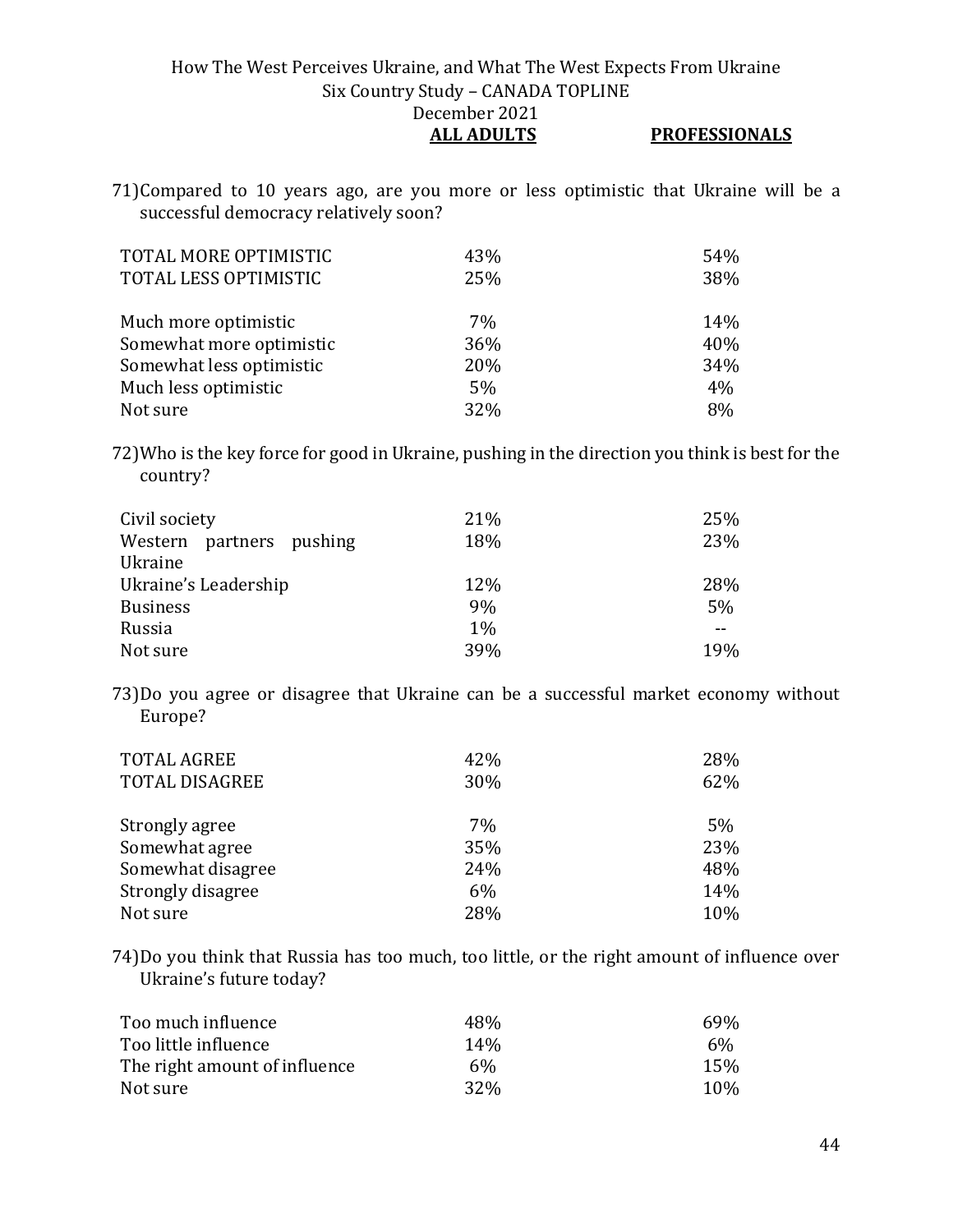#### **2014 Invasion of Ukraine & Relations with Russia**

**INTRO**: Beginning in February 2014, Russian forces and Russian-backed militias invaded Ukraine. The Russian forces proceed to annex Crimea, while the Russian-backed militias took control of the eastern Ukraine region of Donbas.

Following these actions, sanctions were imposed by the West against individuals, financial institutions, energy companies, other businesses, and officials from Russia. These sanctions also prevent some Russian officials and politicians from traveling to Canada, the United States, and the European Union, and also freeze their assets in Western countries.

At the same time, the United States and other Western countries began providing military aid and weapons to Ukraine to counter Russian forces and the Russian-backed militias.

#### **ALL ADULTS PROFESSIONALS**

75)In your view, which of the following best describes the sanctions and pressure that the West put on Russia after the Russian invasion of Ukraine in 2014?

| The sanctions and pressure | 33%        | 46%   |
|----------------------------|------------|-------|
| were not enough            |            |       |
| The sanctions and pressure | <b>28%</b> | 39%   |
| were the right amount      |            |       |
| The sanctions and pressure | 8%         | 6%    |
| were too much              |            |       |
| Not sure                   | $31\%$     | $Q_0$ |

76)Which of the following do you believe should happen with the Russian-controlled territory in Ukraine?

| Russia should return the<br>eastern region of Donbas to | 17% | 10% |
|---------------------------------------------------------|-----|-----|
| Ukraine                                                 |     |     |
| Russia should return Crimea                             | 14% | 21% |
| to Ukraine                                              |     |     |
| Russia should return the                                | 38% | 48% |
| eastern region of Donbas                                |     |     |
| and Crimea to Ukraine                                   |     |     |
| Russia should not return                                | 3%  | 5%  |
| territory to Ukraine                                    |     |     |
| Not sure                                                | 28% | 16% |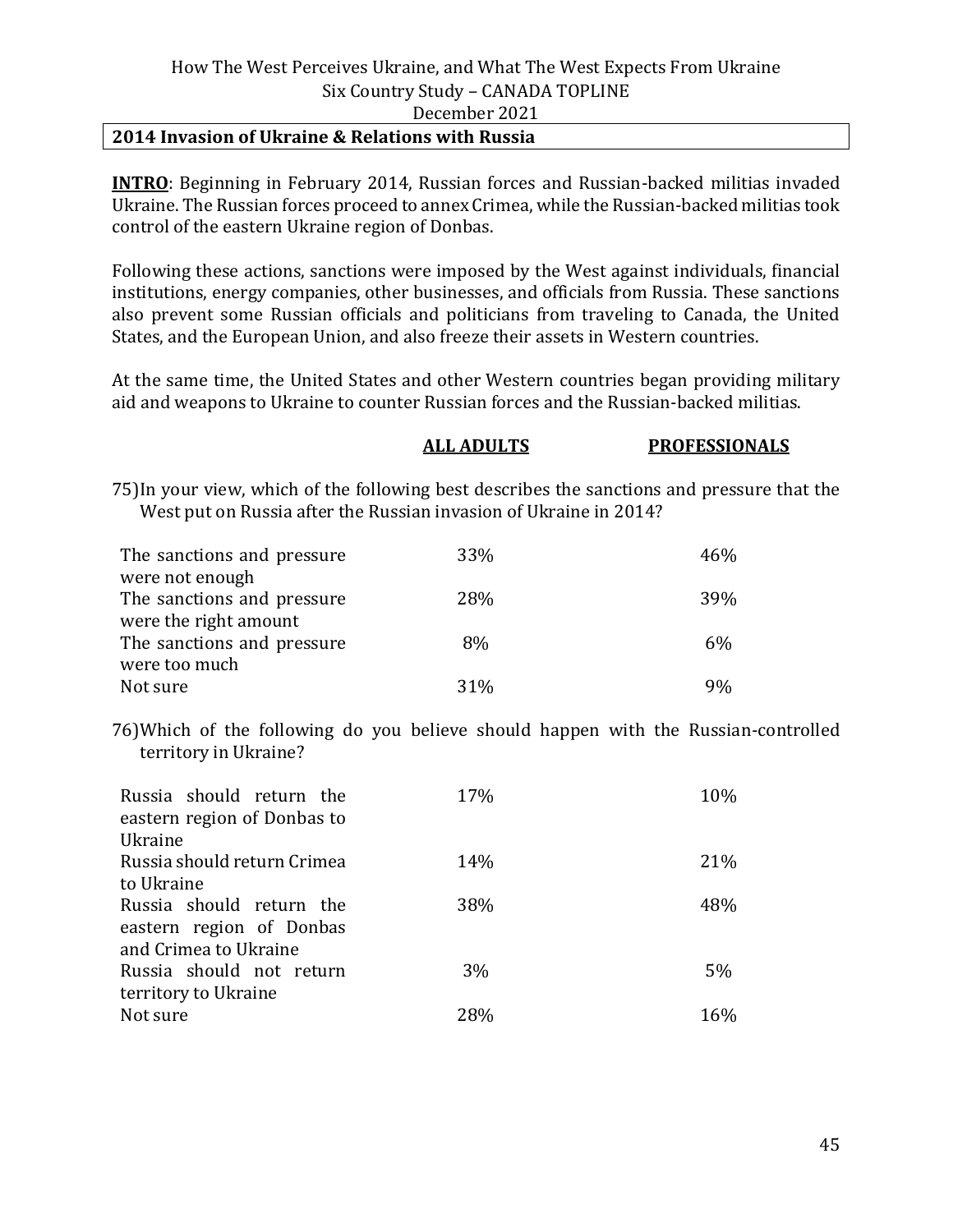77)How likely do you believe it is that Russia would invade Ukraine again?

| <b>TOTAL LIKELY</b><br><b>TOTAL NOT LIKELY</b> | 71%<br>16% | 79%<br>18% |
|------------------------------------------------|------------|------------|
| Very likely                                    | 33%        | 42%        |
| Somewhat likely                                | 38%        | 37%        |
| Not very likely                                | 15%        | 18%        |
| Not likely at all                              | $1\%$      |            |
| Not sure                                       | 13%        | 3%         |

78)What, if any, international actions or approaches do you think could influence or change Russian policy toward Ukraine?

| <b>Additional sanctions</b>   | 16% | 13%   |
|-------------------------------|-----|-------|
| Excluding Russia<br>from      | 12% | 18%   |
| international trade           |     |       |
| New Russian leadership        | 11% | $7\%$ |
| Providing powerful military   | 9%  | 11%   |
| equipment to Ukraine          |     |       |
| Broader respect from the      | 7%  | 13%   |
| West for Russia and their     |     |       |
| legitimate security interests |     |       |
| An alliance between the       | 5%  | $5\%$ |
| West and China                |     |       |
| Nothing, Russia will not bow  | 9%  | 27%   |
| to Western pressure           |     |       |
| Not sure                      | 31% | 6%    |
|                               |     |       |

79)In your view, what should be done to end the war in Ukraine?

| Ukraine should<br>use<br>diplomatic and legal means<br>but no military force to<br>regain its territory | 42% | 57% |
|---------------------------------------------------------------------------------------------------------|-----|-----|
| Ukraine should use military                                                                             | 12% | 9%  |
| force to regain its territory                                                                           |     |     |
| Ukraine should make peace<br>with Russia diplomatically<br>and allow<br>Russia<br>its                   | 12% | 18% |
| territory<br>Not sure                                                                                   | 34% | 16% |
|                                                                                                         |     |     |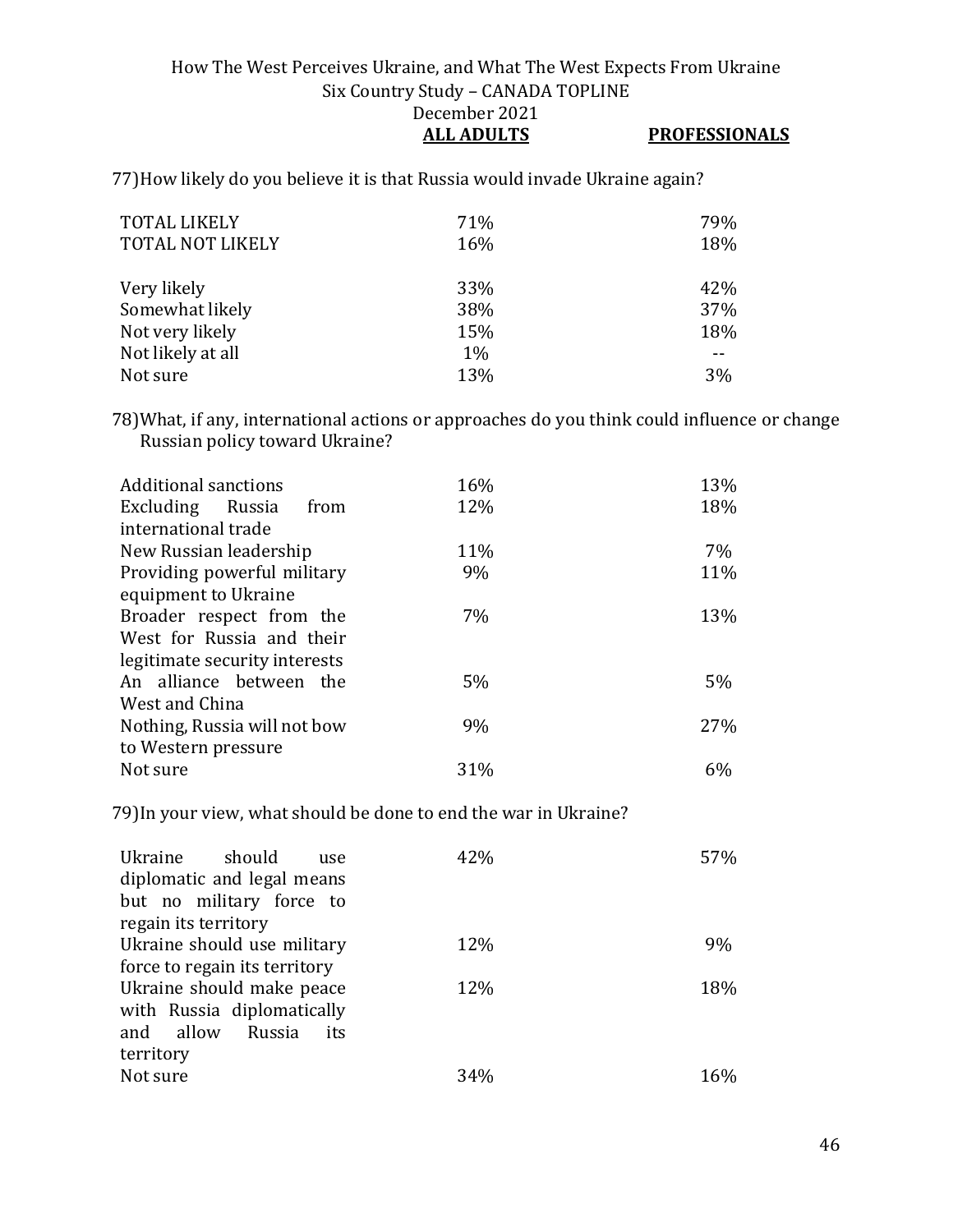80)Which of the following outcomes do you believe that Western support and strong relations with Ukraine would have? (select all that apply)

| 40% | 33%<br>Deter Russia in the region<br>and thus strengthen the<br>West and democracy   |
|-----|--------------------------------------------------------------------------------------|
| 31% | 16%<br>Be seen as an aggressive<br>sign by Russia and thus                           |
|     |                                                                                      |
|     |                                                                                      |
| 15% | Be beneficial for everyone<br>9%<br>and no problem for Russia                        |
|     | or anyone else                                                                       |
| 8%  | $5\%$<br>Be a waste of time for<br>everyone, Ukraine should                          |
| 26% | 31%<br>Not sure                                                                      |
| 16% | endanger stability<br>Weaken China in the region<br>13%<br>play no role for the West |

81)Do agree or disagree that by defending itself against Russian pressure and attacks, Ukraine is also defending Europe and the West?

| <b>TOTAL AGREE</b>    | 61% | 70% |
|-----------------------|-----|-----|
| <b>TOTAL DISAGREE</b> | 16% | 25% |
| Strongly agree        | 18% | 26% |
| Somewhat agree        | 43% | 44% |
| Somewhat disagree     | 14% | 23% |
| Strongly disagree     | 2%  | 2%  |
| Not sure              | 23% | 5%  |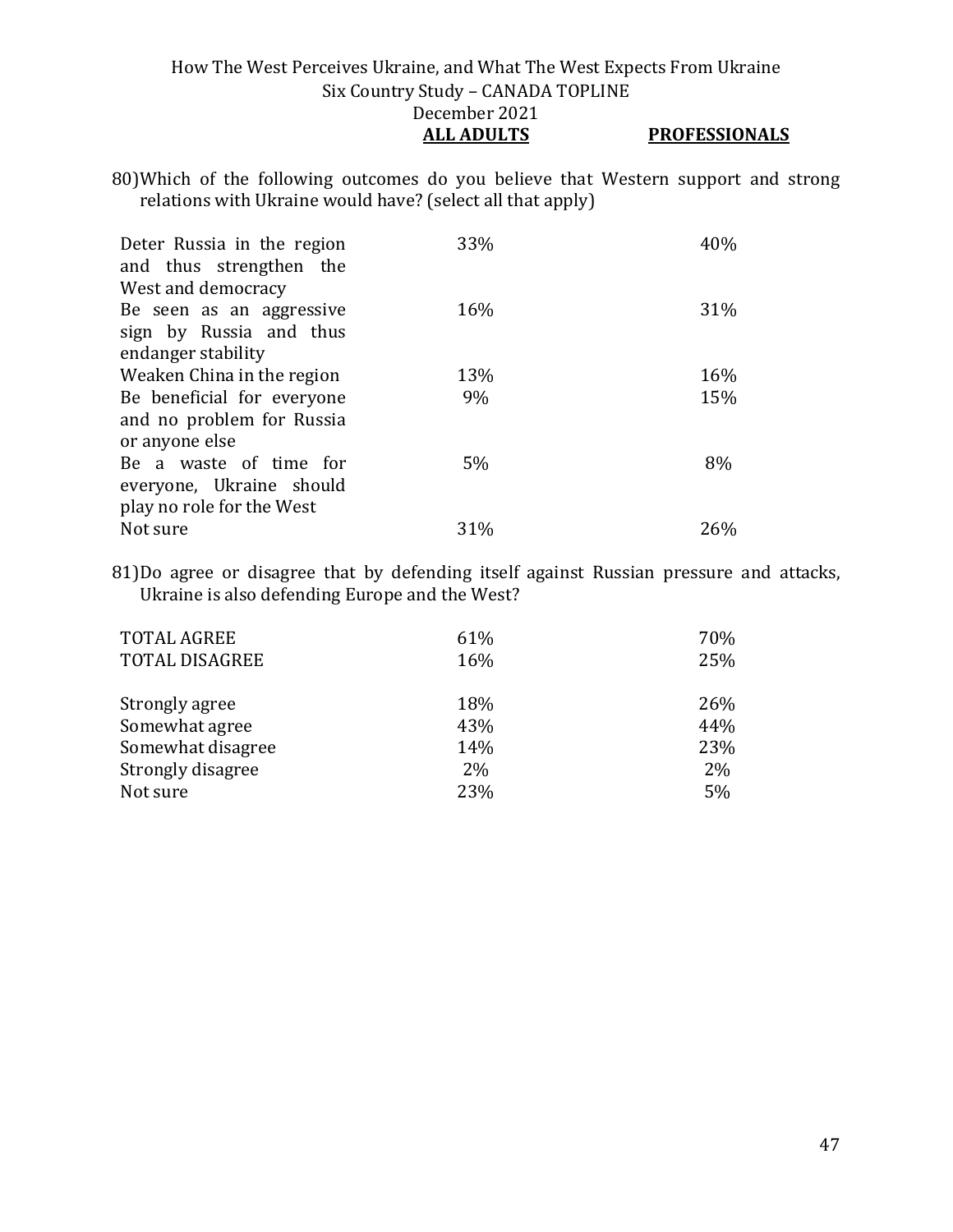December 2021

# **ALL ADULTS PROFESSIONALS**

82)Do you favor or oppose Canada selling weapons to Ukraine?

| Yes, so Ukraine can gain back Crimea and        | 12% | 12% |
|-------------------------------------------------|-----|-----|
| Donbas with a strong military                   |     |     |
| Yes, but only defensive weapons                 | 19% | 24% |
| Yes, but only in case that Russia invades again | 21% | 13% |
| Ukraine                                         |     |     |
| Canada should not sell weapons to Ukraine, but  | 8%  | 8%  |
| other Western countries should                  |     |     |
| No, neither my country nor anyone else from     | 14% | 25% |
| the West should under any circumstances sell    |     |     |
| weapons to Ukraine                              |     |     |
| Not sure                                        | 26% | 18% |

83) Would you favor or oppose NATO deploying soldiers into Ukraine now as a deterrent to Russian aggression against Ukraine?

| <b>TOTAL FAVOR</b><br><b>TOTAL OPPOSE</b> | 54%<br>23% | 66%<br>30% |
|-------------------------------------------|------------|------------|
| Strongly favor                            | 13%        | 15%        |
| Somewhat favor                            | 41%        | 51%        |
| Somewhat oppose                           | 15%        | 25%        |
| Strongly oppose                           | 8%         | 5%         |
| Not sure                                  | 23%        | 4%         |

84)If Russia would invade Ukraine, would you favor or oppose NATO helping defend Ukraine by sending soldiers?

| <b>TOTAL FAVOR</b><br><b>TOTAL OPPOSE</b> | 58%<br>16% | 72%<br>17% |
|-------------------------------------------|------------|------------|
| Strongly favor                            | 23%        | 41%        |
| Somewhat favor                            | 35%        | 31%        |
| Somewhat oppose                           | 12%        | 10%        |
| Strongly oppose                           | 4%         | 7%         |
| Not sure                                  | 26%        | 11%        |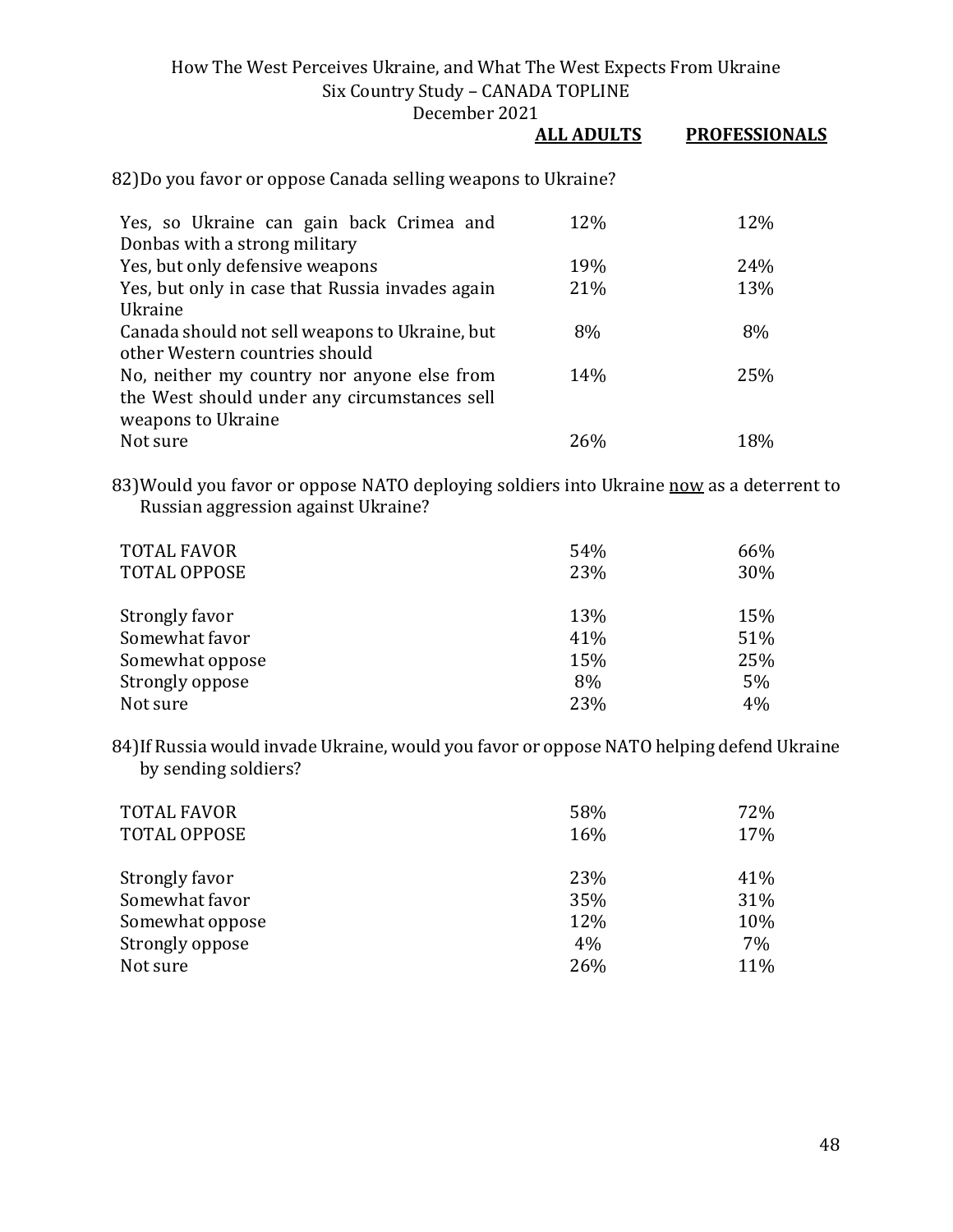#### **Analysis of Nord Stream 2**

**INTRO**: Next, we will ask some questions about a project called Nord Stream 2, which is a system of offshore natural gas pipelines in Europe.

The Russian-owned Nord Stream 2 Pipeline is designed to transport natural gas from Russia under the Baltic Sea to Germany. From Germany, the natural gas is then transported to other the European Union countries.

This pipeline would be the first time that Russia supplies gas to Europe without going over land through Ukraine. By moving away from Ukraine and going under the Baltic Sea, critics say this will hurt Ukraine's economy and destabilize Ukraine because Ukraine will no longer be needed for business with Europe and Russia will be the primary gas provider.

# **ALL ADULTS PROFESSIONALS**

85)From what you know, do you favor or oppose Germany opening the transportation of natural gas from Russia via Nord Stream 2?

| <b>TOTAL FAVOR</b>  | 30% | 43% |
|---------------------|-----|-----|
| <b>TOTAL OPPOSE</b> | 33% | 33% |
| Strongly favor      | 8%  | 10% |
| Somewhat favor      | 22% | 33% |
| Somewhat oppose     | 19% | 21% |
| Strongly oppose     | 14% | 12% |
| Not sure            | 37% | 24% |

86)From what you know, please indicate if you agree or disagree with each of the following statements.

• By allowing and building Nord Stream 2, Germany made itself and Europe more vulnerable to blackmail by Russia than before.

| <b>TOTAL AGREE</b>    | 55% | 71%   |
|-----------------------|-----|-------|
| <b>TOTAL DISAGREE</b> | 8%  | 11%   |
| Strongly agree        | 23% | 29%   |
| Somewhat agree        | 32% | 42%   |
| Somewhat disagree     | 8%  | 9%    |
| Strongly disagree     |     | $2\%$ |
| Not sure              | 37% | 18%   |
|                       |     |       |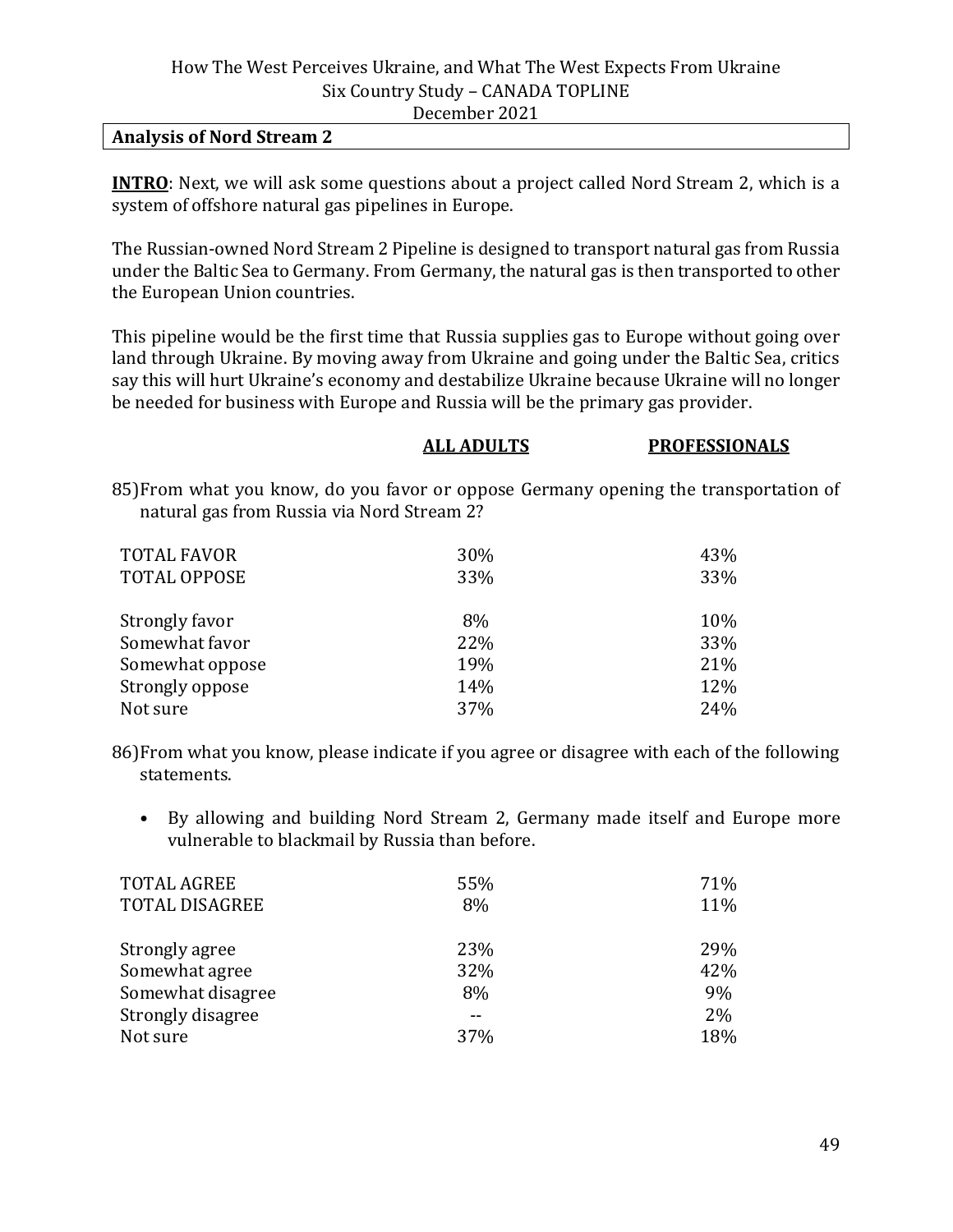• By allowing and building Nord Stream 2, Germany put Ukraine at risk.

| <b>TOTAL AGREE</b><br><b>TOTAL DISAGREE</b> | 59%<br>15% | 50%<br>29% |
|---------------------------------------------|------------|------------|
| Strongly agree                              | 27%        | 7%         |
| Somewhat agree                              | 32%        | 43%        |
| Somewhat disagree                           | 10%        | 29%        |
| Strongly disagree                           | 5%         |            |
| Not sure                                    | 26%        | 21%        |

• By allowing and building Nord Stream 2, Germany created an overall helpful longterm bridge of economic cooperation between countries in the European Union and Russia.

| <b>TOTAL AGREE</b><br><b>TOTAL DISAGREE</b> | 51%<br>15% | 61%<br>12% |
|---------------------------------------------|------------|------------|
| Strongly agree                              | 14%        | 11%        |
| Somewhat agree                              | 37%        | 50%        |
| Somewhat disagree                           | 11%        | 12%        |
| Strongly disagree                           | 4%         |            |
| Not sure                                    | 34%        | 27%        |

• It is dangerous to be dependent on supplies of oil and gas from Russia.

| <b>TOTAL AGREE</b>    | 73% | 84%        |
|-----------------------|-----|------------|
| <b>TOTAL DISAGREE</b> | 11% | 14%        |
|                       |     |            |
| Strongly agree        | 30% | <b>37%</b> |
| Somewhat agree        | 43% | 47%        |
| Somewhat disagree     | 7%  | 11%        |
| Strongly disagree     | 4%  | 3%         |
| Not sure              | 16% | 2%         |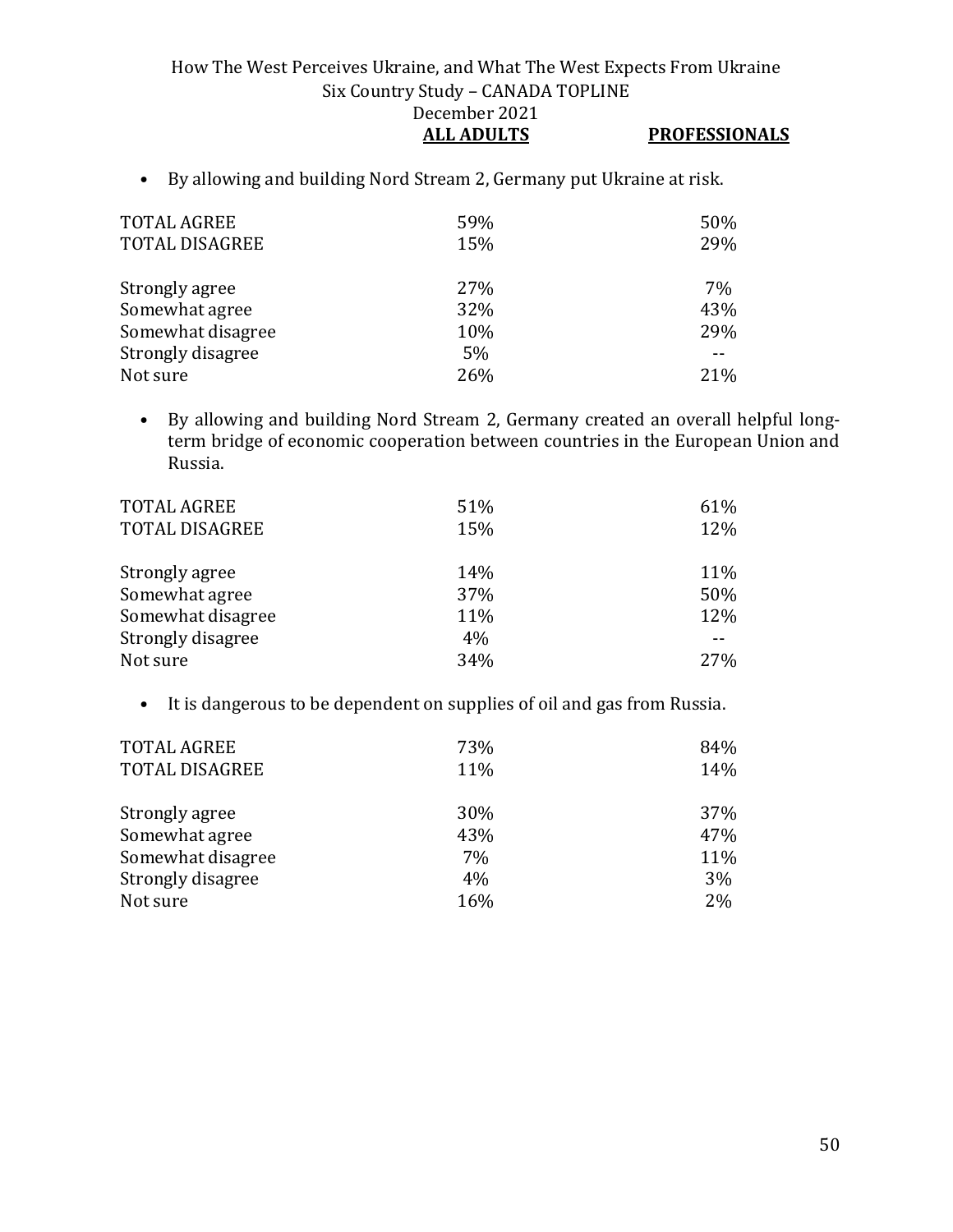December 2021

|                                                            | <b>ALL ADULTS</b> | <b>PROFESSIONALS</b> |
|------------------------------------------------------------|-------------------|----------------------|
| Russia is a reliable supplier of oil and gas to the world. |                   |                      |
| TOTAL AGREE                                                | 37 <sub>%</sub>   | 41 <sup>%</sup>      |

| 33% | 46% |
|-----|-----|
| 9%  | 15% |
| 28% | 26% |
| 24% | 26% |
| 9%  | 20% |
| 30% | 13% |
|     |     |

87)Would you favor or oppose Germany and its allies retaliating with sanctions if Russia uses Nord Stream 2 to blackmail Europe?

| <b>TOTAL FAVOR</b><br><b>TOTAL OPPOSE</b> | 51%<br>19% | 76%<br>18% |
|-------------------------------------------|------------|------------|
| Strongly favor                            | 24%        | 33%        |
| Somewhat favor                            | 27%        | 43%        |
| Somewhat oppose                           | 14%        | 14%        |
| Strongly oppose                           | 5%         | 4%         |
| Not sure                                  | 30%        | 6%         |

88) Germany and the US have stated that if Russia uses Nord Stream 2 as an instrument to exert pressure, they will take strong countermeasures.

Do you believe that these statements are credible?

| Yes, Germany and the US will take strong       | 32%        | 36% |
|------------------------------------------------|------------|-----|
| steps to push back against Russia in this case |            |     |
| No, this is only words, nothing will really    | 23%        | 40% |
| happen if Russia uses Nord Stream 2 to         |            |     |
| blackmail Europe and the West                  |            |     |
| The US may do something serious, Germany       | <b>12%</b> | 14% |
| will do nothing                                |            |     |
| Not sure                                       | 33%        | 10% |

89)If Russian were to invade Ukraine at any point in the coming years, should Germany close Nord Stream 2 immediately?

| Yes            | 45% | 64% |
|----------------|-----|-----|
| N <sub>0</sub> | 19% | 19% |
| Not sure       | 36% | 17% |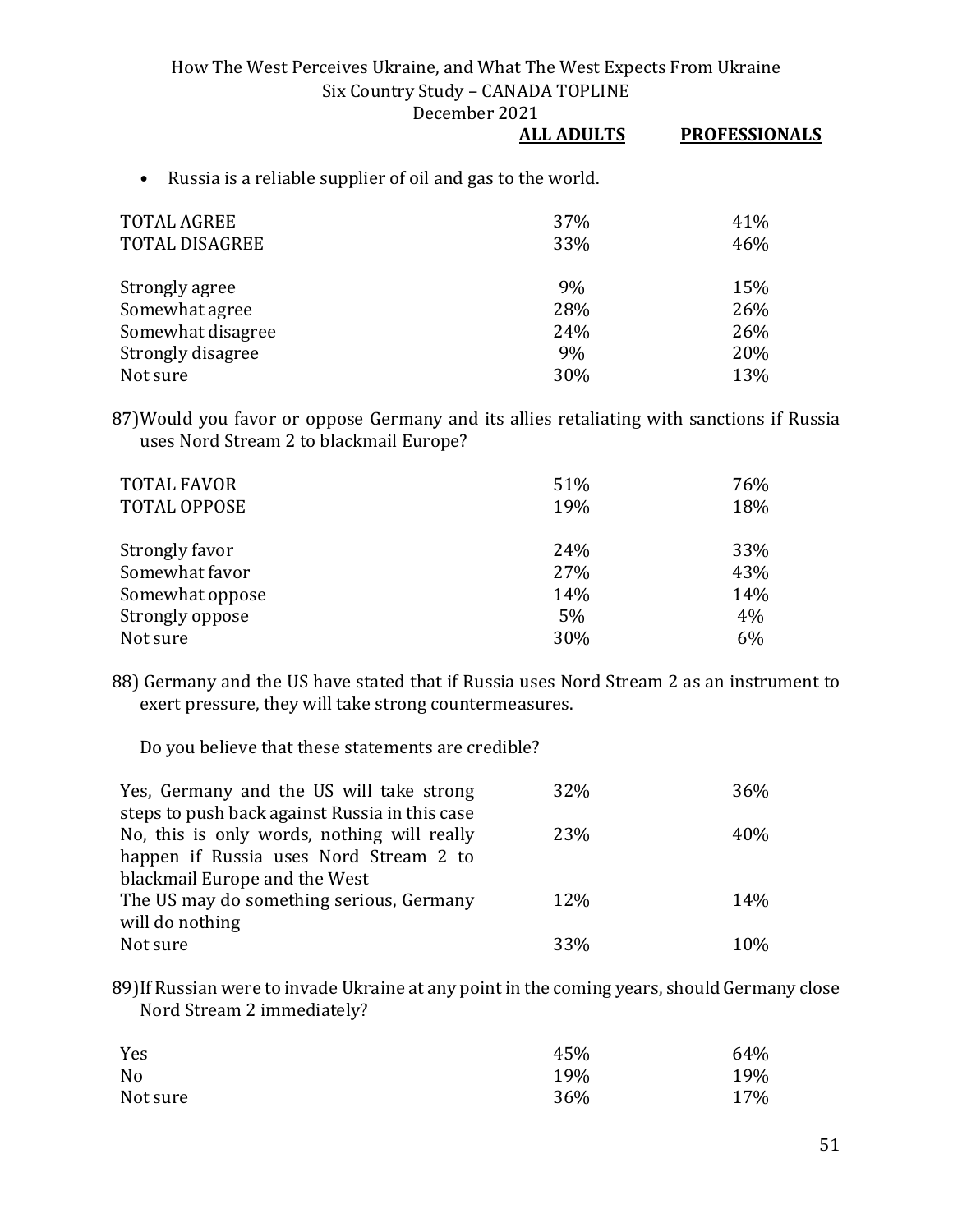December 2021

## **Personal Feelings & Demographics**

**INTRO**: We're almost finished! We will conclude with some standard questions about your personal views, demographics, and habits.

|                                                            | <b>ALL ADULTS</b> | <b>PROFESSIONALS</b> |
|------------------------------------------------------------|-------------------|----------------------|
| 90) How important are each of the following values to you? |                   |                      |
| Religion                                                   |                   |                      |
| TOTAL IMPORTANT                                            | 52%               | 51%                  |
| TOTAL NOT IMPORTANT                                        | 41%               | 45%                  |
| Very important                                             | 28%               | 20%                  |
| Somewhat important                                         | 24%               | 31%                  |
| Not very important                                         | 20%               | 19%                  |
| Not important at all                                       | 21%               | 26%                  |
| Not sure                                                   | 7%                | 4%                   |
| Freedom<br>$\bullet$                                       |                   |                      |
| TOTAL IMPORTANT                                            | 91%               | 97%                  |
| TOTAL NOT IMPORTANT                                        | 3%                | 2%                   |
| Very important                                             | 74%               | 80%                  |
| Somewhat important                                         | 17%               | 17%                  |
| Not very important                                         | 3%                | $-$                  |
| Not important at all                                       | $\overline{a}$    | 2%                   |
| Not sure                                                   | 6%                | 1%                   |
| Solidarity<br>$\bullet$                                    |                   |                      |
| TOTAL IMPORTANT                                            | 84%               | 85%                  |
| TOTAL NOT IMPORTANT                                        | 6%                | 7%                   |
| Very important                                             | 49%               | 40%                  |
| Somewhat important                                         | 35%               | 45%                  |
| Not very important                                         | 5%                | 6%                   |
| Not important at all                                       | 1%                | 1%                   |
| Not sure                                                   | 10%               | 8%                   |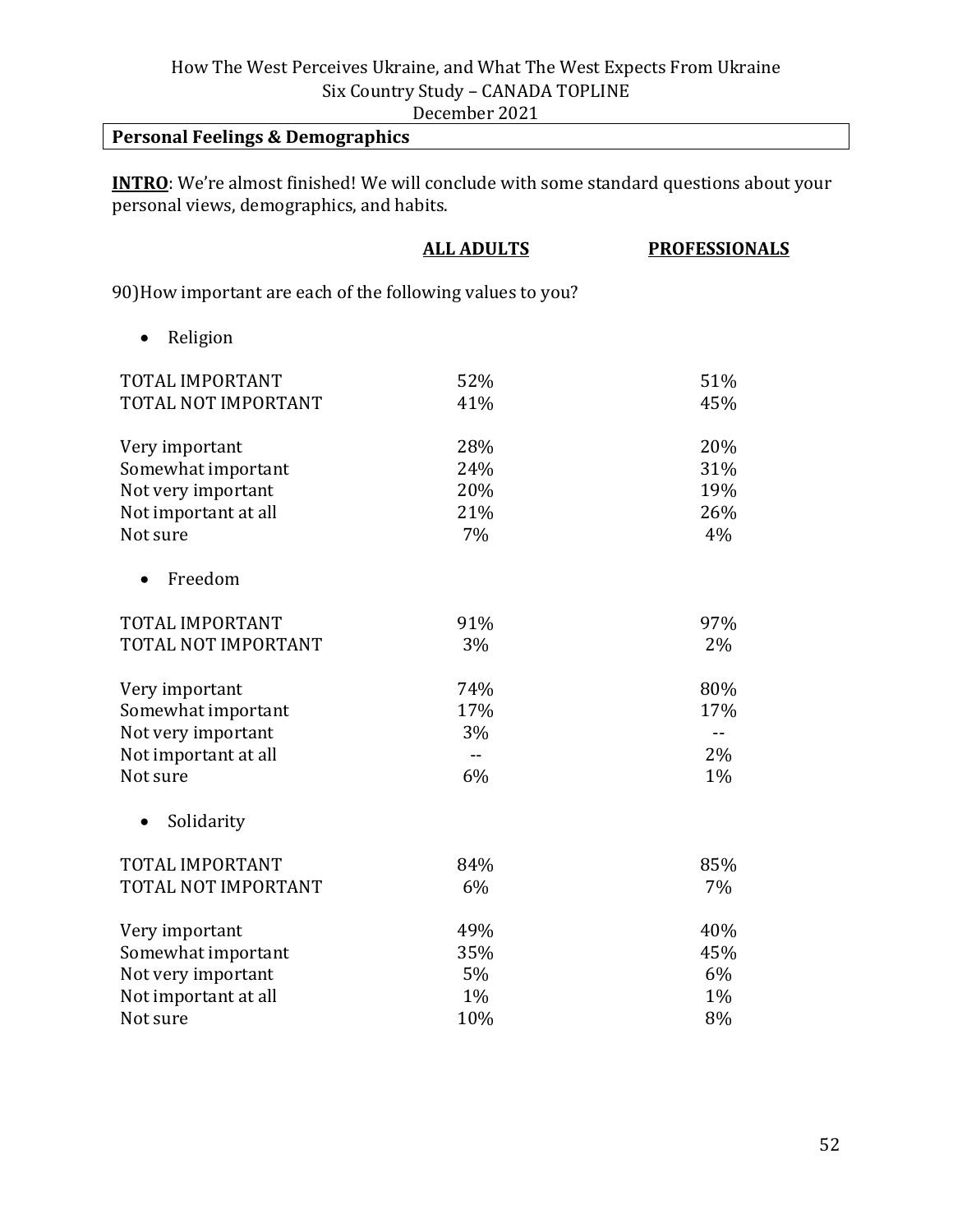|                                           | December 2021<br><b>ALL ADULTS</b> | <b>PROFESSIONALS</b> |
|-------------------------------------------|------------------------------------|----------------------|
| Environmental sustainability<br>$\bullet$ |                                    |                      |
| TOTAL IMPORTANT                           | 85%                                | 90%                  |
| TOTAL NOT IMPORTANT                       | 9%                                 | 7%                   |
| Very important                            | 57%                                | 56%                  |
| Somewhat important                        | 28%                                | 34%                  |
| Not very important                        | 6%                                 | 5%                   |
| Not important at all                      | 3%                                 | 2%                   |
| Not sure                                  | 6%                                 | 3%                   |
| Fairness                                  |                                    |                      |
| TOTAL IMPORTANT                           | 90%                                | 96%                  |
| TOTAL NOT IMPORTANT                       | 5%                                 | $1\%$                |
| Very important                            | 70%                                | 72%                  |
| Somewhat important                        | 20%                                | 24%                  |
| Not very important                        | 4%                                 | 1%                   |
| Not important at all                      | 1%                                 | $-$                  |
| Not sure                                  | 5%                                 | 3%                   |
| My country                                |                                    |                      |
| TOTAL IMPORTANT                           | 86%                                | 89%                  |
| TOTAL NOT IMPORTANT                       | 7%                                 | 8%                   |
| Very important                            | 62%                                | 58%                  |
| Somewhat important                        | 24%                                | 31%                  |
| Not very important                        | 5%                                 | 7%                   |
| Not important at all                      | 2%                                 | 1%                   |
| Not sure                                  | 7%                                 | 3%                   |
| Human rights                              |                                    |                      |
| TOTAL IMPORTANT                           | 90%                                | 95%                  |
| TOTAL NOT IMPORTANT                       | 4%                                 | 4%                   |
| Very important                            | 72%                                | 71%                  |
| Somewhat important                        | 18%                                | 24%                  |
| Not very important                        | 3%                                 | 3%                   |
| Not important at all                      | $1\%$                              | 1%                   |
| Not sure                                  | 6%                                 | 1%                   |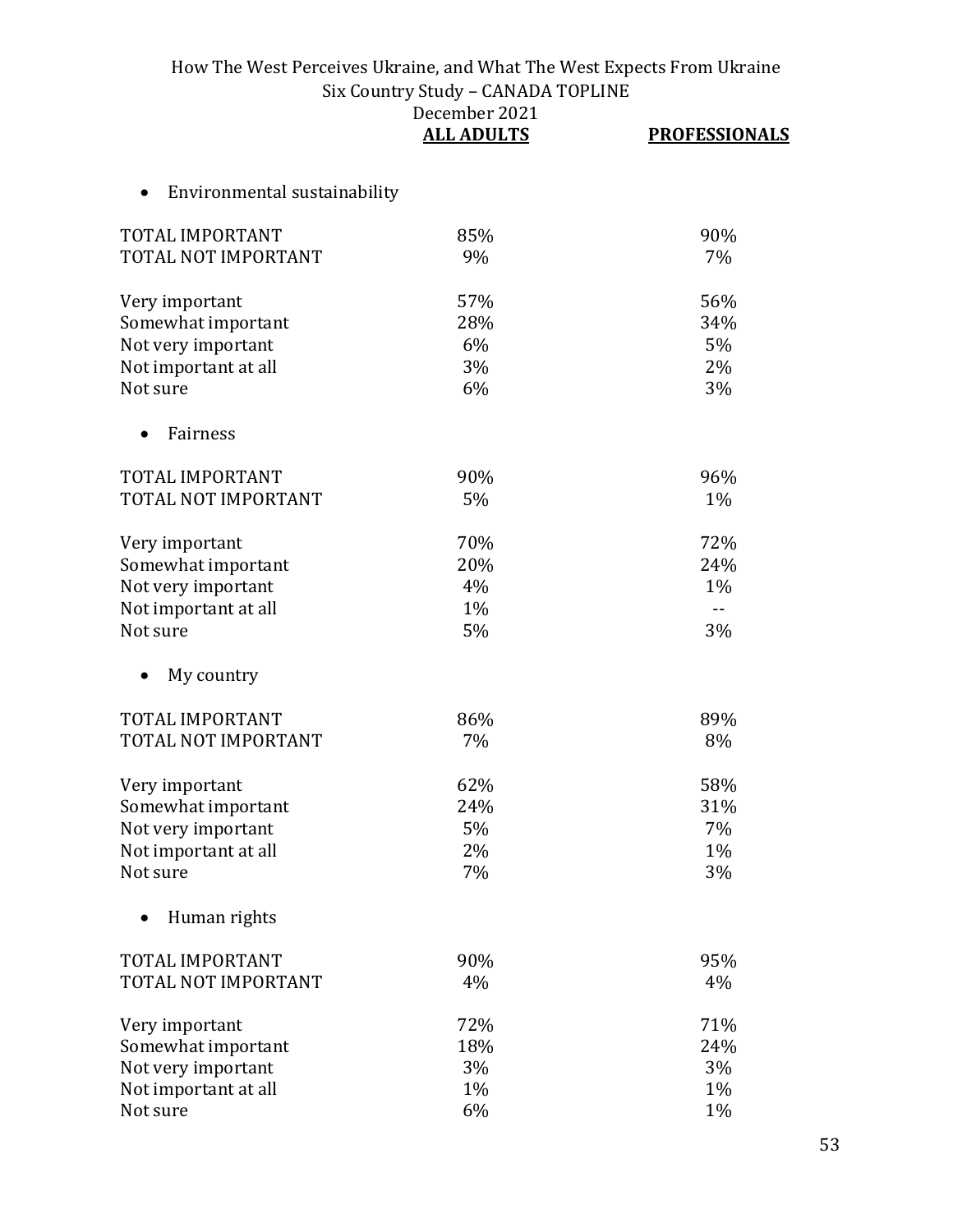#### **ALL ADULTS PROFESSIONALS**

91)In Europe and the West, personal and family identities have changed in recent decades. Which of the following best describes your views on these changes?

| We need to fight for full equality for women,  | 41%             | 56%  |
|------------------------------------------------|-----------------|------|
| LGBTQ people, and people of color              |                 |      |
| It is good that much has been achieved for     | 20%             | 19%  |
| women, LGBTQ people, and people of color, but  |                 |      |
| it is enough for now and there are more urgent |                 |      |
| tasks                                          |                 |      |
| Traditional personal and family values are     | <b>22%</b>      | 21\% |
| under attack now by liberation movements and   |                 |      |
| I would like to see them protected             |                 |      |
| Not sure                                       | 17 <sub>%</sub> |      |

92)Thinking about some of the biggest challenges facing the world, with which group of people do you feel the greatest empathy and wish to help? (Select up to 3)

| Those dying of hunger and diseases worldwide  | 41% | 48% |
|-----------------------------------------------|-----|-----|
| The poor in my own country                    | 33% | 36% |
| Simple hardworking people who are given no    | 31% | 33% |
| chance by a system run by PROFESSIONALS       |     |     |
| Women suffering repression                    | 19% | 23% |
| Activists fighting climate change             | 17% | 19% |
| Afghan citizens under the new Taliban regime  | 15% | 25% |
| Religious movements and ethnic minorities     | 11% | 18% |
| suppressed in China                           |     |     |
| Refugees trying to cross the Mediterranean to | 10% | 15% |
| get to Europe                                 |     |     |
| Ukrainian soldiers defending their country    | 9%  | 11% |
| Central American migrants trying to gain      | 8%  | 9%  |
| asylum in the US                              |     |     |
| Other (Please specify)                        | 2%  | 3%  |
| Not sure                                      | 16% | 6%  |
| 93) What is your gender?                      |     |     |
| Male                                          | 49% | 59% |
| Female                                        | 51% | 41% |
| <b>Other</b>                                  |     |     |
| Don't want to disclose                        |     |     |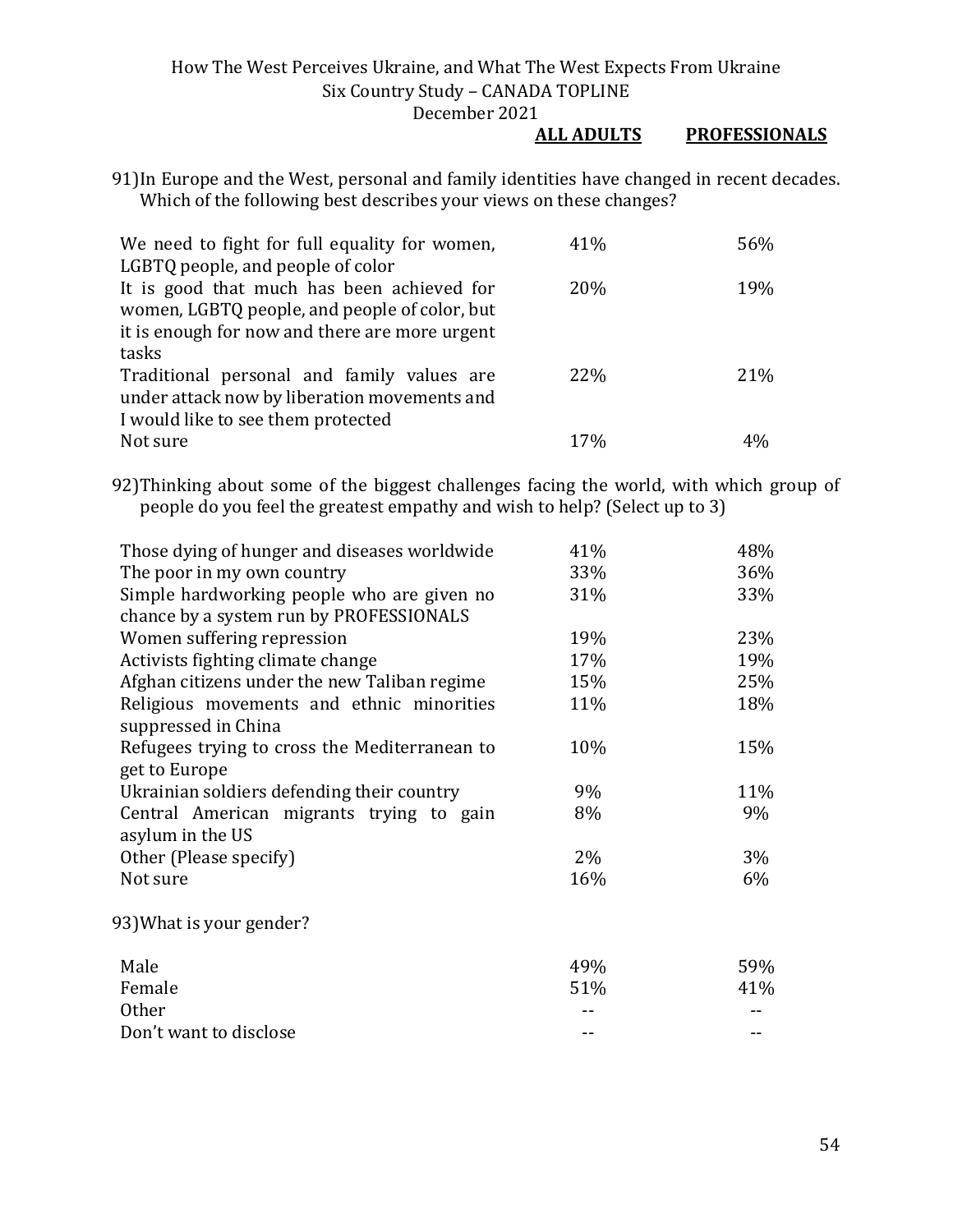|                                                                   | DUUUNUUI BUBI<br><b>ALL ADULTS</b> | <b>PROFESSIONALS</b> |
|-------------------------------------------------------------------|------------------------------------|----------------------|
| 94) What is your religion?                                        |                                    |                      |
| Catholic                                                          | 27%                                | 24%                  |
| Protestant                                                        | 17%                                | 20%                  |
| Atheist or Agnostic                                               | 6%                                 | 12%                  |
| Muslim                                                            | 2%                                 | 2%                   |
| Eastern Orthodox                                                  | 5%                                 | 2%                   |
| Jewish                                                            | 2%                                 | 4%                   |
| Hindu                                                             | 2%                                 | 3%                   |
| <b>Other</b>                                                      | 9%                                 | 6%                   |
| None                                                              | 23%                                | 27%                  |
| Not sure                                                          | 7%                                 |                      |
| 95) Which of the following best describes your ideology?          |                                    |                      |
| Progressive/Socialist                                             | 7%                                 | 13%                  |
| Liberal                                                           | 34%                                | 39%                  |
| Moderate                                                          | 15%                                | 19%                  |
| Conservative                                                      | 23%                                | 25%                  |
| <b>Other</b>                                                      | 5%                                 | $1\%$                |
| Not sure                                                          | 16%                                | 3%                   |
| 96) What is your ethnicity?                                       |                                    |                      |
| White                                                             | 76%                                | 75%                  |
| <b>Black</b>                                                      | 5%                                 | 5%                   |
| Middle Eastern (not Arab)                                         | 1%                                 |                      |
| Middle Eastern (Arab)                                             | $1\%$                              | $-$                  |
| Asian                                                             | 8%                                 | 19%                  |
| <b>First Nations</b>                                              | 3%                                 |                      |
| Two or more                                                       | 2%                                 |                      |
| Other                                                             | 2%                                 | $1\%$                |
| Not sure                                                          | 2%                                 |                      |
| 97) Which of the following best describes your employment status? |                                    |                      |
| Employed full-time                                                | 39%                                | 61%                  |
| Employed part-time                                                | 13%                                | 10%                  |
| Unemployed                                                        | 14%                                | 1%                   |
| Retired                                                           | 26%                                | 25%                  |
| Student                                                           | 3%                                 | 2%                   |
| Homemaker                                                         | 5%                                 | $-$                  |

Homemaker 5% --<br>Not sure 1% -- 5% -- 1%

Not sure  $\qquad$  --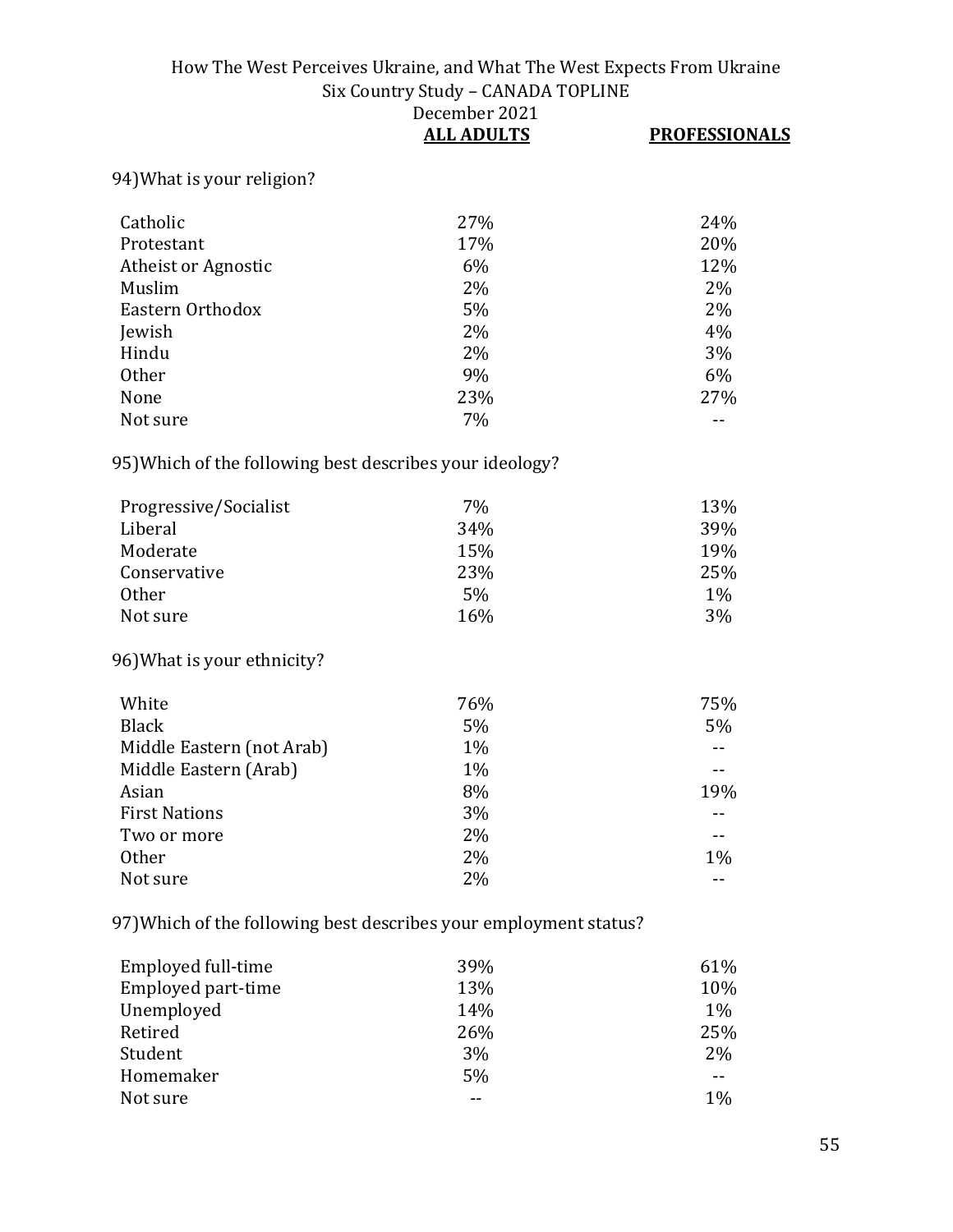#### 98)**[IF FULL TIME OR PART TIME]** In which of the following industries do you work?

| Tech                         | 9%    | 22%   |
|------------------------------|-------|-------|
| Business services/consulting | 6%    | 18%   |
| Finance                      | 7%    | 15%   |
| Government                   | 9%    | 13%   |
| Healthcare                   | 9%    | 16%   |
| Academia                     | 4%    | 6%    |
| Law                          | 1%    | $1\%$ |
| Marketing/Advertising/Public | 2%    |       |
| Relations                    |       |       |
| Media                        | $2\%$ | 1%    |
| Entertainment                | 2%    | 8%    |
| Philanthropy                 |       |       |
| <b>Other</b>                 | 44%   |       |
| Not sure                     | 5%    |       |
|                              |       |       |

99)Is the area in which you live…?

| Urban    | 49% | 58% |
|----------|-----|-----|
| Suburban | 35% | 29% |
| Rural    | 16% | 13% |

100) Where do you typically get your daily news? [select all that apply]

| News on TV<br>Social media<br>(online)<br>Newspapers<br>or | 57%<br>37%<br>35% | 63%<br>40%<br>54% |
|------------------------------------------------------------|-------------------|-------------------|
| print)                                                     |                   |                   |
| Radio<br>Word of mouth (friends,                           | 26%<br>19%        | 27%<br>29%        |
| family, or colleagues)                                     |                   |                   |
| Podcasts                                                   | 10%               | 21%               |
| Other [SPECIFY]                                            | 2%                | 3%                |
| Not sure                                                   | 9%                | 2%                |

101) Do you watch Russian TV or follow Russian new outlets?

| $4\%$ | 5%  |
|-------|-----|
| 13%   | 15% |
| 14%   | 16% |
| 69%   | 64% |
|       |     |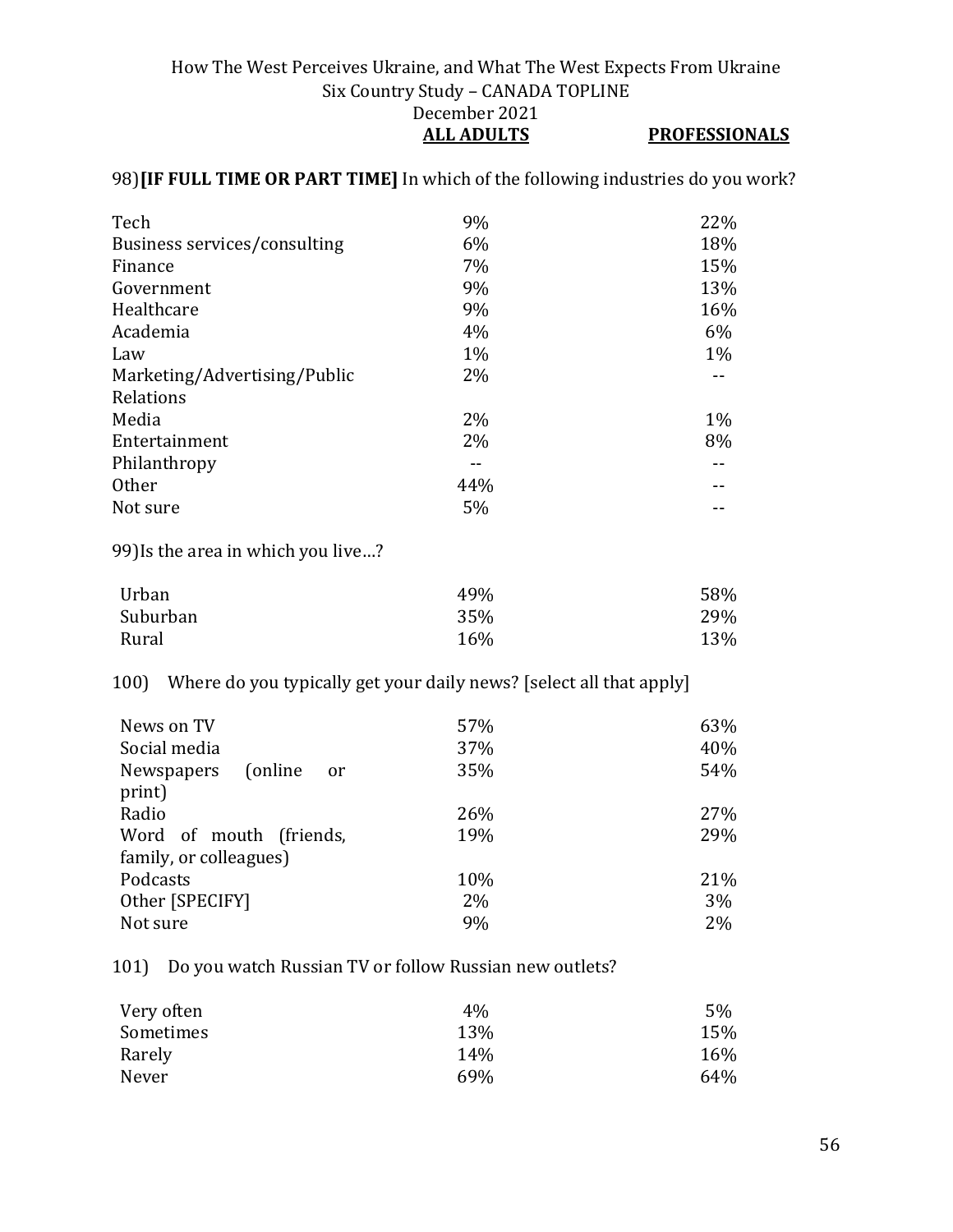102) Russia's media presence around the world has been criticized as disinformation, do you agree?

| Yes                           | 31% | 39% |
|-------------------------------|-----|-----|
| Somewhat, but it is good to   | 28% | 40% |
| get also a different point of |     |     |
| view                          |     |     |
| No, Russian media are often   | 6%  | 5%  |
| more credible than Western    |     |     |
| mainstream media              |     |     |
| Not sure                      | 35% | 16% |

103) How much time do you spend on social media (Facebook, WhatsApp, YouTube, etc.) on average during the week?

| 0-5 hours          | 45%             | 47% |
|--------------------|-----------------|-----|
| 6-10 hours         | 28 <sup>%</sup> | 26% |
| $11-15$ hours      | 12\%            | 15% |
| $16-20$ hours      | 6%              | 7%  |
| More than 20 hours | 9%              | 5%  |

104) What is the highest level of education you have completed?

| 6%  |     |
|-----|-----|
| 31% |     |
| 9%  |     |
| 14% |     |
| 10% |     |
| 23% | 61% |
|     |     |
|     |     |
| 7%  | 39% |
|     |     |
|     |     |
|     |     |
|     |     |